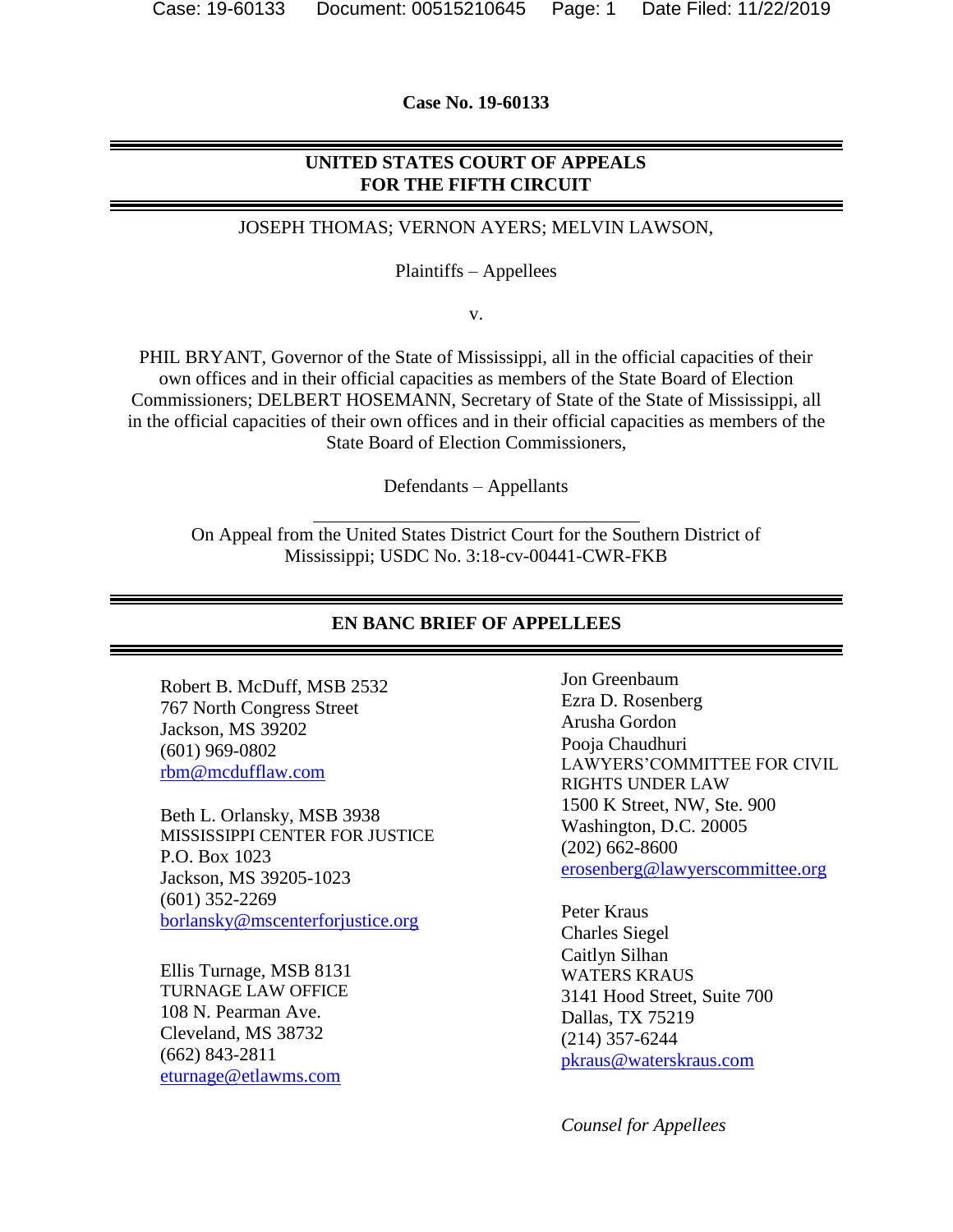JOSEPH THOMAS, *et al.,* Plaintiffs-Appellees, v. No. 19-60133

PHIL BRYANT, *et al.*, Defendants-Appellants.

### **CERTIFICATE OF INTERESTED PERSONS**

The undersigned counsel of record certifies that the following listed persons as described in the fourth sentence of 5th Cir. Rule 28.2.1 have an interest in the outcome of this case. These representations are made in order that the judges of this Honorable Court may evaluate possible

disqualification or recusal.

- 1. Joseph Thomas, Appellee
- 2. Vernon Ayers, Appellee
- 3. Melvin Lawson, Appellee
- 4. Robert B. McDuff, Lead Counsel for Appellees
- 5. Beth L. Orlansky, Mississippi Center for Justice, Counsel for Appellees
- 6. Jon Greenbaum, Lawyers' Committee for Civil Rights Under Law, Counsel for Appellees
- 7. Ezra D. Rosenberg, Lawyers' Committee for Civil Rights Under Law, Counsel for Appellees
- 8. Arusha Gordon, Lawyers' Committee for Civil Rights Under Law,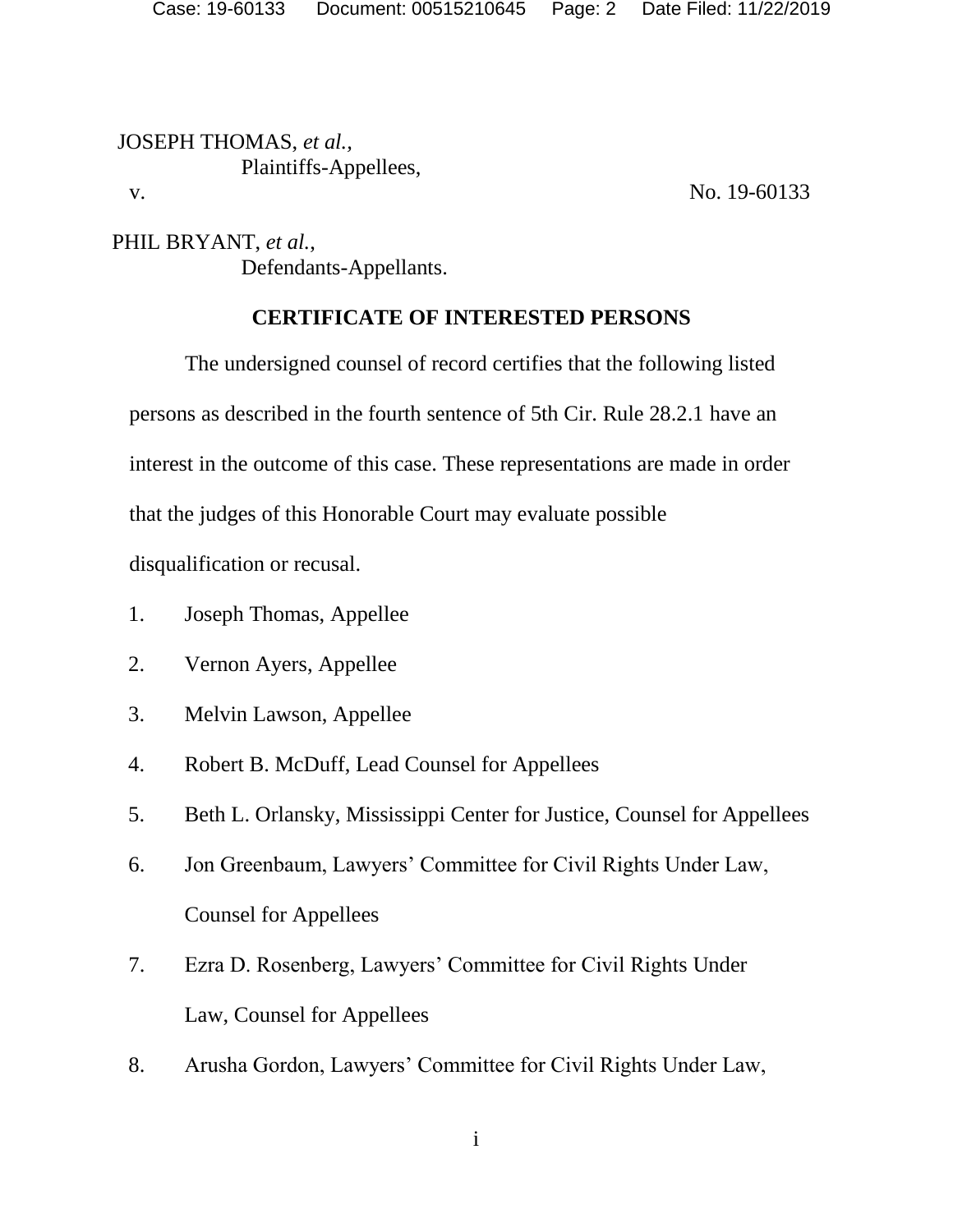Counsel for Appellees

- 9. Pooja Chaudhuri, Lawyers' Committee for Civil Rights Under Law, Counsel for Appellees
- 10. Ellis Turnage, Turnage Law Office, Counsel for Appellees
- 11. Peter Kraus, Waters Kraus, Counsel for Appellees
- 12. Charles Siegel, Waters Kraus, Counsel for Appellees
- 13. Caitlyn Silhan, Waters Kraus, Counsel for Appellees
- 14. Phil Bryant, Governor of Mississippi, Appellant
- 15. Delbert Hosemann, Secretary of State of Mississippi, Appellant
- 16. Michael B. Wallace, Wise Carter Child & Caraway P.A., Counsel for Appellants
- 17. Charles E. Cowan, Wise Carter Child & Caraway P.A., Counsel for Appellants
- 18. T. Russell Nobile, Wise Carter Child & Caraway P.A., Counsel for Appellants
- 19. Tommie S. Cardin, Butler Snow LLP, Counsel for Appellants
- 20. B. Parker Berry, Butler Snow LLP, Counsel for Appellants
- 21. Jim Hood, Attorney General of Mississippi
- 22. Douglas T. Miracle, Counsel for the Office of the Mississippi Attorney General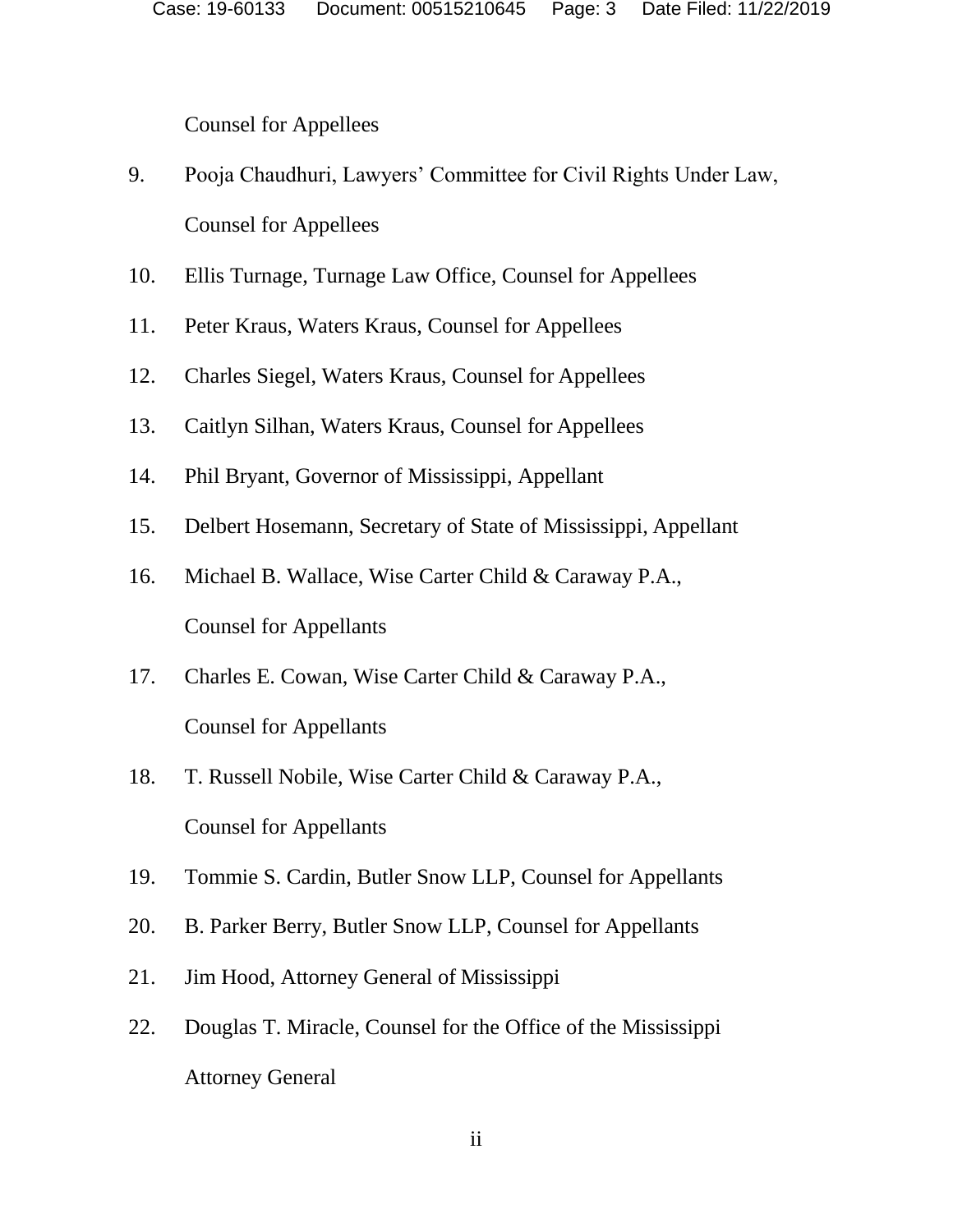Respectfully submitted,

*/s/* **Jon M. Greenbaum**

November 22, 2019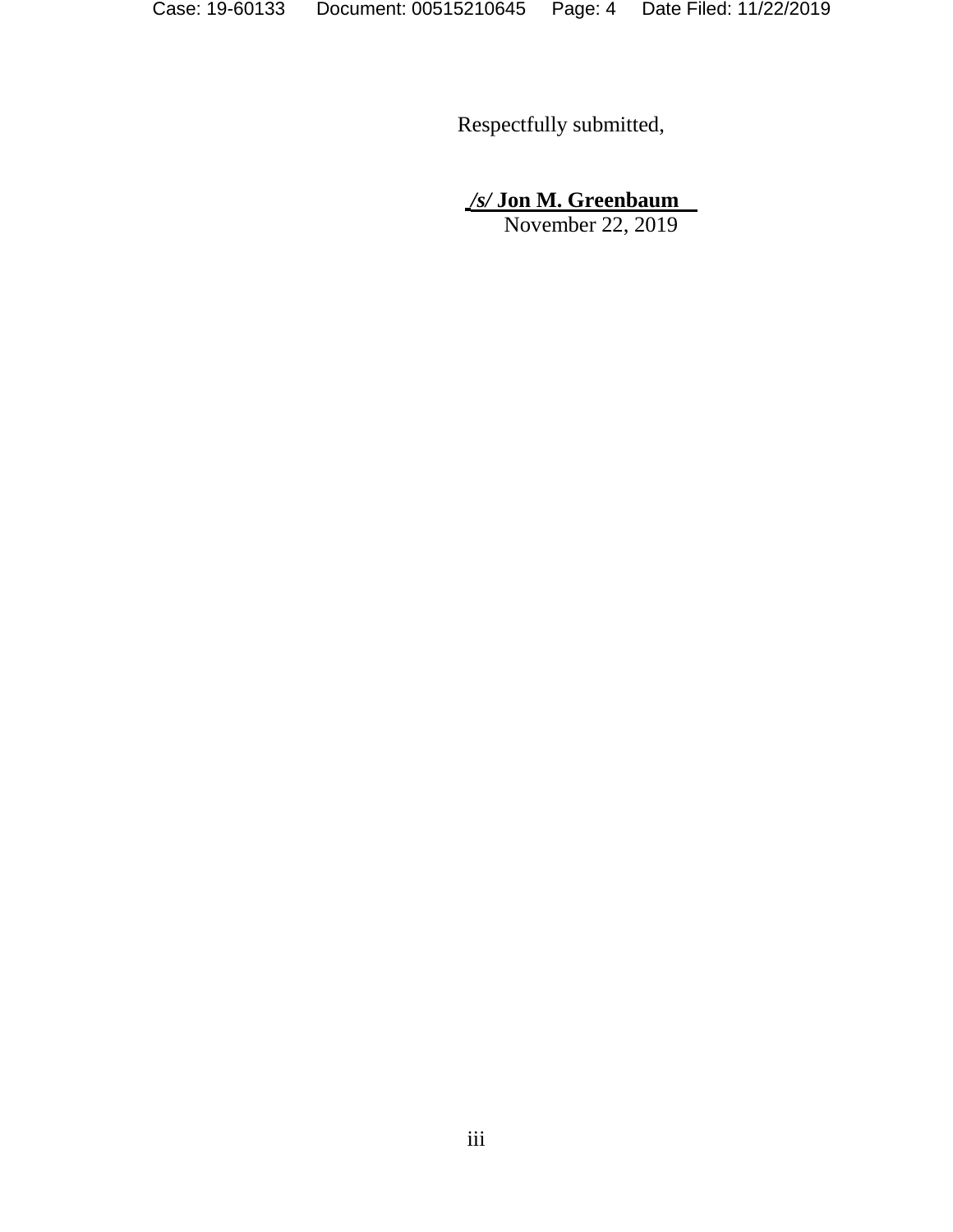# **TABLE OF CONTENTS**

| $\mathbf{I}$ .  |           |                                                                          |
|-----------------|-----------|--------------------------------------------------------------------------|
| $\mathbf{II}$ . |           | 28 U.S.C. § 2284(a) Does Not Require Convening A Three-Judge Court In    |
|                 | А.        | The Plain Language of 28 U.S.C. § 2284 Limits Three-Judge Courts         |
|                 | <b>B.</b> | No Canon of Statutory Construction Supports Defendants'                  |
|                 | C.        | The Legislative History Does Not Support Defendants'                     |
| III.            |           | The District Court Did Not Abuse Its Discretion Or Commit Clear Error In |
|                 | A.        | The District Court's Finding That There Was No Inexcusable Delay         |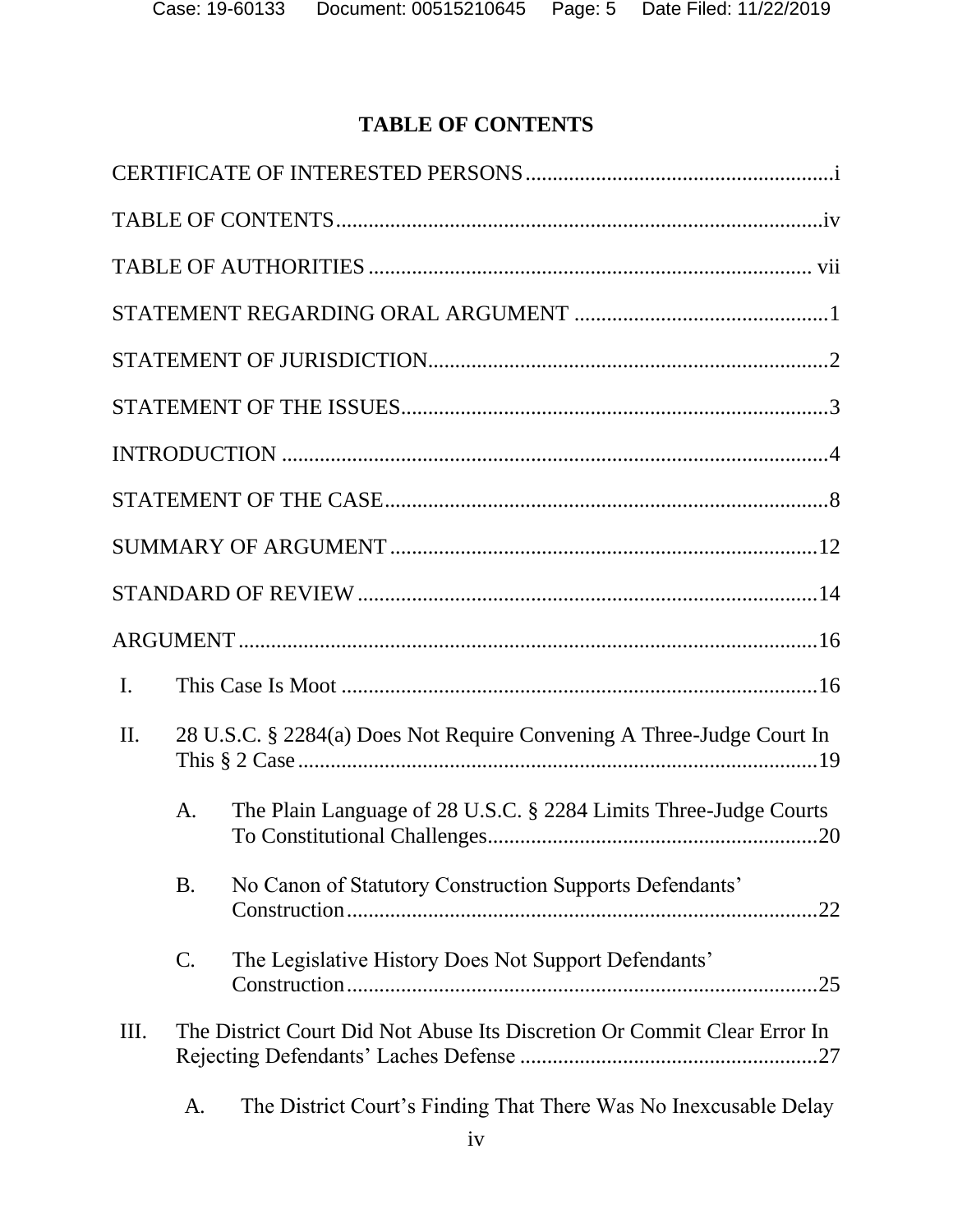|     | <b>B.</b>       | The District Court Did Not Clearly Err In Finding An Absence of                                                                                                                                                       |
|-----|-----------------|-----------------------------------------------------------------------------------------------------------------------------------------------------------------------------------------------------------------------|
|     |                 | 1. The Length Of Time Between The Filing Of the Complaint<br>And The Election Did Not Unduly Prejudice Defendants 29                                                                                                  |
|     |                 | 2. The Ability Of Defendants To Complete The Appellate<br>Process Does Not Constitute Prejudice For Purposes of                                                                                                       |
|     |                 | 3. The Trial Court Did Not Abuse Its Discretion In Ruling<br>That Alleged Voter Confusion And The 2021 Redistricting                                                                                                  |
| IV. |                 | A Bare Majority-Minority District May Prevail On A § 2 Vote Dilution<br>Claim Without Pleading Or Proving "Cracking" Or "Packing"37                                                                                   |
|     | A.              | No Per Se Rule Prohibits § 2 Claims In Bare Majority-Minority                                                                                                                                                         |
|     | <b>B.</b>       | Plaintiffs Need Not Prove "Packing" Or "Cracking" To Sustain A §                                                                                                                                                      |
| V.  |                 | The District Court Did Not Commit Legal Or Clear Factual Error In Its<br>Rulings That Plaintiffs Had Satisfied The Gingles Preconditions And Had<br>Proved Their § 2 Vote Dilution Claim Based On The Totality Of the |
|     | A.              |                                                                                                                                                                                                                       |
|     | <b>B.</b>       | Plaintiffs Were Not Required To Prove A Causal Connection<br>Between Discrimination And Depressed Political Participation  47                                                                                         |
|     | $\mathcal{C}$ . | The District Court Did Not Err In Its Treatment of Proportionality                                                                                                                                                    |
| VI. |                 | The District Court's Remedial Order Of A New Plan Is Moot And The                                                                                                                                                     |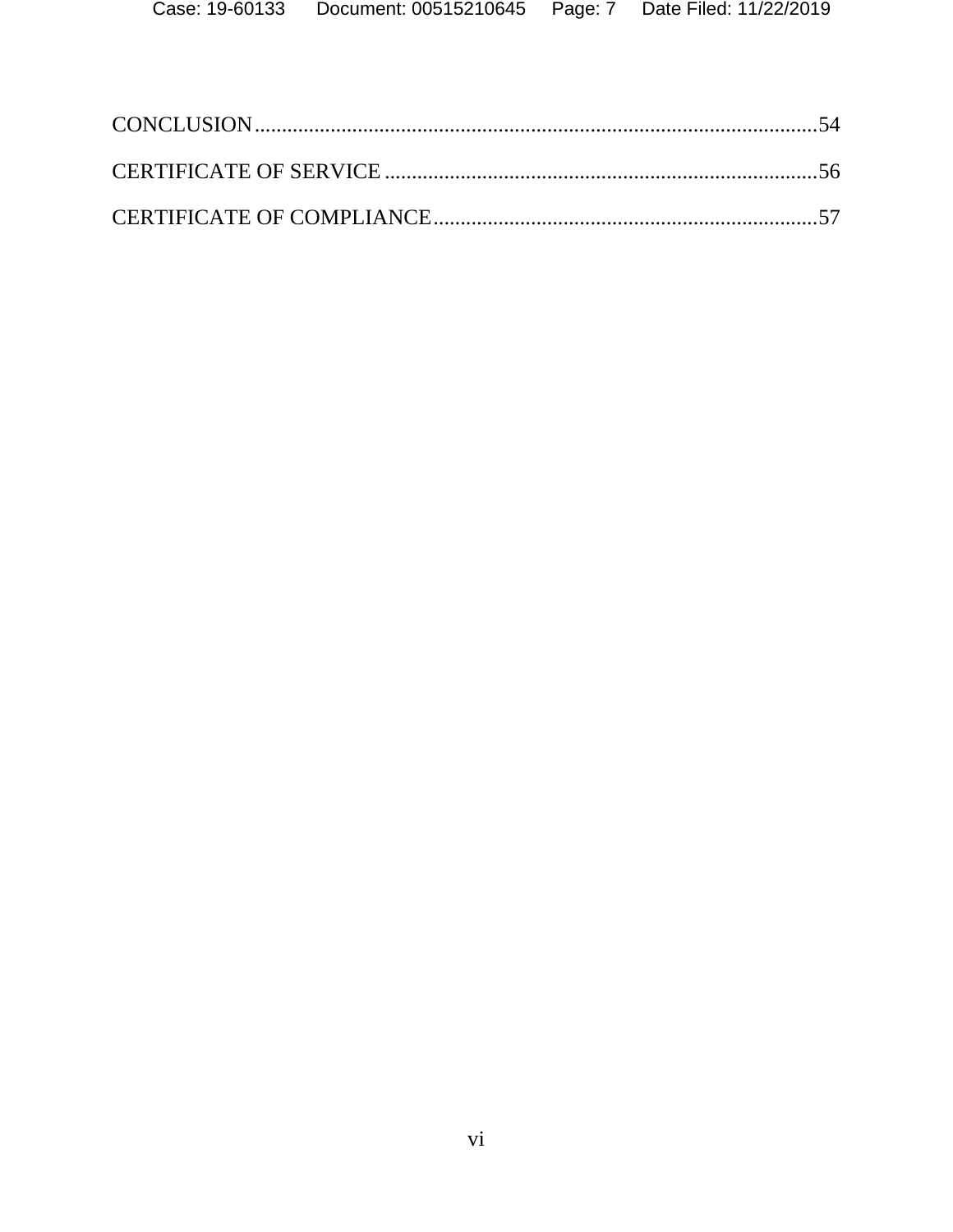# **TABLE OF AUTHORITIES**

### **Cases**

| Abbott v. Perez,                                                             |
|------------------------------------------------------------------------------|
| Allen v. State Bd. Of Elections,                                             |
| Anderson v. City of Bessemer City,                                           |
| Ariz. Minority Coal. for Redistricting v. Ariz. Indep. Redistricting Comm'n, |
| Bartlett v. Strickland,                                                      |
| BedRoc Ltd., LLC v. U.S.,                                                    |
| Bone Shirt v. Hazeltine,                                                     |
| Boneshirt v. Hazeltine,                                                      |
| Bouchikhi v. Holder,                                                         |
| Bradas v. Rapides Parish Police Jury,                                        |
| Brown v. Schedler,                                                           |
| Cavanagh v. Brock,                                                           |
| Chestnut v. Merrill,                                                         |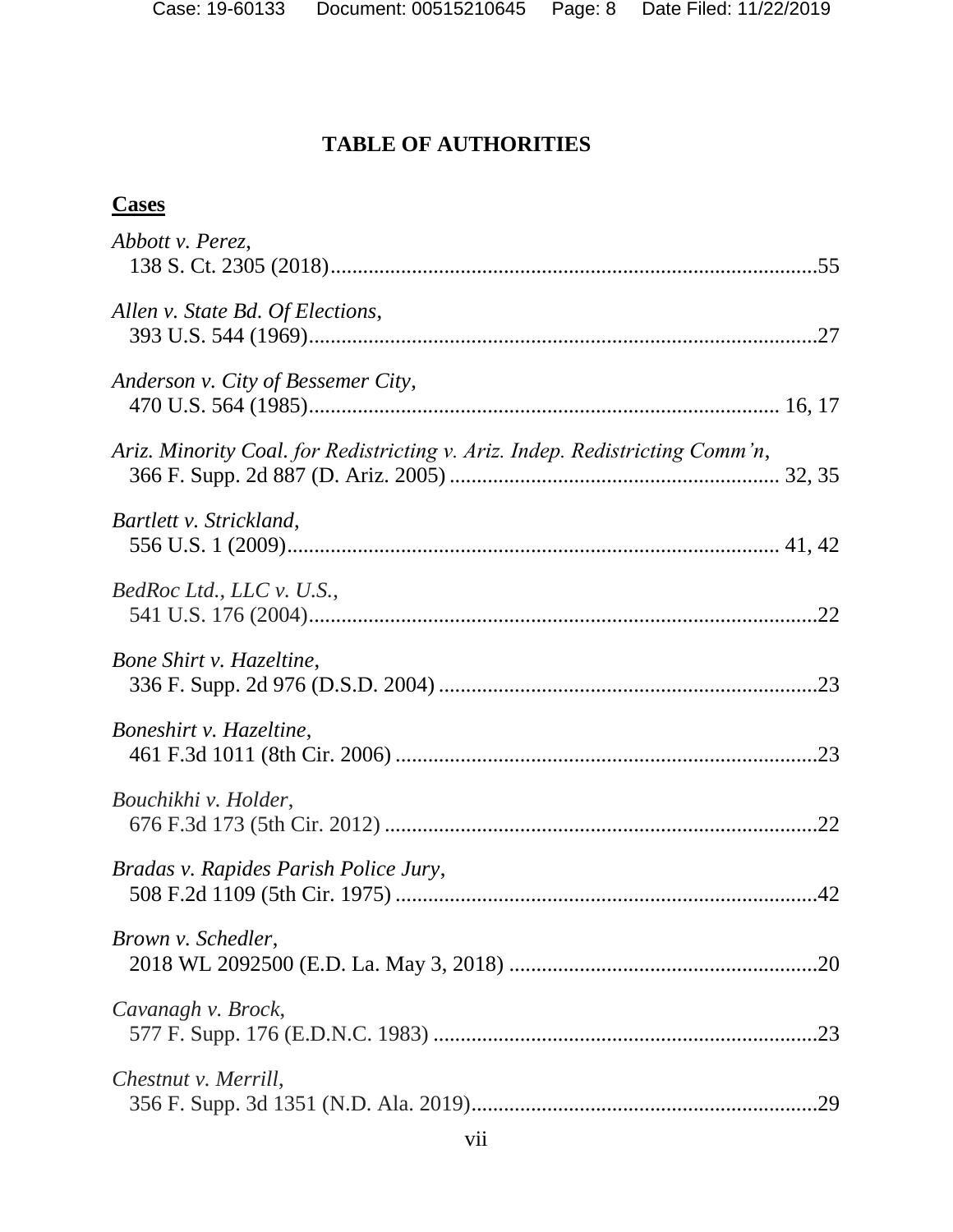| Chestnut v. Merrill,                               |
|----------------------------------------------------|
| Church of Scientology of Cal. v. U.S.,             |
| City of New Orleans v. BellSouth Telecomms., Inc., |
| Clark v. Calhoun Cty.,                             |
| Cooper v. Harris,                                  |
| Dickinson v. Ind. State Election Bd.,              |
| Dickinson v. Ind. State Election Bd.,              |
| <i>Fairley v. Hattiesburg,</i>                     |
| Fouts v. Harris,                                   |
| Garza v. Cty. of Los Angeles,                      |
| Garza v. Cty. of Los Angeles,                      |
| Growe v. Emison,                                   |
| Hancock Cty. Bd. of Supervisors v. Ruhr,           |
| Harris v. Ariz. Indep. Redistricting Comm'n,       |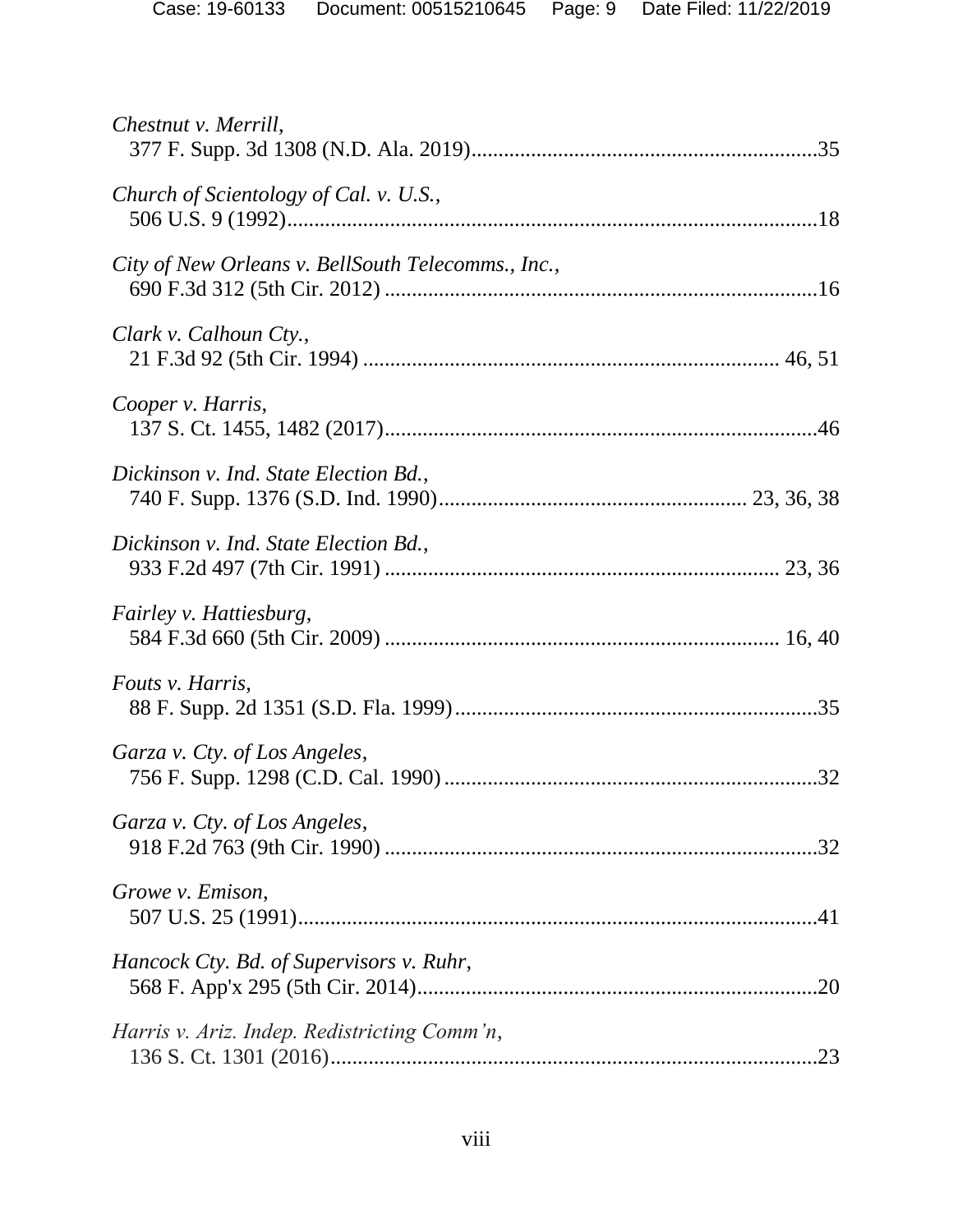| Harris v. City of Houston,                     |
|------------------------------------------------|
| HC Gun & Knife Shows, Inc. v. City of Houston, |
| Husted v. Ohio State Conf. of N.A.A.C.P.,      |
| Jarrow Formulas, Inc. v. Nutrition Now, Inc.,  |
| Jeffers v. Clinton,                            |
| Jeffers v. Clinton,                            |
| Jones v. City of Lubbock,                      |
| Kalson v. Patterson,                           |
| Ketchum v. Byrne,                              |
| Kingman Park Civic Ass'n v. Williams,          |
| Kirksey v. Bd. of Supervisors of Hinds Cty.,   |
| Libertarian Party v. Dardenne,                 |
| Lopez v. City of Houston,                      |
| Lopez v. Hale Cty.,                            |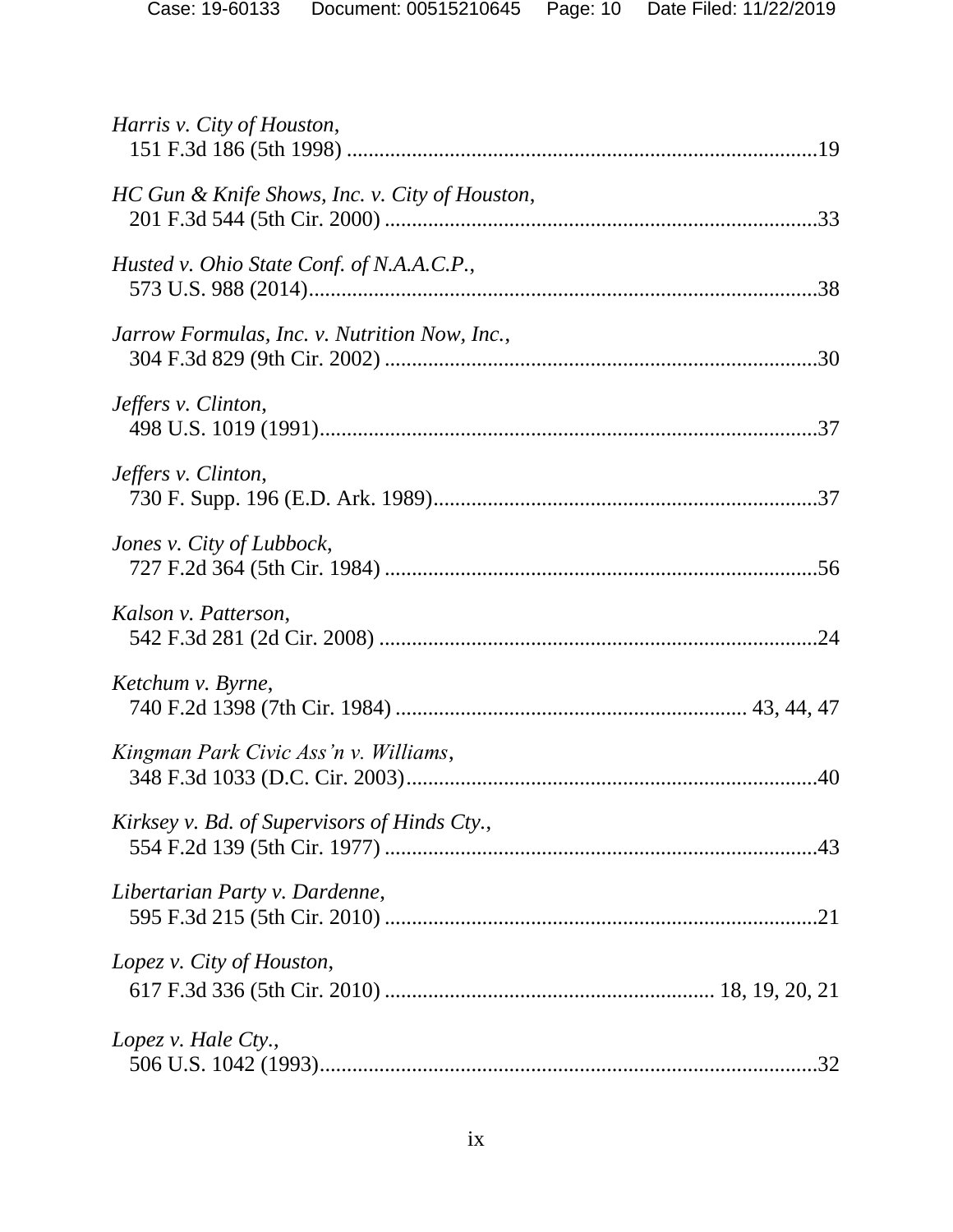| Lopez v. Hale $C$ ty.,                                               |  |
|----------------------------------------------------------------------|--|
| LULAC v. Perry,                                                      |  |
| Mac Govern v. Connolly,                                              |  |
| Maxwell v. Foster,                                                   |  |
| Md. Casualty Co. v. Pacific Coal & Oil Co.,                          |  |
| Md. Citizens for a Representative Gen. Assembly v. Governor of Md.,  |  |
| Metts v. Almond,                                                     |  |
| Metts v. Murphy,                                                     |  |
| Milavetz v. U.S.,                                                    |  |
| Miller v. Johnson,                                                   |  |
| Mirrione v. Anderson,                                                |  |
| Mo. State Conf. of the N.A.A.C.P. v. Ferguson-Florissant Sch. Dist., |  |
| Monroe v. City of Woodville,                                         |  |
| Moore v. Leflore Cty. Bd. of Election Comm'rs,                       |  |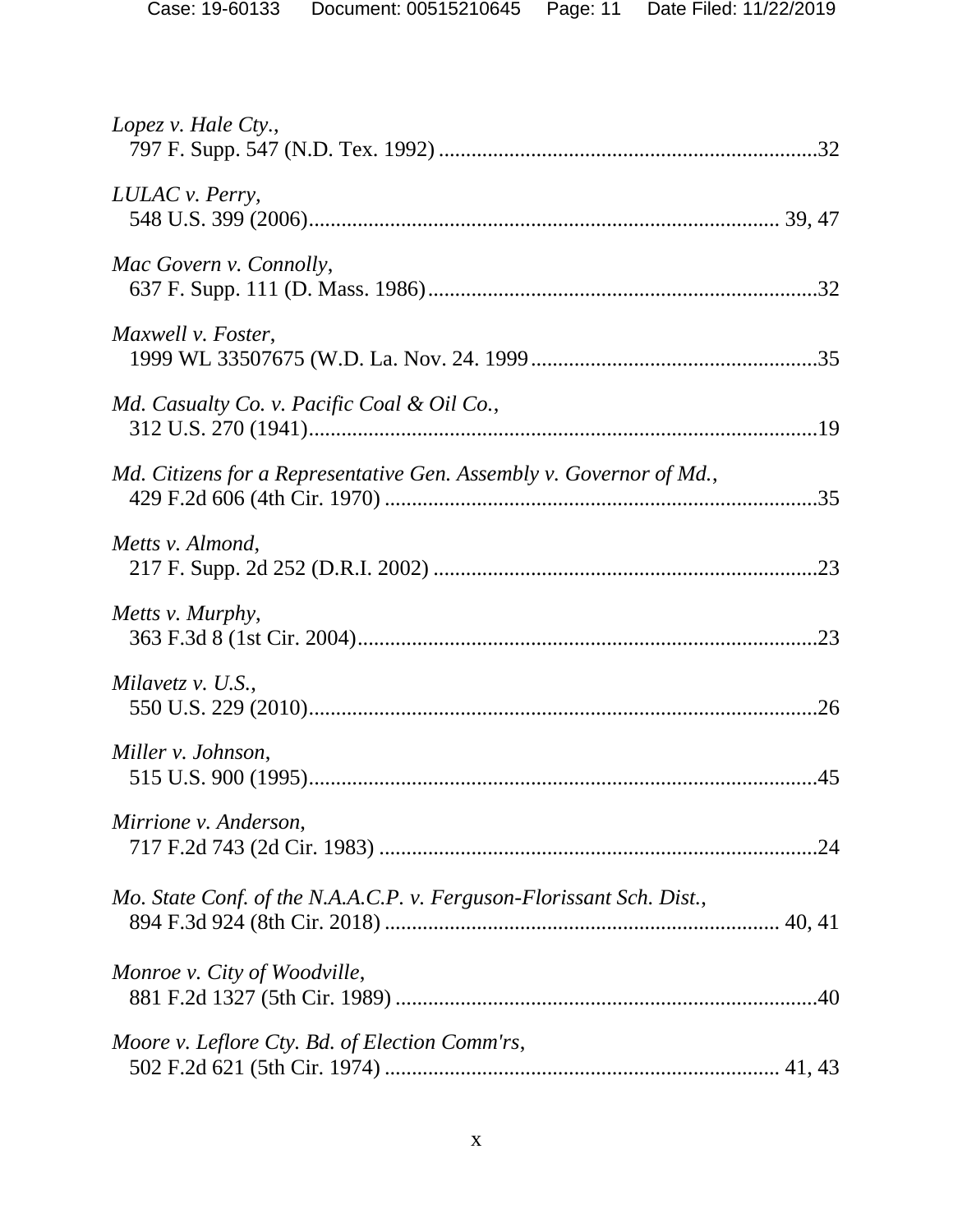| N.A.A.C.P. v. For dice,                                           |
|-------------------------------------------------------------------|
| Nat'l Ass'n of Gov't Emps. v. City Pub. Serv. Bd. of San Antonio, |
| North Carolina v. League of Women Voters of N.C.,                 |
| <i>Obduskey v. McCarthy &amp; Holthus LLP,</i>                    |
| Old Person v. Brown,                                              |
| Old Person v. Brown,                                              |
| Page v. Bartels,                                                  |
| Perez v. Abbott,                                                  |
| Petrella v. Metro-Goldwyn-Mayer, Inc.,                            |
| Pope v. Cty. of Albany,                                           |
| Preiser v. Newkirk,                                               |
| Purcell v. Gonzalez,                                              |
| Rangel v. Morales,                                                |
| Retractable Techs., Inc. v. Becton Dickinson & Co.,               |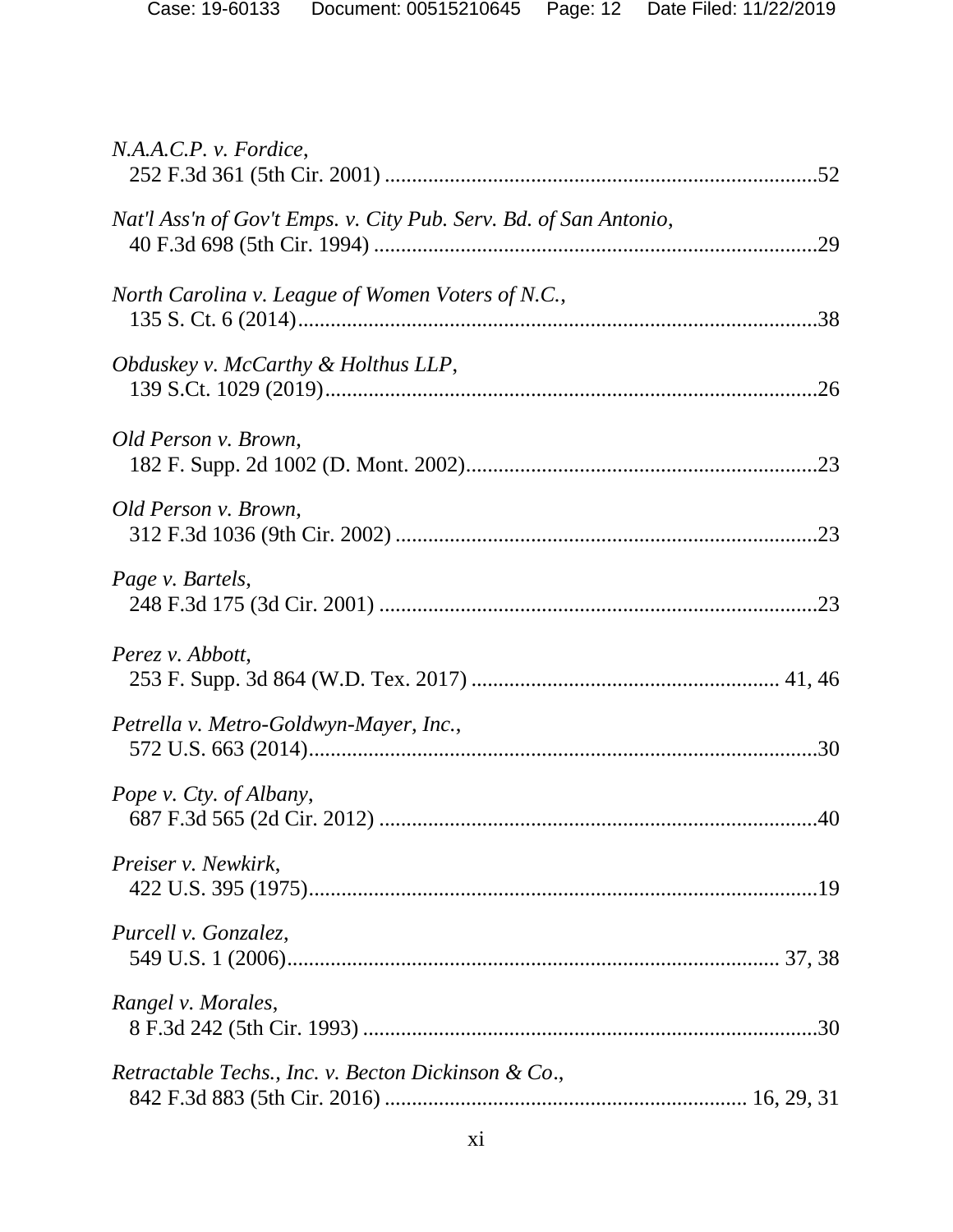| Reynolds v. Sims,                                        |
|----------------------------------------------------------|
| Rural W. Tenn. African Am. Affairs Council v. Sundquist, |
| Rural W. Tenn. African Am. Affairs Council v. Sundquist, |
| Salas v. Sw. Tex. Jr. Coll. Dist.,                       |
| Sanchez v. Colo.,                                        |
| Sanchez v. Colo.,                                        |
| Sanders v. Dooly Cty.,                                   |
| Save Our Wetlands, Inc. v. U.S. Army Corps of Eng'rs,    |
| Seals v. Quarterly Cty. Court of Madison,                |
| Shelby Cty. v. Holder,                                   |
| Simkins v. Gressette,                                    |
| Sullivan v. Crowell,                                     |
| Teague v. Attala Cty.,                                   |
| Tex. Educ. Agency v. U.S. Dep't of Educ.,                |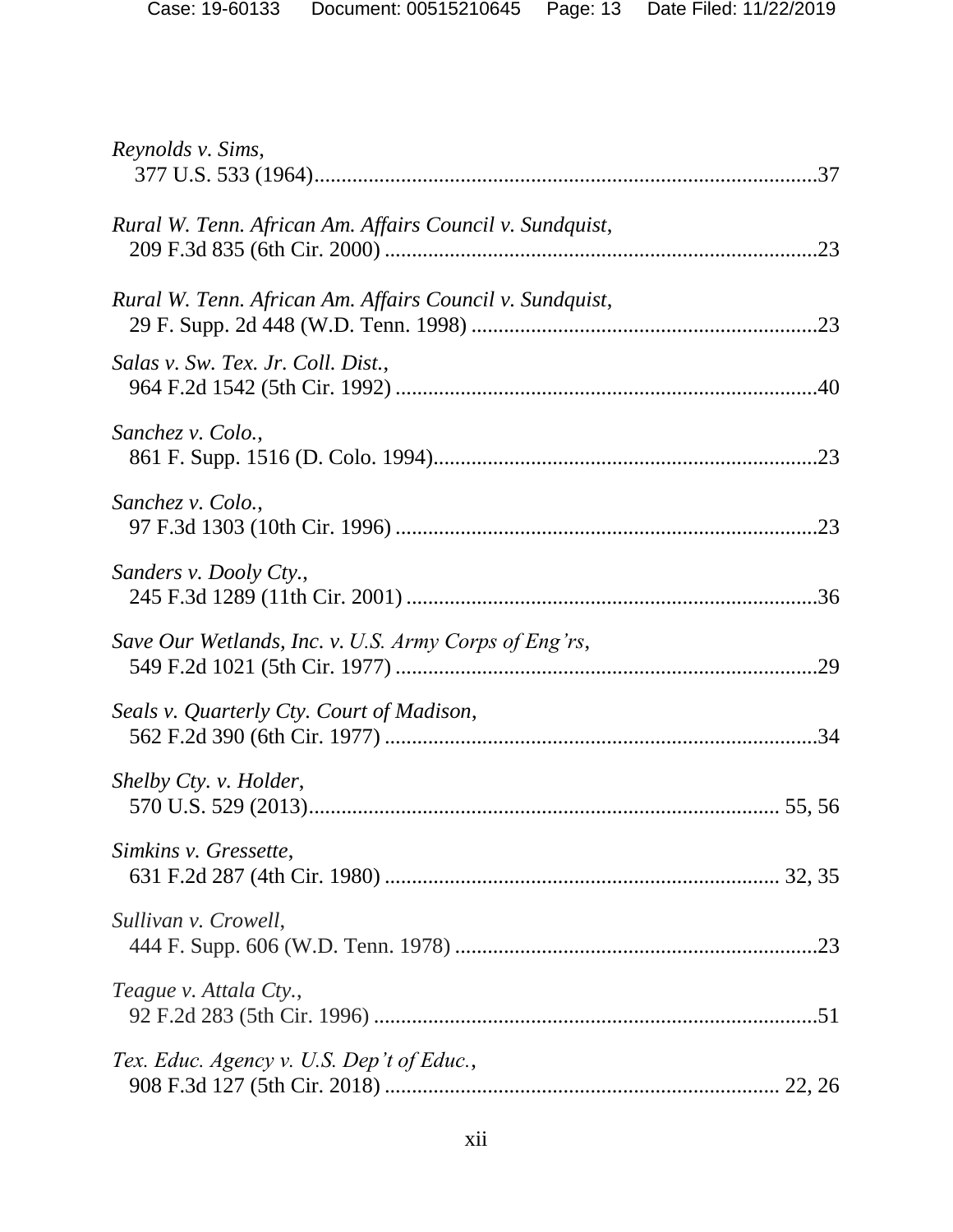| Thomas v. Bryant,                                |
|--------------------------------------------------|
| Thomas v. Bryant,                                |
| <i>Thornburg v. Gingles,</i>                     |
| U.S. ex rel. Vaughn v. United Biologics, L.L.C., |
| U.S. v. Atl. Research Corp.,                     |
| U.S. $v.$ Bass,                                  |
| U.S. v. Marek,                                   |
| Veasey v. Abbott,                                |
| Veasey v. Perry,                                 |
| Watkins v. Mabus,                                |
| Watkins v. Mabus,                                |
| Weinstein v. Bradford,                           |
| White <i>v</i> . Daniel,                         |
| Whitman v. Am. Trucking Ass'ns,                  |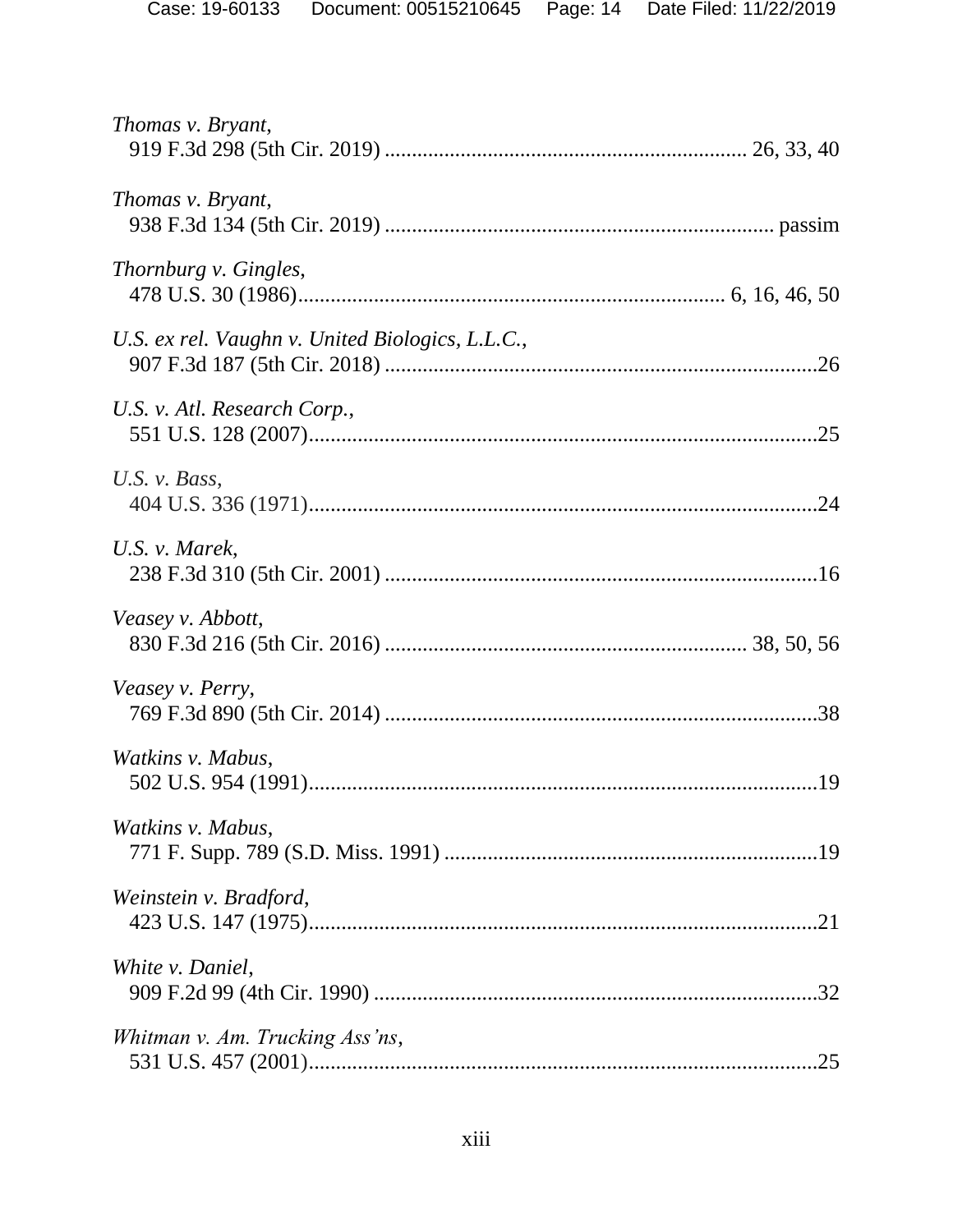| Wilson v. Minor, |  |
|------------------|--|
|                  |  |

## **Statutes**

# **Rules**

|--|--|--|--|--|--|

# **Secondary Sources**

| Scalia & Garner, Reading Law: The Interpretation of Legal Texts 147 (2012)24, 25<br>Trooticos |  |
|-----------------------------------------------------------------------------------------------|--|
|                                                                                               |  |
| S. Rep. No. 417, 97th Cong., 2d Sess. 29, as reprinted in 1982 U.S.C.C.A.N. 177               |  |
| S. Rep. 94-204 (1975), No. 204, 94th Cong., 2d Sess. 1976, as reprinted in 1976               |  |

# **Treatises**

| 17 Charles Alan Wright et al., Federal Practice and Procedure § 4235 (3d ed. 2007) |  |
|------------------------------------------------------------------------------------|--|
|                                                                                    |  |
|                                                                                    |  |
| 22 James WM Moore et al., Moore's Federal Practice § 404.02[1] (3d ed. 1997).23    |  |

# **Internet Sources**

| 2019 Candidate Qualifying Deadline, Miss. Sec'y of State,             |  |
|-----------------------------------------------------------------------|--|
| https://www.sos.ms.gov/Elections-                                     |  |
| Voting/Documents/QualifyingForms/2019%20Candidate%20Qualifying%20List |  |
|                                                                       |  |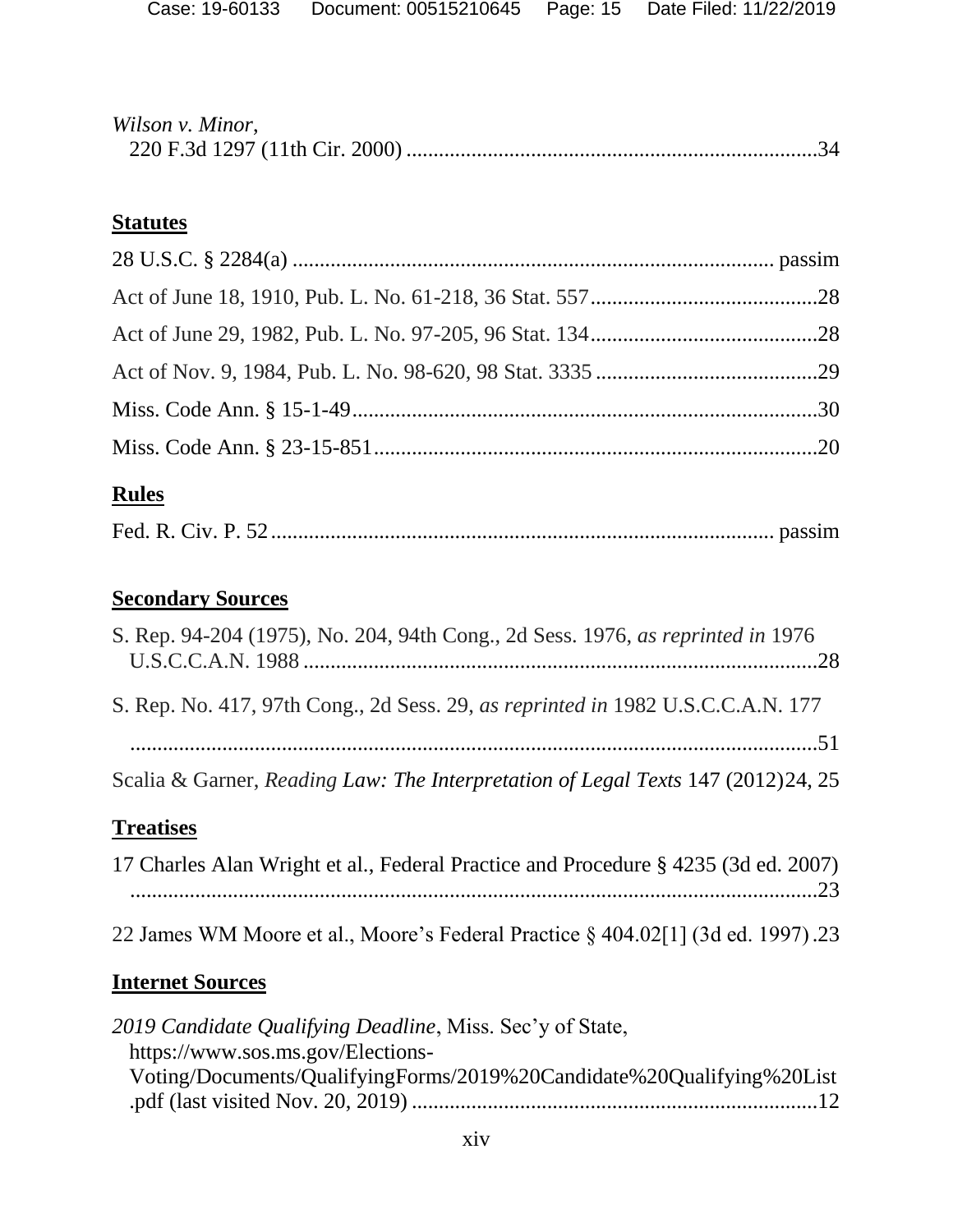*Mississippi State Senate District 13 General Race*, Clarion Ledger (Nov. 5, 2019), https://data.clarionledger.com/election-results/race/ms-state-senate-district-13-- 2019-11-05-general/20191105MS25042/ (last visited Nov. 20, 2019) ...............13

| Official County Recapitulation Sheets 2019 Democratic Primary Runoff Election, |  |
|--------------------------------------------------------------------------------|--|
| Miss. Sec'y of State, https://www.sos.ms.gov/Elections-Voting/Pages/2019-      |  |
|                                                                                |  |

| Official County Recapitulation Sheets 2019 General Election, Miss. Sec'y State, |  |
|---------------------------------------------------------------------------------|--|
| https://www.sos.ms.gov/Elections-Voting/Pages/2019-General-Election.aspx        |  |
|                                                                                 |  |
|                                                                                 |  |

| Official County Recapitulation Sheets 2019 Republican Primary Runoff Election, |  |
|--------------------------------------------------------------------------------|--|
| Miss. Sec'y of State, https://www.sos.ms.gov/Elections-Voting/Pages/2019-      |  |
|                                                                                |  |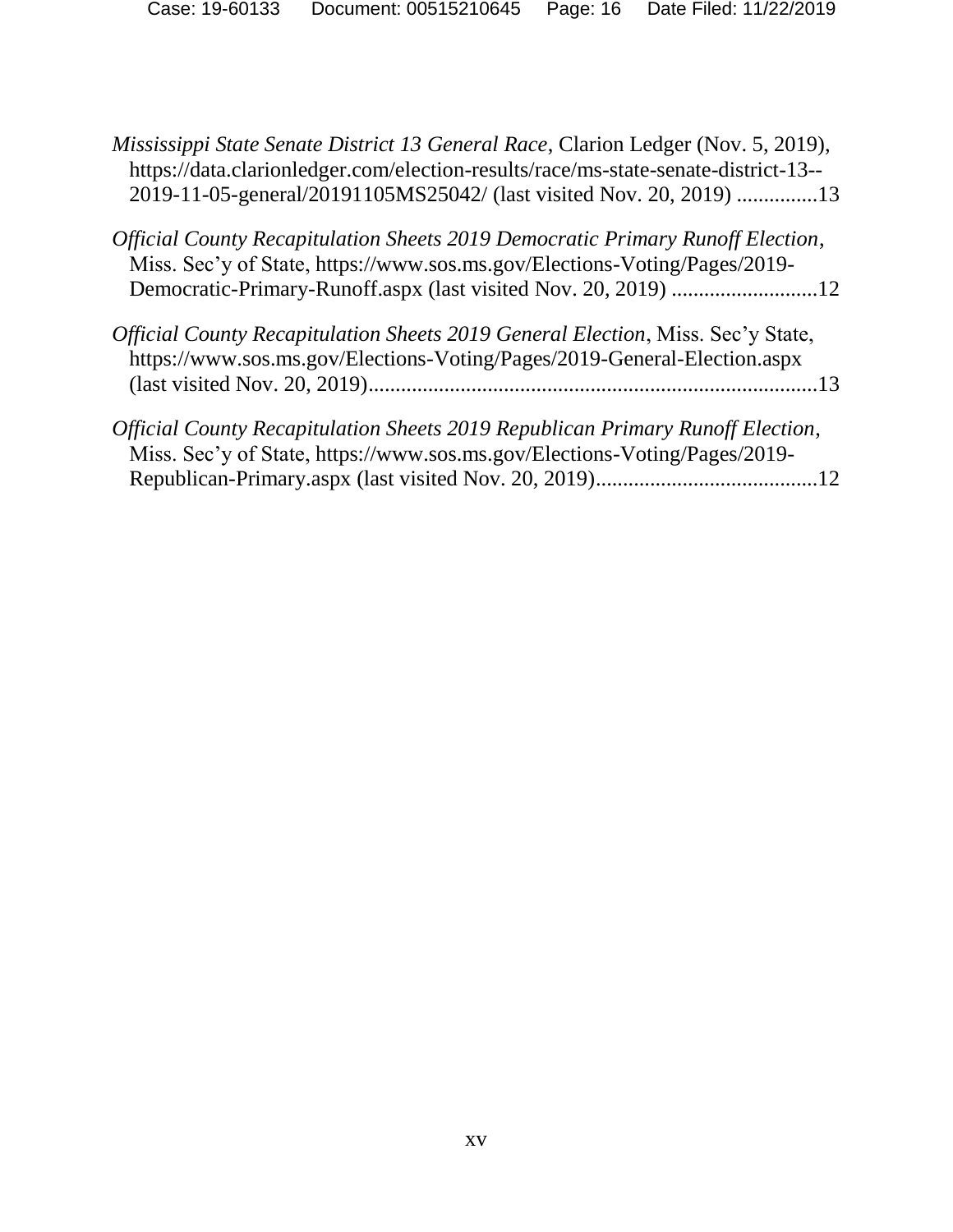Case: 19-60133 Document: 00515210645 Page: 17 Date Filed: 11/22/2019

# **STATEMENT REGARDING ORAL ARGUMENT**

This case has been set for oral argument during the week of January 20,

2020.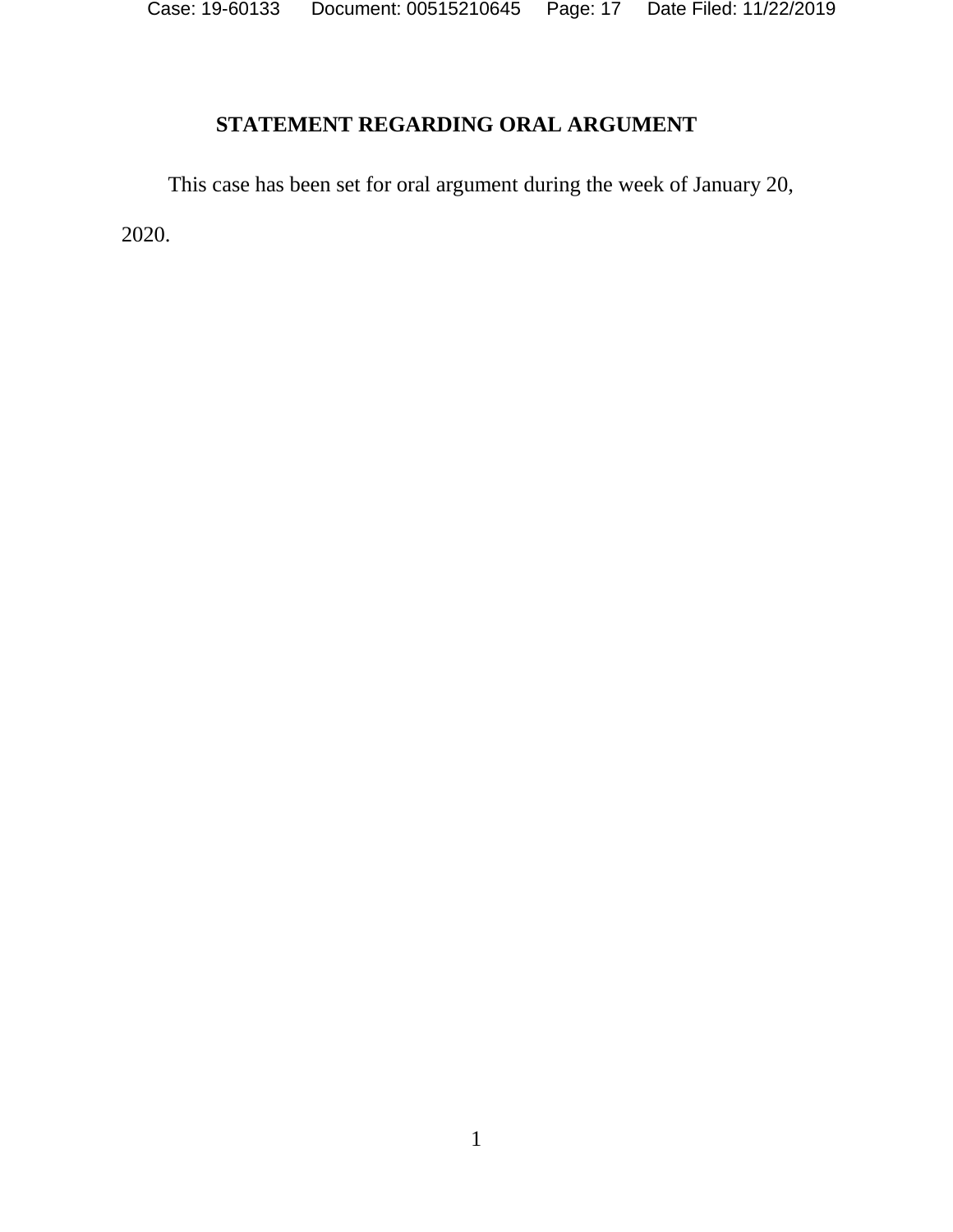## **STATEMENT OF JURISDICTION**

This Court lacks jurisdiction because this appeal has been rendered moot by the holding of the general election on November 5, 2019, in accordance with the legislature's remedial plan for Senate District 22, and the fact that the next election will not be held until 2023 after the next statewide redistricting. The district court had jurisdiction under 28 U.S.C. §§ 1331 and 1343(a).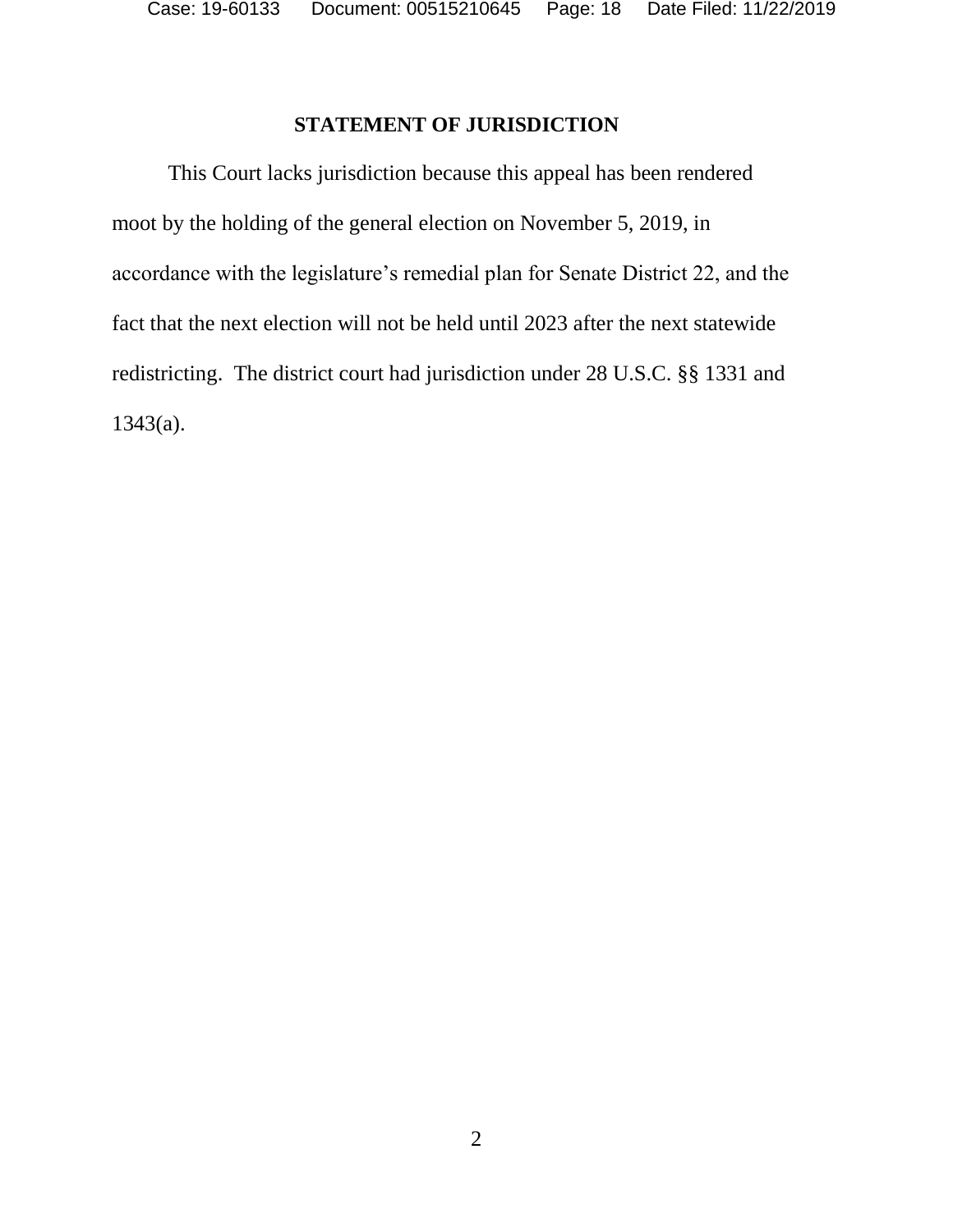### **STATEMENT OF THE ISSUES**

1. Is this appeal moot because the November 5, 2019 election has been held under the legislature's remedial plan, and no election will take place in District 22 until after new redistricting in accordance with the 2020 Census results?

2. Does the word "constitutionality" in the three-judge court provision of 28 U.S.C. § 2284(a) apply to both "the apportionment of congressional districts" and "the apportionment of any statewide legislative body," or does it modify only "the apportionment of congressional districts" so that purely § 2 Voting Rights Act ("VRA") challenges are heard by single-judges for congressional districts but three-judge courts for statewide legislative bodies?

3. Did the district court abuse its discretion in ruling that this action was not barred by laches?

4. Did the district court commit legal error and/or clear error in its findings of fact, in ruling that Defendants violated § 2 of the VRA?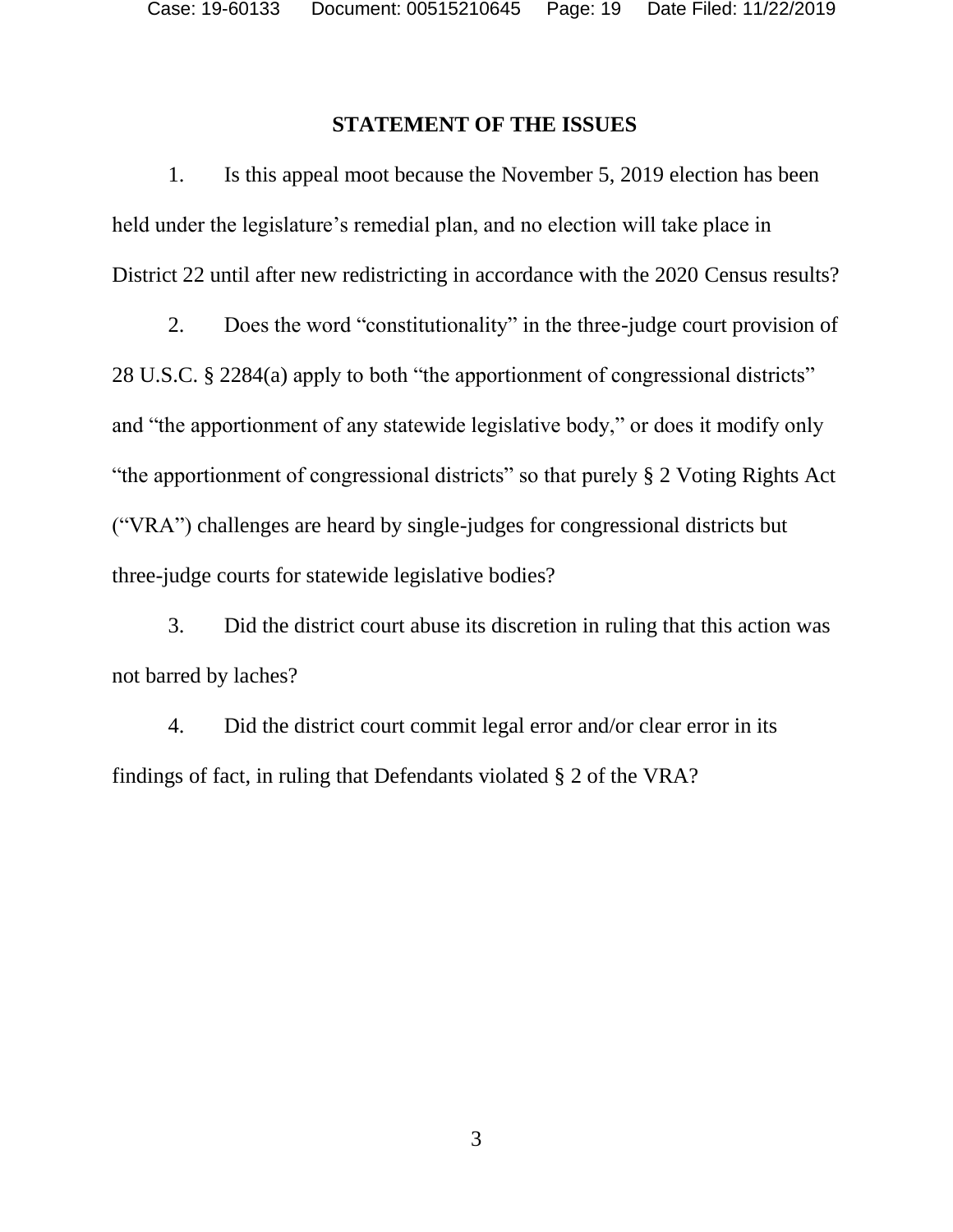### **INTRODUCTION**

This appeal is now moot. The only general election for the new Mississippi Senate District 22 pursuant to the legislative remedial plan occurred on November 5, 2019. The next general election in the district is not until 2023, by which time new statewide redistricting will be completed in accordance with the results of the 2020 Census. Nothing this Court, Defendants, or the Mississippi legislature can do will affect that situation, so there is no longer a justiciable case or controversy.

That makes this case an unlikely vehicle for the extraordinary wish list of new law and the overturning of this Circuit's precedents that Defendants press on this appeal. Even were the matter still justiciable, the district court's decision is deeply rooted in this Circuit's voting rights jurisprudence. It is a simple case, focusing on a single legislative district, which—despite teetering on the brink of majority-minority status—was unable to elect the candidates of choice of African-American voters in any election since 2003.

The proofs adduced at trial were straight-forward and largely uncontested. Plaintiffs easily met the preconditions of *Thornburg v. Gingles*, 478 U.S. 30 (1986), proving without challenge that a geographically compact and sufficiently numerous majority-minority district could be created and that voting was racially polarized in that African-Americans voted cohesively and white voters voted as a bloc, usually defeating African-Americans' candidates of choice. This, coupled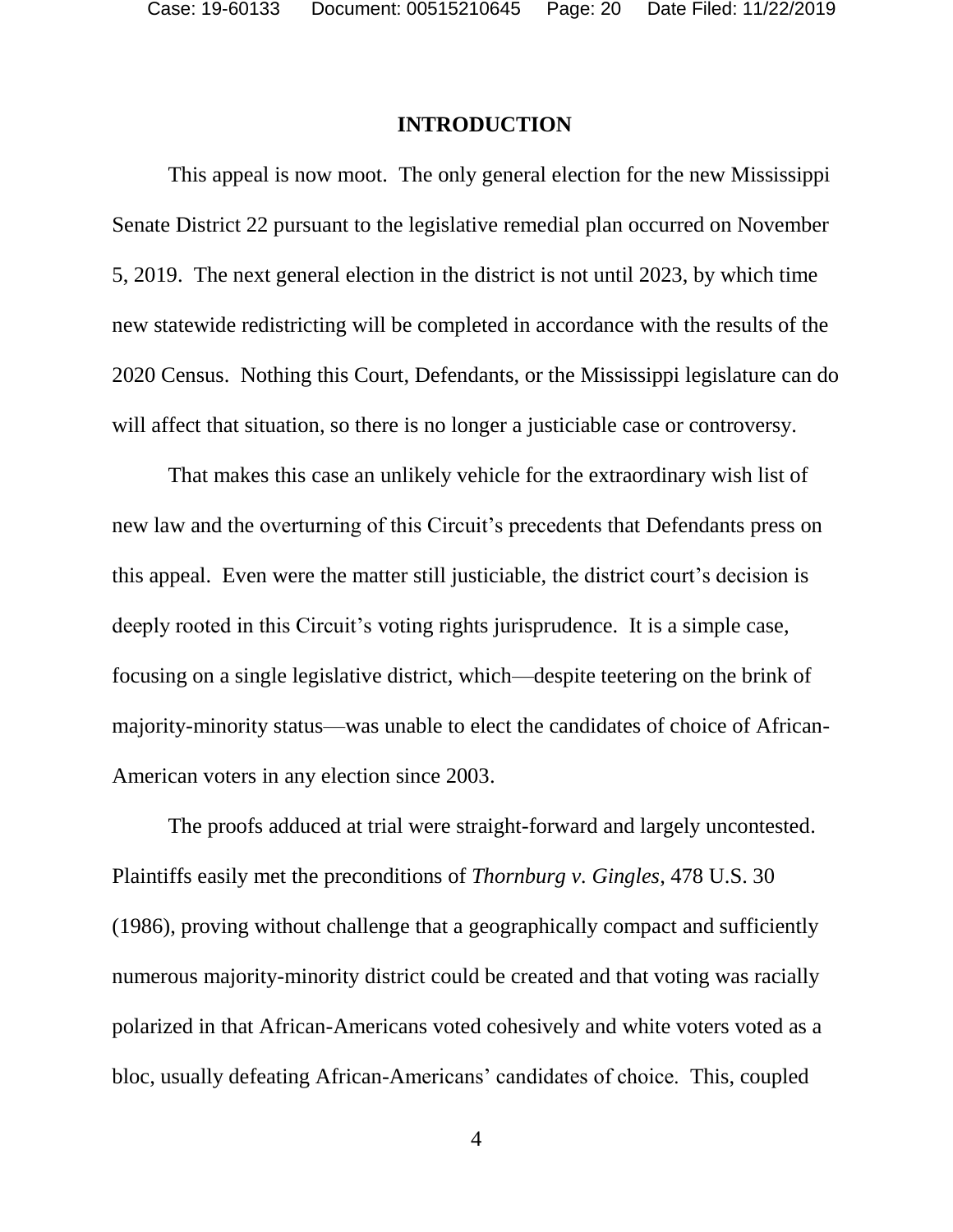with the undisputed evidence of historic racial discrimination, socio-economic disparity and depressed political participation, racial polarization, and lack of African-Americans elected within the state and district, easily demonstrated the totality of the circumstances to support the court's conclusion that "plaintiffs have established that District 22's lines result in African-Americans having less opportunity than othermembers of the electorate to elect the State Senator of their choice." ROA.386.

After the district court repeatedly emphasized the legislature's option of adopting its own plan, and after this Court denied Defendants' stay motion, but gave the legislature a specific deadline to adopt its own plan, the legislature easily did so on March 26 shifting eight precincts between Districts 22 and 13, so as to increase the BVAP in District 22 from 50.8% to 58.1%. ROA.617; ROA.621; ROA.638. No party challenged the plan. The election went off as scheduled in November, with African-Americans winning in both Districts 13 and 22.

The district court's finding of § 2 vote dilution liability is subject to the "clear error" rule, and although Defendants' arguments are cloaked as legal error, several are attacks on the court's findings of fact. Each argument asks this Court to take steps that no other court has ever taken. Defendants argue that a threejudge panel should have been convened to hear this case, even though no court in the thirty-seven-year history of 28 U.S.C. §2284(a) has ever construed it as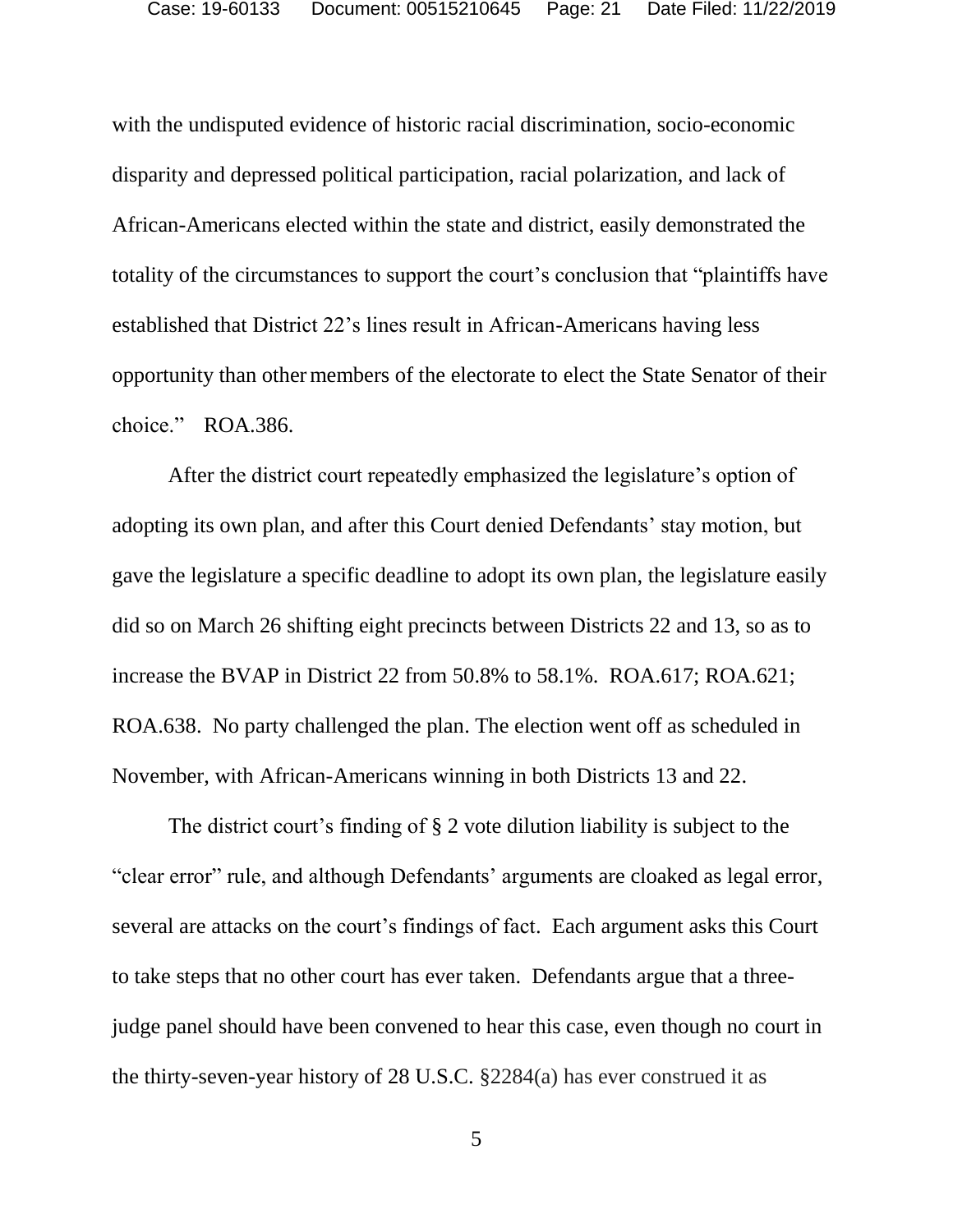*requiring* a three-judge panel other than in cases involving the constitutionality of federal or state apportionment. They argue that laches barred this action, even though no case has ever applied that doctrine in circumstances remotely similar to those here, where the complaint was filed more than a year before any relevant election, and Defendants cannot prove undue prejudice. They ask this Court to overturn its consistent precedent allowing plaintiffs to bring § 2 vote dilution claims, where the challenged jurisdiction is bare majority-minority. They ask this Court to overturn other solid precedent that relieves plaintiffs in § 2 vote dilution cases from having to prove a causal connection between historic discrimination and depressed political participation. And, finally, in a blunderbuss assault on § 2, they give this Court the Hobson's choice of either declaring the statute unconstitutional (on such ludicrous grounds as, because § 5 of the VRA was declared inoperative by the Supreme Court, so should § 2) or just avoid the problem by reversing the judgment below.

To be sure, Defendants sprinkle factual attacks on the district court's decision—such as the court's acceptance of Plaintiffs' expert's racial polarization analysis (despite Defendants' withdrawal of the very objection it asserts at trial and on appeal), ROA.735; ROA.1085–90, and the district court's not blindly accepting Defendants' statewide, self-reporting census data on voter participation, *see*  ROA.384; ROA.965–68. Even these, they claim are "legal error," aware that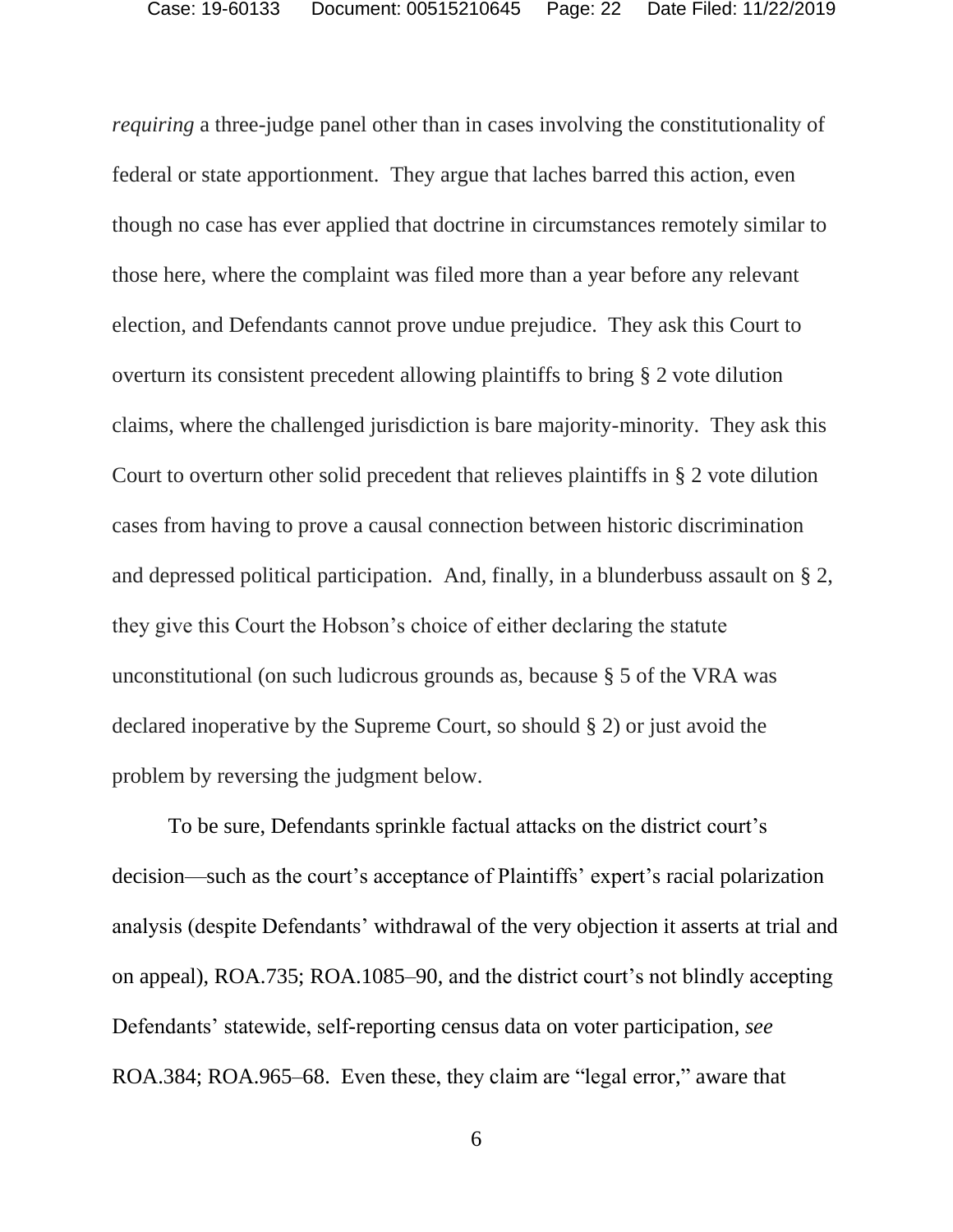application of Rule 52 dooms their chances.

This Court should not hear this appeal, but, if it does, it should affirm the district court's judgment in its entirety.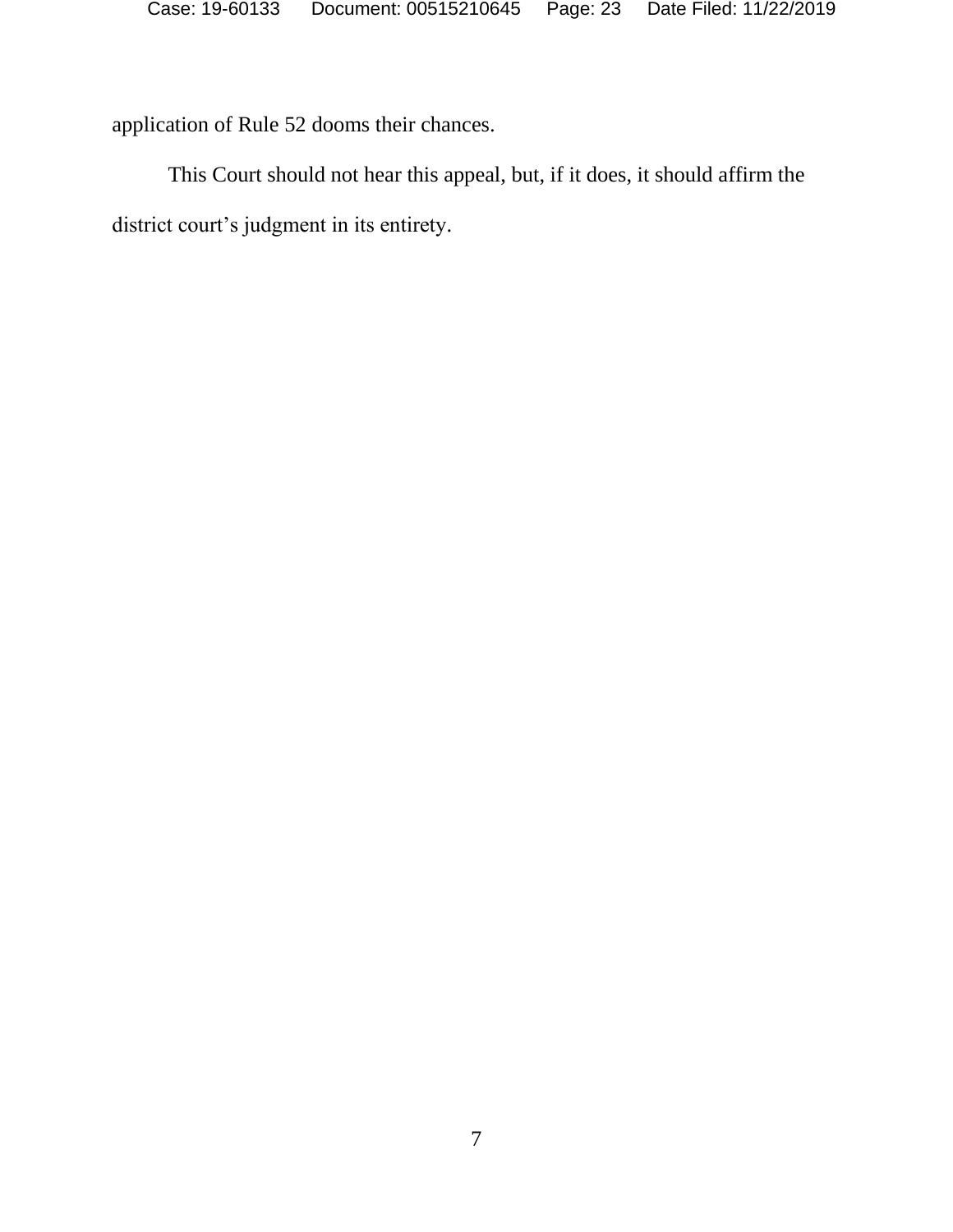#### **STATEMENT OF THE CASE**

Plaintiffs refer the Court to the Statement of the Case in their brief filed before the merits panel, and add the following facts, focusing on more recent events.

When the district court announced on February 13, 2019, that it would rule District 22 violated § 2 of the VRA, it immediately invited the legislature to enact a remedial plan. ROA.355–56. It repeated this invitation when it issued its memorandum opinion on February 19, ROA.387, when the legislature had over seven weeks left in its regular session. For its own reasons, the legislature decided that it would not approach the redrawing of District 22 until Defendants had exhausted their avenues of achieving a stay of the district court's order. At no time did Defendants or the legislature advise the district court or this Court that it did not have sufficient time to enact a new plan. *See* ROA.470.

For example, on February 21, the district court conducted a teleconference joined by Secretary Hosemann, in which "[t]he parties convinced the Court that no further hearings were necessary." ROA.508. Defendants also "said they would confer to be sure, then made no request at all [for a hearing]. The lack of urgency was apparent." *Id*.

On February 25, the district court asked Defendants to report by noon the next day on the legislature's progress. ROA.457. On February 26, the Governor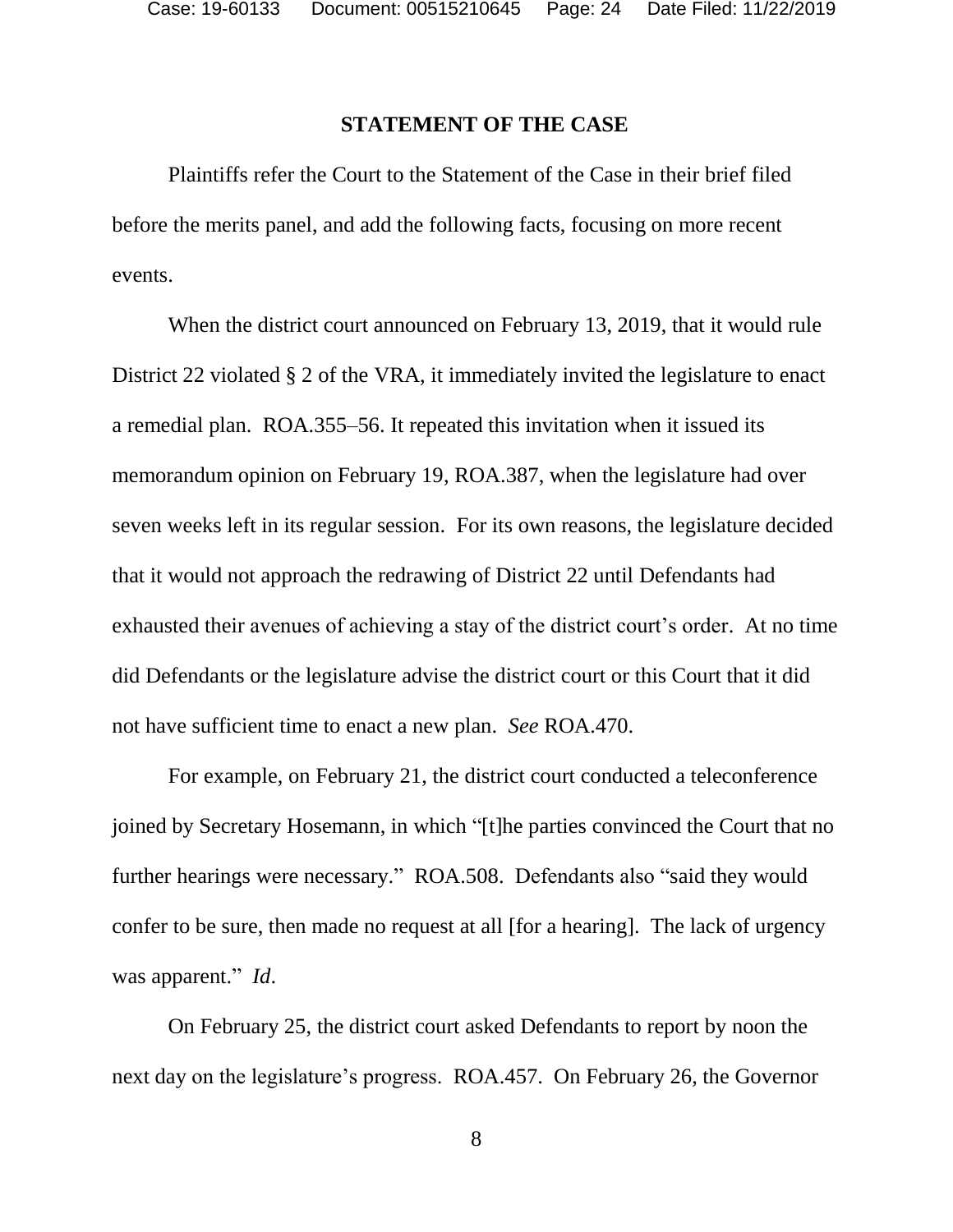and the Secretary informed the court that:

[T]hey are authorized to report that, should the stay motions pending before this Court and the Fifth Circuit be denied, the Senate desires the opportunity to enact a new redistricting plan redrawing Senate District 22. Defendants, as litigants in this Court, expect to be in a position to support that plan.

ROA.470. Thus advised, the district court denied Defendants' motion to stay pending appeal, ROA.474–80, extended the qualifying deadline to March 15, ROA.473, ordered into effect Plaintiffs' Illustrative Plan 1, *see id.*, and entered final judgment, ROA.481.

On March 4, the district court convened a hearing on the motion for stay of final judgment pending appeal. ROA.1045–48. The court emphasized that the legislature "still [has] every right to seek to implement a remedy" and "this Court . . . has put itself in the second position to the legislature," ROA.1044, "I just don't think the legislature should be under the assumption that they cannot act," ROA.1056.

On March 15, this Court denied Defendants' motion to stay final judgment, and gave the legislature and Governor until April 3 "an opportunity to remedy the Section 2 violation." ROA.558.

The legislature was able to draw up a new plan quickly, enacting the implementing legislation on March 26, well within the deadline given by this Court and days before the legislature's regular session ended. ROA.612–36 (Miss Legis.,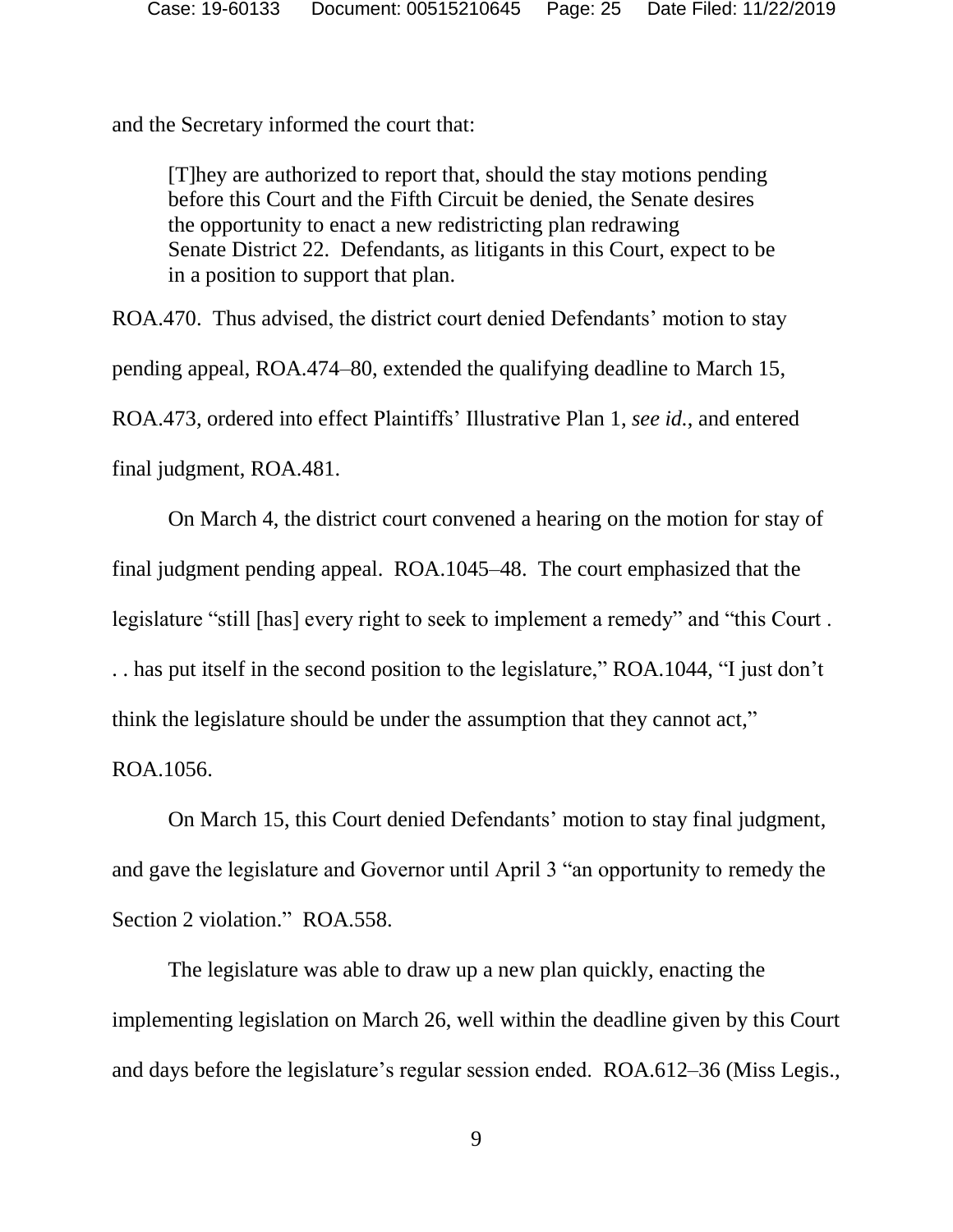J.R. 202 (2019)). The new plan affected only two districts, and a total of only eight precincts within those districts. Three precincts were moved from District 13 to District 22 (all in Sunflower County) and five precincts were moved from District 22 to District 13 (all in Bolivar County). ROA.609; ROA.617; ROA.621. No party challenged the legislature's plan.

The legislature's plan was used in the primary election on August 6, 2019. There were five Democratic candidates and two Republican candidates who qualified in District 22. <sup>1</sup> Plaintiff Thomas won the Democratic primary in District 22 after a runoff<sup>2</sup> and Hayes Dent won the Republican primary.<sup>3</sup>

In the November general election, Plaintiff Thomas won by a vote of 10,464 (52.2%) to 9,570 (47.8%), winning in the five majority black counties in District 22 and losing in the only majority white county, Madison County, by a vote of 5,513 (67.2%) to 2,676 (32.8%).<sup>4</sup> In District 13, the other affected district, the

l

<sup>&</sup>lt;sup>1</sup> See 2019 Candidate Qualifying Deadline, Miss. Sec'y of State, [https://www.sos.ms.gov/Elections-](https://www.sos.ms.gov/Elections-Voting/Documents/QualifyingForms/2019%20Candidate%20Qualifying%20List.pdf)

[Voting/Documents/QualifyingForms/2019%20Candidate%20Qualifying%20List.pdf](https://www.sos.ms.gov/Elections-Voting/Documents/QualifyingForms/2019%20Candidate%20Qualifying%20List.pdf) (last visited Nov. 20, 2019).

<sup>2</sup> *See Official County Recapitulation Sheets 2019 Democratic Primary Runoff Election*, Miss. Sec'y of State, [https://www.sos.ms.gov/Elections-Voting/Pages/2019-Democratic-Primary-](https://www.sos.ms.gov/Elections-Voting/Pages/2019-Democratic-Primary-Runoff.aspx)[Runoff.aspx](https://www.sos.ms.gov/Elections-Voting/Pages/2019-Democratic-Primary-Runoff.aspx) (last visited Nov. 20, 2019).

<sup>3</sup> *See Official County Recapitulation Sheets 2019 Republican Primary Runoff Election*,Miss. Sec'y of State,<https://www.sos.ms.gov/Elections-Voting/Pages/2019-Republican-Primary.aspx> (last visited Nov. 20, 2019).

<sup>4</sup> *Mississippi State Senate District 22 General Race*, Clarion Ledger (Nov. 5, 2019),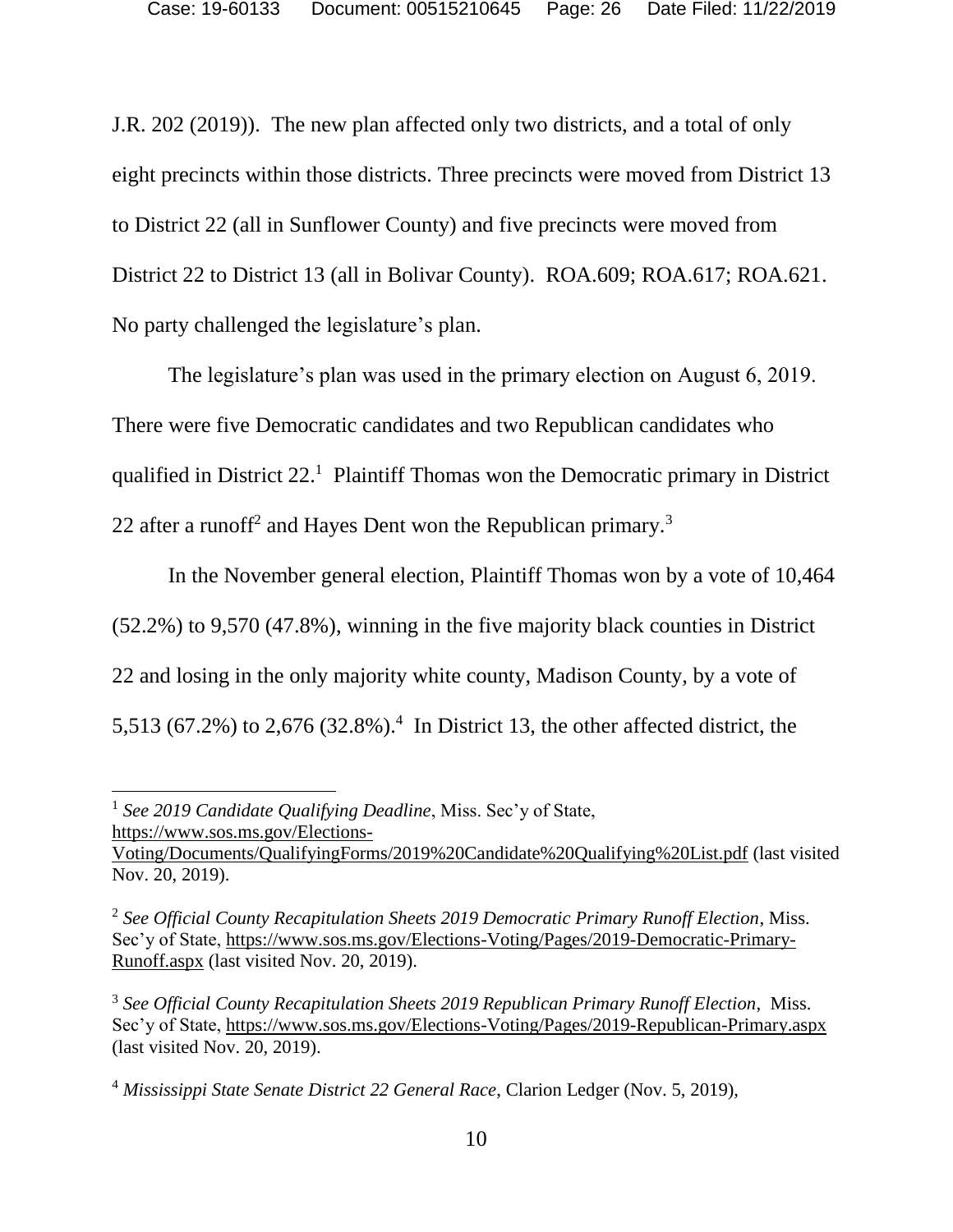African-American Democratic candidate won with 65% of the vote.<sup>5</sup>

l

[https://data.clarionledger.com/election-results/race/ms-state-senate-district-13--2019-11-05](https://data.clarionledger.com/election-results/race/ms-state-senate-district-13--2019-11-05-general/20191105MS25042/) [general/20191105MS25042/](https://data.clarionledger.com/election-results/race/ms-state-senate-district-13--2019-11-05-general/20191105MS25042/) (last visited Nov. 20, 2019); *Official County Recapitulation Sheets 2019 General Election*, Miss. Sec'y State, [https://www.sos.ms.gov/Elections-](https://www.sos.ms.gov/Elections-Voting/Pages/2019-General-Election.aspx)[Voting/Pages/2019-General-Election.aspx](https://www.sos.ms.gov/Elections-Voting/Pages/2019-General-Election.aspx) (last visited Nov. 20, 2019).

<sup>5</sup> *Mississippi State Senate District 13 General Race*, Clarion Ledger (Nov. 5, 2019), [https://data.clarionledger.com/election-results/race/ms-state-senate-district-13--2019-11-05](https://data.clarionledger.com/election-results/race/ms-state-senate-district-13--2019-11-05-general/20191105MS25042/) [general/20191105MS25042/](https://data.clarionledger.com/election-results/race/ms-state-senate-district-13--2019-11-05-general/20191105MS25042/) (last visited Nov. 20, 2019); *Official County Recapitulation Sheets 2019 General Election*, Miss. Sec'y State, [https://www.sos.ms.gov/Elections-](https://www.sos.ms.gov/Elections-Voting/Pages/2019-General-Election.aspx)[Voting/Pages/2019-General-Election.aspx](https://www.sos.ms.gov/Elections-Voting/Pages/2019-General-Election.aspx) (last visited Nov. 20, 2019).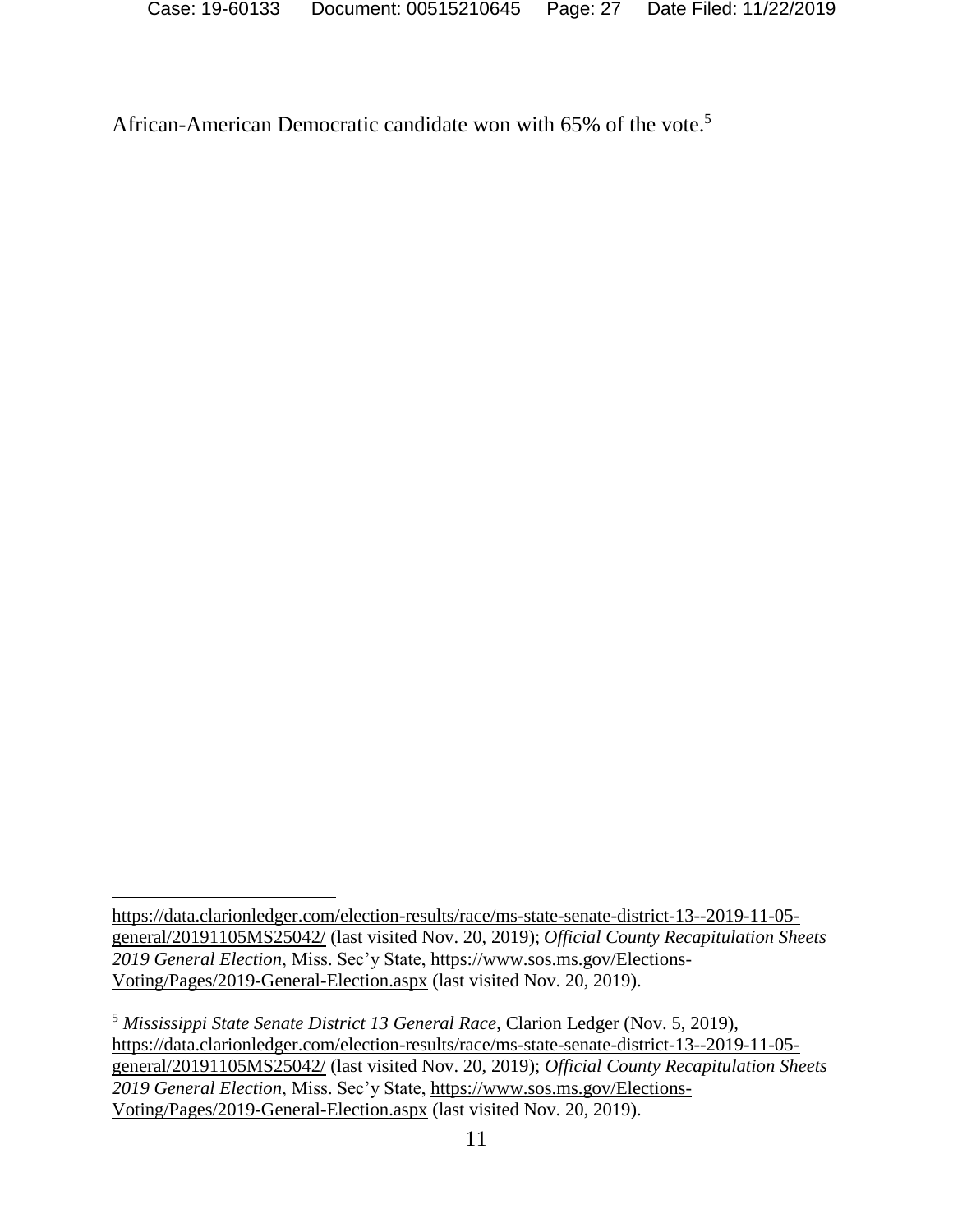#### **SUMMARY OF ARGUMENT**

There is no longer a case or controversy sufficient to allow this Court to take jurisdiction of this appeal, because the election has already been held in District 22 as enacted by the legislature post-judgment. The next election will occur years after the next redistricting cycle.

Even were the appeal not moot, the district court's finding of liability as to the § 2 violation should be affirmed. Defendants' argument that the district court erred in not convening a three-judge court under 28 U.S.C. § 2284(a), is contrary to statutory language, has never been adopted by any court in the decades the statute has been in effect, and would lead to the nonsensical result of three-judge courts hearing purely § 2 state legislative claims but single judges hearing such congressional redistricting claims.

The district court did not abuse its discretion in not finding laches because Defendants fail to show how they were unduly prejudiced by the timing of the filing of the case, or that the district court committed clear error in finding no undue prejudice, particularly where the complaint was filed more than a year before the next election.

This action is not barred because African-Americans are a slight voting age majority in District 22. The Supreme Court noted that majority-minority populations can, in some circumstances, lack real electoral opportunity, and this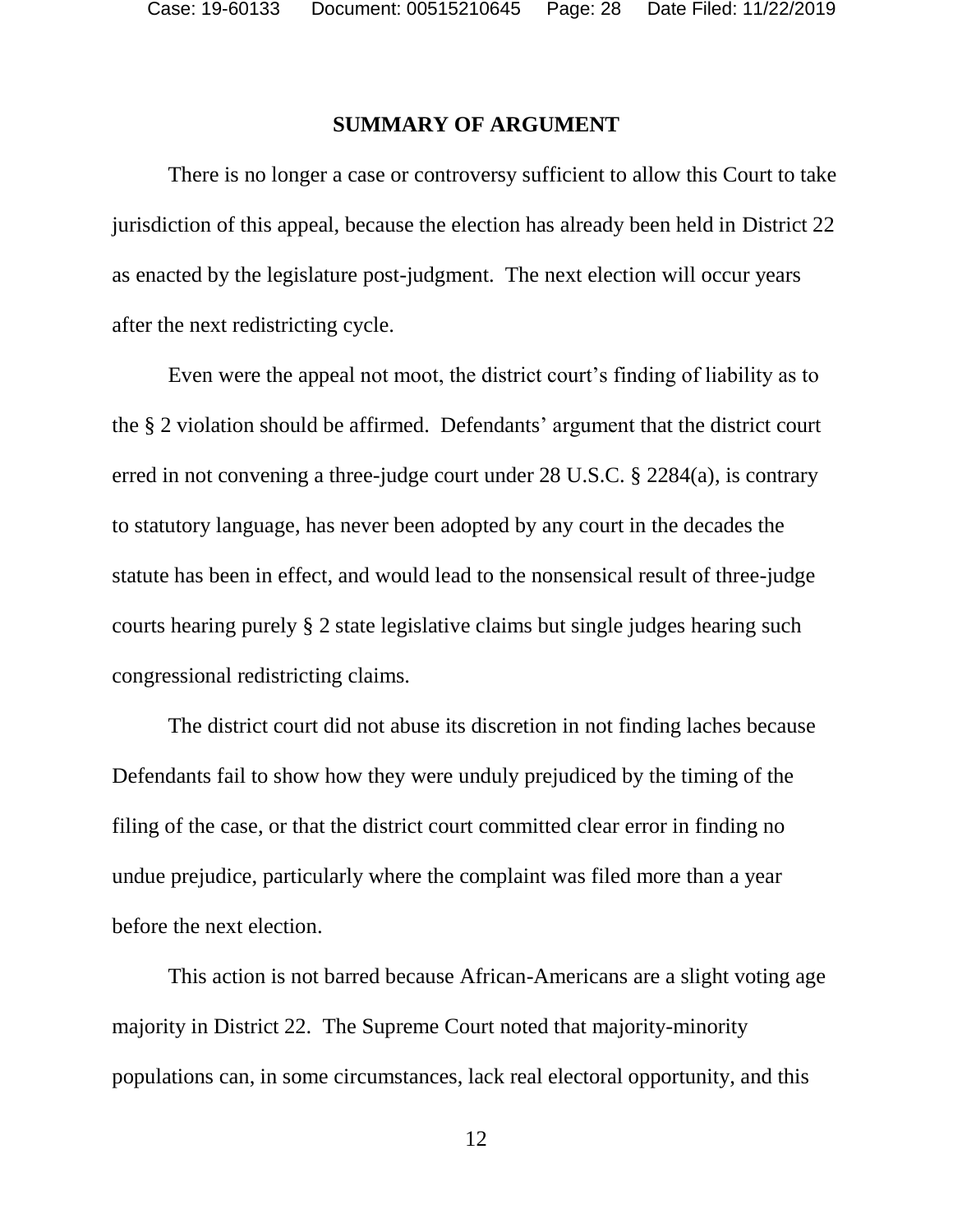Court and other courts have held that minorities can bring vote dilution cases when they are a majority in eligible voter population. Contrary to Defendants' argument, allowing this case to proceed under § 2 does not "guarantee" the success of minority-preferred candidates, but rather provides African-Americans with a realistic opportunity to participate equally in the political process. Moreover, to the extent that these arguments are intertwined with an attack on the district court's remedy, Defendants concede that the injunction is not in effect, and, therefore, issues relating to the court's remedial order are moot. Defs' Br. at 1 n.2.<sup>6</sup>

The district court's conclusion of § 2 liability was not based on legal error in its treatment of the issue of proportionality and did not otherwise rest on findings that were "clear error." Further, the district court properly found that African-American participation is lower than white participation in District 22, and even if that were not so, it would not bar suit.

Finally, Defendants' request that this Court apply the doctrine of constitutional avoidance should be rejected, because neither § 2 nor the way the district court applied the statute is unconstitutional.

l

 $6$  Hereinafter, Defendants' opening brief will be referred to as Br. at  $[$ ].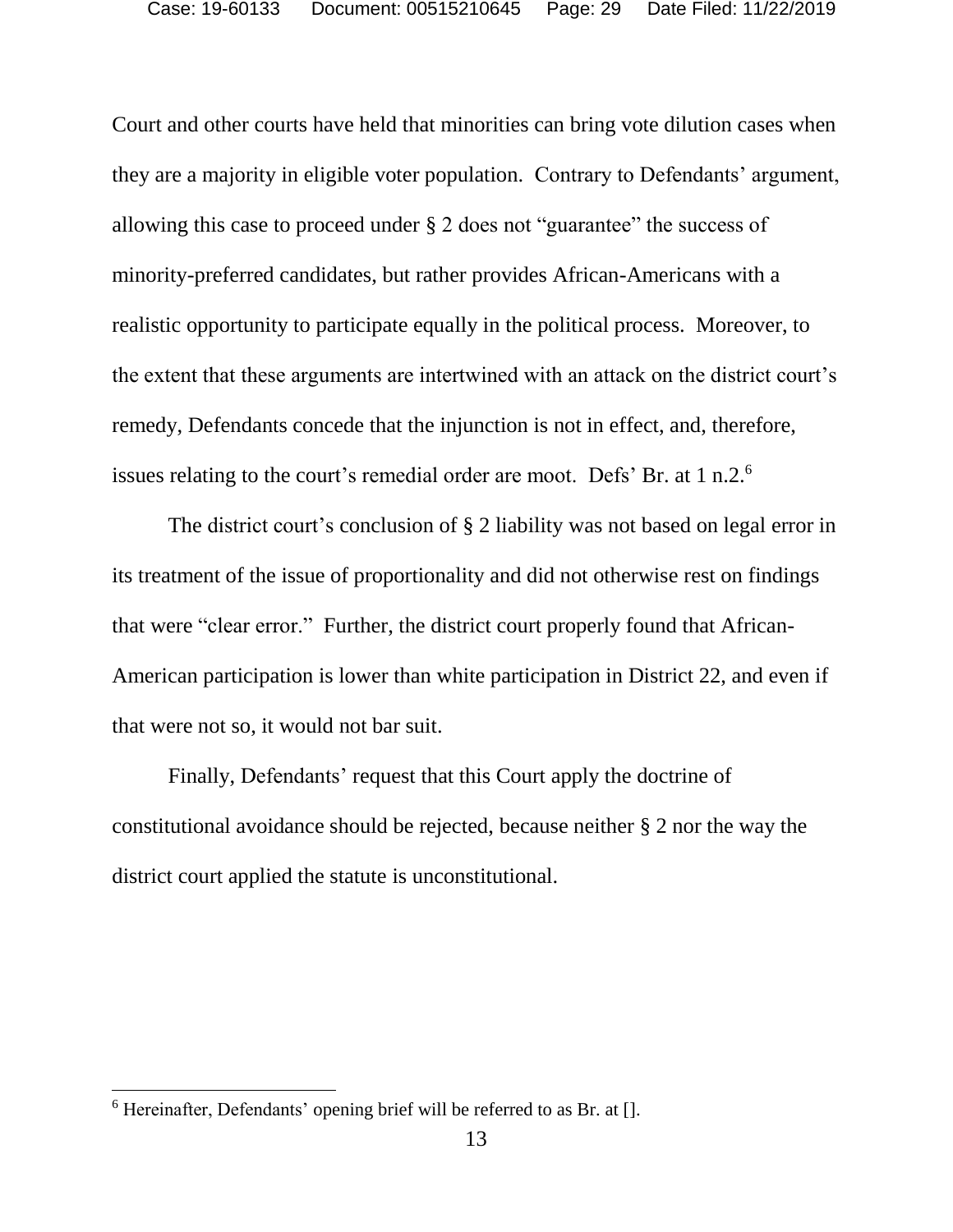### **STANDARD OF REVIEW**

Grant of rehearing en banc has the "collateral effect of vacating" the panel's decision and the en banc court reviews the district court's rulings anew. *U.S. v. Marek*, 238 F.3d 310, 313 (5th Cir. 2001).

The district court's conclusions of law, including issues of statutory interpretation and whether § 2 of the VRA was violated, are reviewed *de novo*. *City of New Orleans v. BellSouth Telecomms., Inc.*, 690 F.3d 312, 322 (5th Cir. 2012); *Fairley v. Hattiesburg*, 584 F.3d 660, 667 (5th Cir. 2009).

The district court's application of legal principles such as its ruling on laches is reviewed for abuse of discretion, which will be overturned only if its findings as to delay, unreasonableness, and prejudice are in clear error. *Retractable Techs., Inc. v. Becton Dickinson & Co*., 842 F.3d 883, 898 (5th Cir. 2016).

"[T]he ultimate finding of vote dilution [is] a question of fact subject to the clearly-erroneous standard of Rule 52(a)." *Gingles,* 478 U.S. at 78. "If the district court's account of the evidence is plausible in light of the record viewed in its entirety, the court of appeals may not reverse it even though convinced that had it been sitting as the trier of fact, it would have weighed the evidence differently. Where there are two permissible views of the evidence, the factfinder's choice between them cannot be clearly erroneous." *Anderson v. City of Bessemer City*, 470 U.S. 564, 573–74 (1985). "[W]hen a trial judge's finding is based on his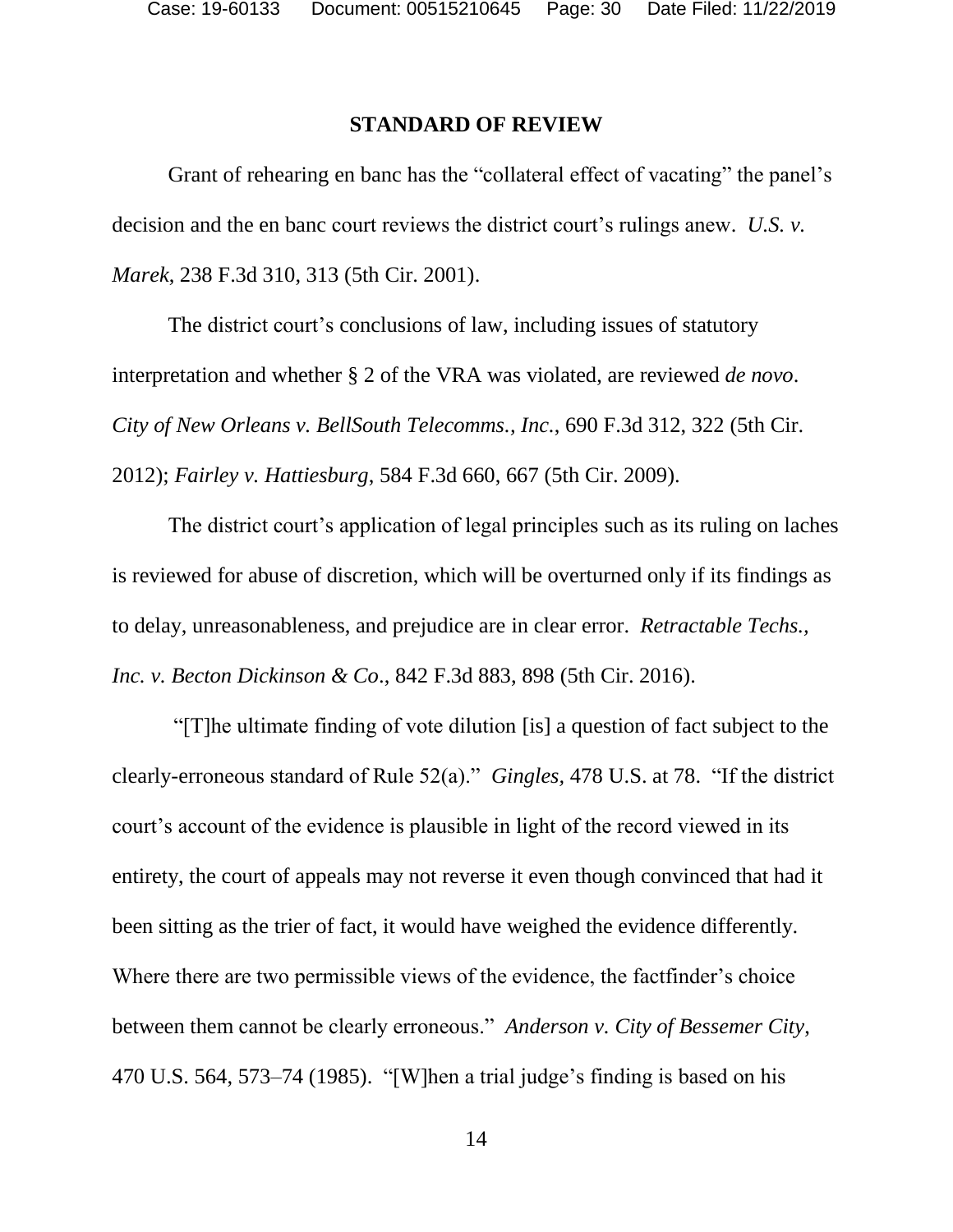decision to credit the testimony of one of two or more witnesses, each of whom has told a coherent and facially plausible story that is not contradicted by extrinsic evidence, that finding, if not internally inconsistent, can virtually never be clear error." *Id.* at 575.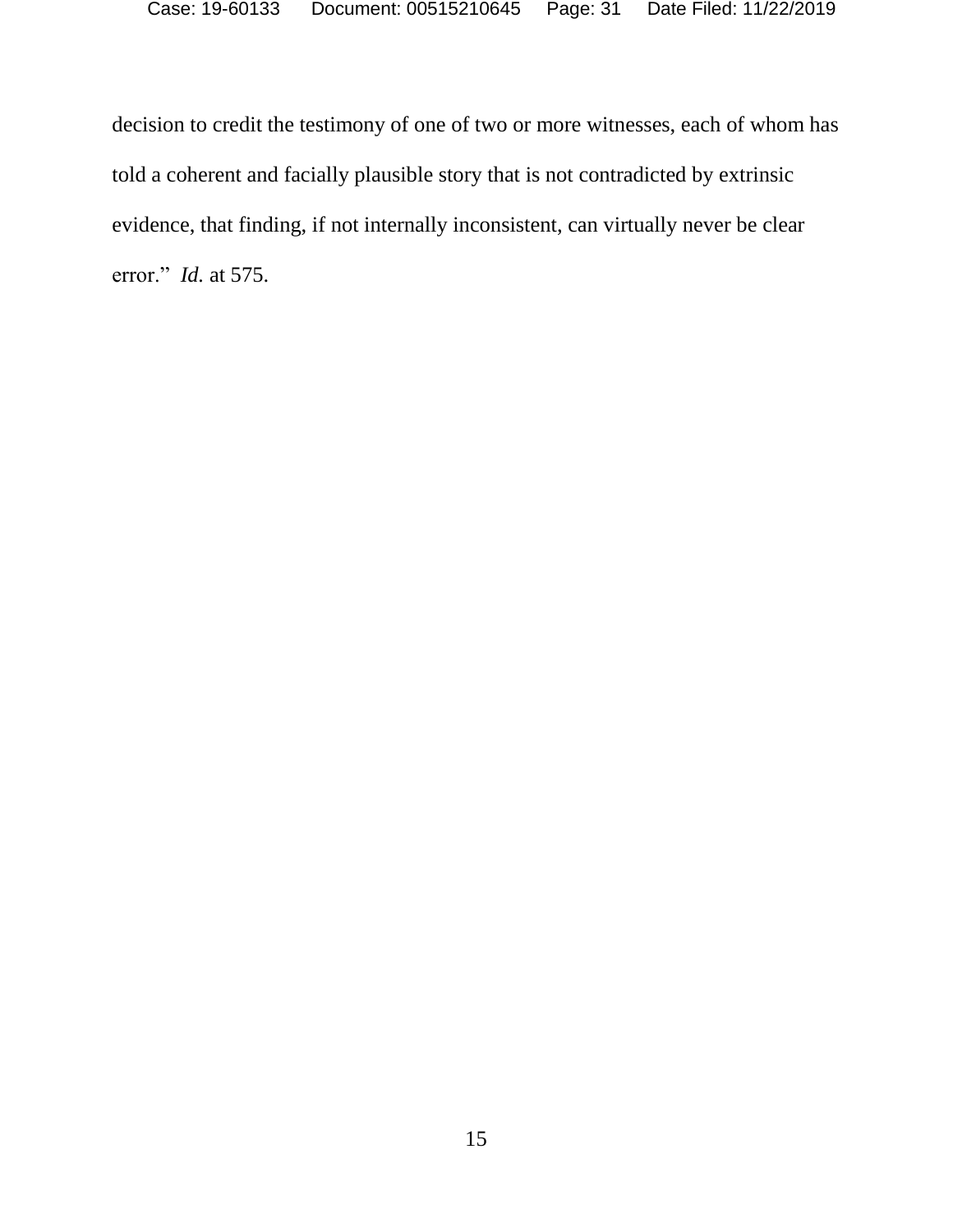#### **ARGUMENT**

#### **I. This Case Is Moot.**

l

Under Article III of the United States Constitution, "to qualify as a case for federal court adjudication, a case or controversy must exist at all stages of the litigation, not just at the time the suit was filed." *Lopez v. City of Houston*, 617 F.3d 336, 340 (5th Cir. 2010) (declaring moot late-decade § 2 VRA challenge, because election passed and next election to be held in district was dictated by next census). "[I]f an event occurs while a case is pending on appeal that makes it impossible for the court to grant any effectual relief what[so]ever to a prevailing party," the case is moot and no longer justiciable. *Church of Scientology of Cal. v. U.S.*, 506 U.S. 9, 12 (1992) (citation omitted). Here, the November 5 election and the fact that the next election from the district will not be held until 2023—and then, only pursuant to the statewide redistricting that will follow the 2020 Census—render this case moot. There is no longer any effectual relief available to a prevailing party on this appeal.<sup>7</sup>

With limited exceptions not relevant here, courts have consistently ruled that intervening elections render appeals moot. *See, e.g., Watkins v. Mabus*, 502 U.S.

<sup>&</sup>lt;sup>7</sup> Specifically, the provision in the enactment codifying the legislative remedial plan providing that the amendments for Districts 22 and 13 "shall be repealed and the districts as originally configured" shall be used if "appellants prevail" on this appeal, ROA.635–36, has no force and effect now that the only election has occurred.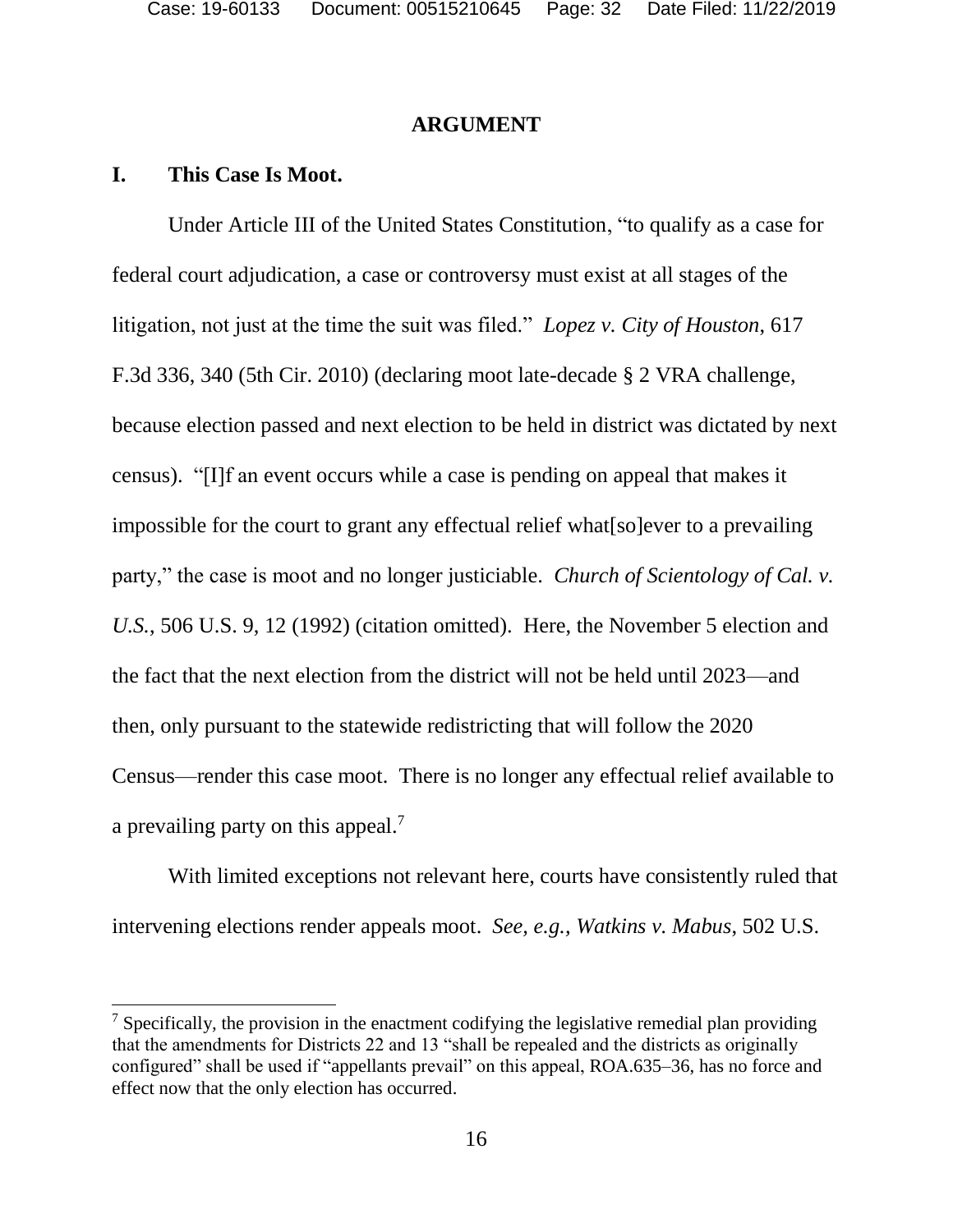954, 954 (per curiam), *aff'g in part, vacating in part as moot* 771 F. Supp. 789 (S.D. Miss. 1991) ("The completion of the September 17 election has rendered this claim moot with regard to the relief sought, i.e., an order enjoining the September 17 election for failure to comply with preclearance requirements."); *Lopez,* 617 F.3d at 340. A court "simply cannot enjoin that which has already taken place." *Harris v. City of Houston*, 151 F.3d 186, 189 (5th 1998) (dismissing as moot a voting law case in which the complained-of election had passed). 8

That Plaintiffs asked for declaratory relief in addition to injunctive relief does not change the equation. The question is whether "under all the circumstances," the facts alleged "show that there is a substantial controversy, between parties having adverse legal interests, of sufficient immediacy and reality to warrant the issuance of a declaratory judgment." *Md. Casualty Co. v. Pacific Coal & Oil Co.*, 312 U.S. 270, 273 (1941); *Preiser v. Newkirk*, 422 U.S. 395, 401– 02 (1975) (dismissing appeal from prisoner seeking declaratory relief that a transfer to maximum security was unconstitutional, where prisoner had been transferred back to minimum security). There is neither immediacy nor reality to Plaintiffs' claims at this point. No election will be held under the same districting

 $\overline{a}$ 

<sup>&</sup>lt;sup>8</sup> As would be expected, these cases typically arise on appeals by plaintiffs who had challenged the holding of an election that occurred after trial court judgment, but before appeal. There is no basis to distinguish these cases from those arising on appeals by defendants who claim that elections should not have been held in districts resulting from favorable decisions in favor of plaintiffs.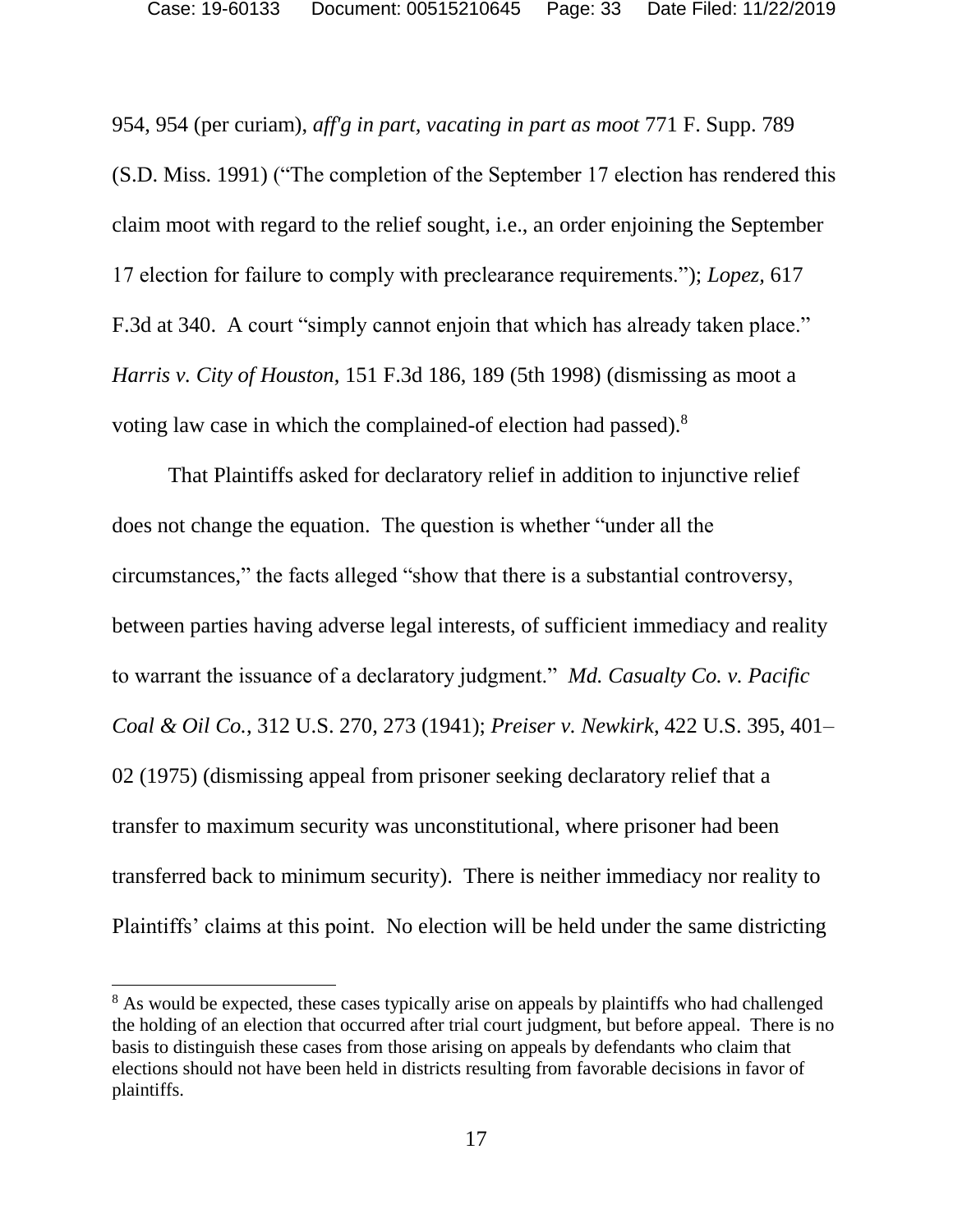lines again, without reference to completely different Census results.

Nor does the theoretical possibility of a special election establish justiciability.<sup>9</sup> The remedy of a special election is decidedly disfavored and has served to save a case from a finding of mootness under extraordinarily narrow circumstances, i.e., only where there is proof of evidence of racial discrimination amounting to an "egregious defiance of the Voting Rights Act." *Lopez,* 617 F.3d at 340; *Hancock Cty. Bd. of Supervisors v. Ruhr*, 568 F. App'x 295, 301 (5th Cir. 2014) (declaring moot one-person/one-vote challenge after intervening election, explaining, "[a]ppellants have not asserted factual allegations justifying a special elections remedy; there has been no evidence that the Mississippi county election officials deliberately defied the requirements of the Voting Rights Act or otherwise acted egregiously or in bad faith"); *Brown v. Schedler*, 2018 WL 2092500, at \*4 (E.D. La. May 3, 2018) (concluding the plaintiffs had not made a claim of such "egregious or invidious discrimination" that would make judicial invalidation of the election appropriate).

Finally, this case does not qualify under the exception to mootness, that "(1) the challenged action was in its duration too short to be fully litigated prior to its cessation or expiration, and (2) there was a reasonable expectation that the same

l

<sup>&</sup>lt;sup>9</sup> The legislature has statutory power to call a special election only in cases of vacancy. Miss. Code Ann. § 23-15-851.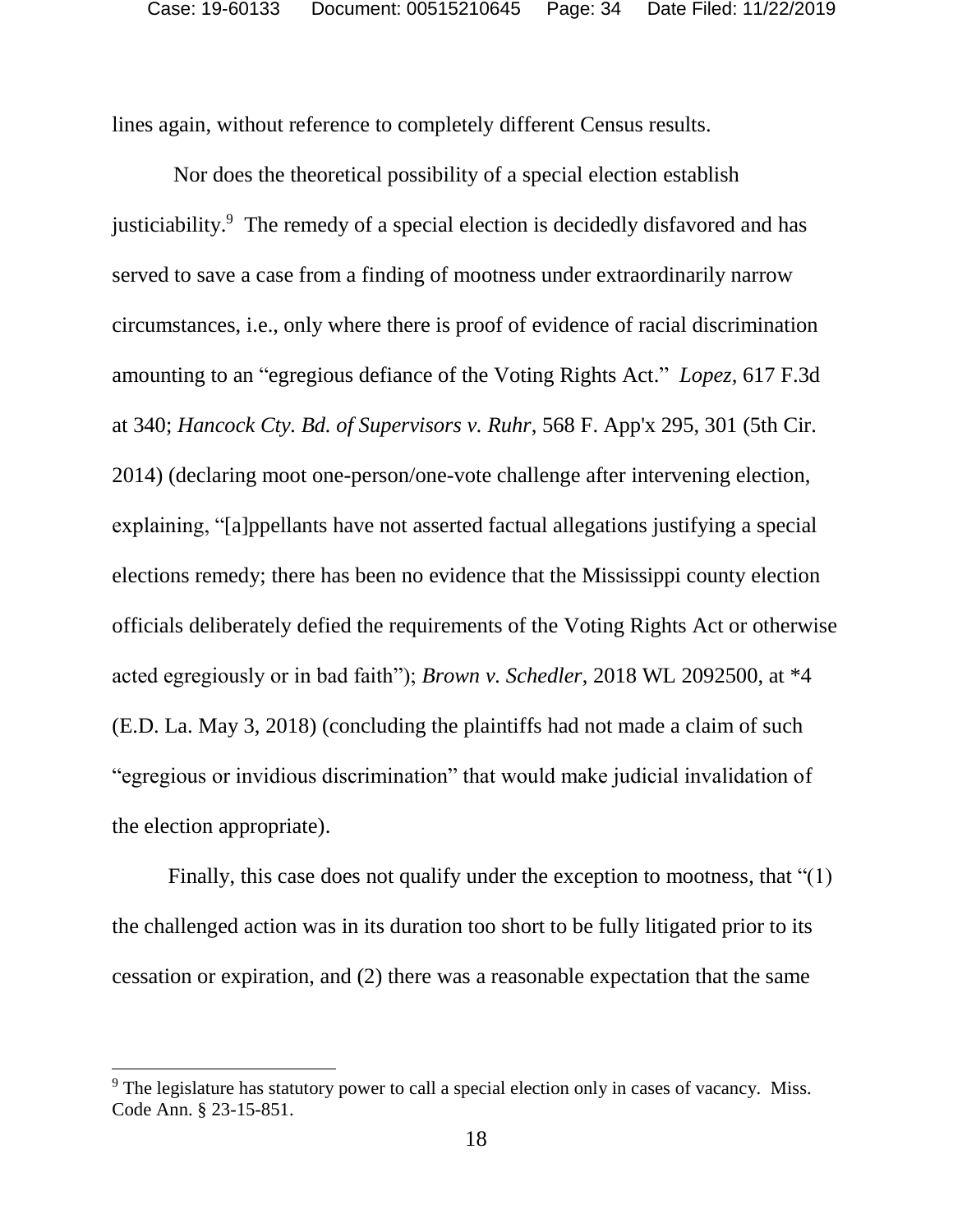complaining party would be subjected to the same action again." *Weinstein v. Bradford*, 423 U.S. 147, 149 (1975). The party invoking this exception must show a "demonstrated probability" or "reasonable expectation," not merely a "theoretical possibility," that it will be subject to the same government action. *Libertarian Party v. Dardenne*, 595 F.3d 215, 217 (5th Cir. 2010) (internal quotations omitted).

Here, there is "no reasonable expectation" or "demonstrated probability" that another state senate election will take place under the legislature's March 26 plan. The 2020 Census will report the population of the district more than two years before the next state senate election in 2023, and the legislature will engage in redistricting prior to 2023. There is no probability that another election will be held under the current plan because, otherwise, it would violate the oneperson/one-vote principle. *See, e.g., Lopez,* 617 F.3d at 341 (exception to mootness doctrine inapplicable where there was no evidence that city would violate its charter by failing to add additional single-member districts if the population hit a certain threshold after upcoming census).

## **II. 28 U.S.C**. **§ 2284(a) Does Not Require Convening a Three-Judge Court in This § 2 Case.**

At the eleventh hour, Defendants raised the issue that Plaintiffs' claims should be tried by a three-judge panel, pursuant to 28 U.S.C. § 2284(a). ROA.243– 45. A number of state legislative redistricting § 2-only cases have been tried to a single judge, but never in front of three judges. There is no basis in the statute's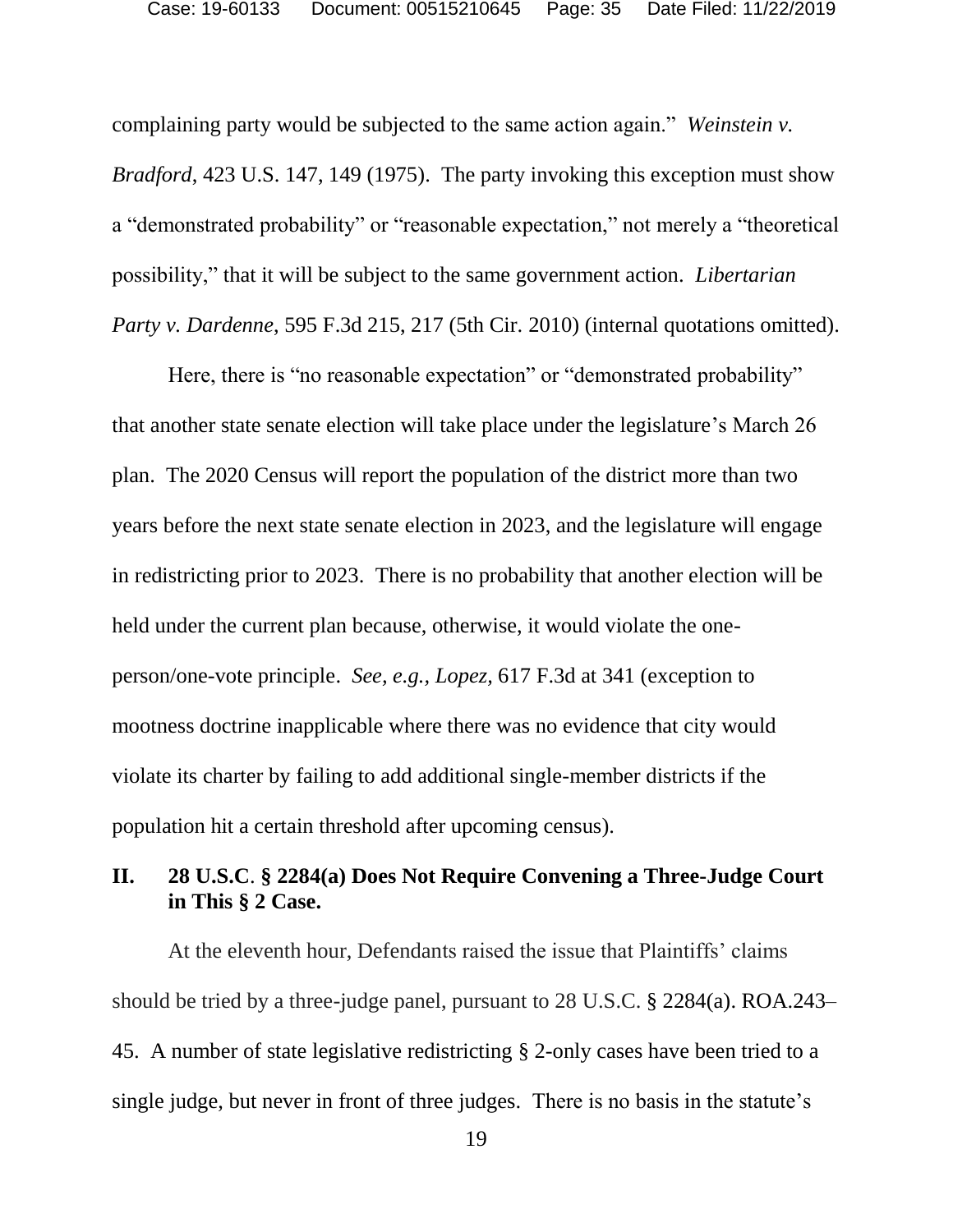language, legislative history, or any applicable canons of statutory construction for this Court to rule otherwise. Moreover, Defendants' construction would lead to absurd results.

## A. The Plain Language of 28 U.S.C. § 2284 Limits Three-Judge Courts to Constitutional Challenges.

"The judicial inquiry thus 'begins with the statutory text, and ends there as well if the text is unambiguous.'" *Tex. Educ. Agency v. U.S. Dep't of Educ.*, 908 F.3d 127, 132 (5th Cir. 2018) (quoting *BedRoc Ltd., LLC v. U.S.*, 541 U.S. 176, 183 (2004)). Here, § 2284(a) states in pertinent part:

A district court of three judges shall be convened when otherwise required by Act of Congress, or when an action is filed challenging the constitutionality of the apportionment of congressional districts or the apportionment of any statewide legislative body.

The plain language of a statute is construed to express its ordinary meaning. *Bouchikhi v. Holder*, 676 F.3d 173, 177 (5th Cir. 2012). The language of § 2284(a) could not be plainer: only constitutional challenges to apportionment, whether of congressional districts or of any statewide legislative body, are subject to three-judge review unless "otherwise required by Act of Congress."For decades, district courts have routinely handled challenges to statewide legislative maps under § 2 of the VRA as single-judge matters, and appellate courts including the Supreme Court—have reviewed their decisions without a doubt as to jurisdiction. *See, e.g., Harris v. Ariz. Indep. Redistricting Comm'n*, 136 S. Ct.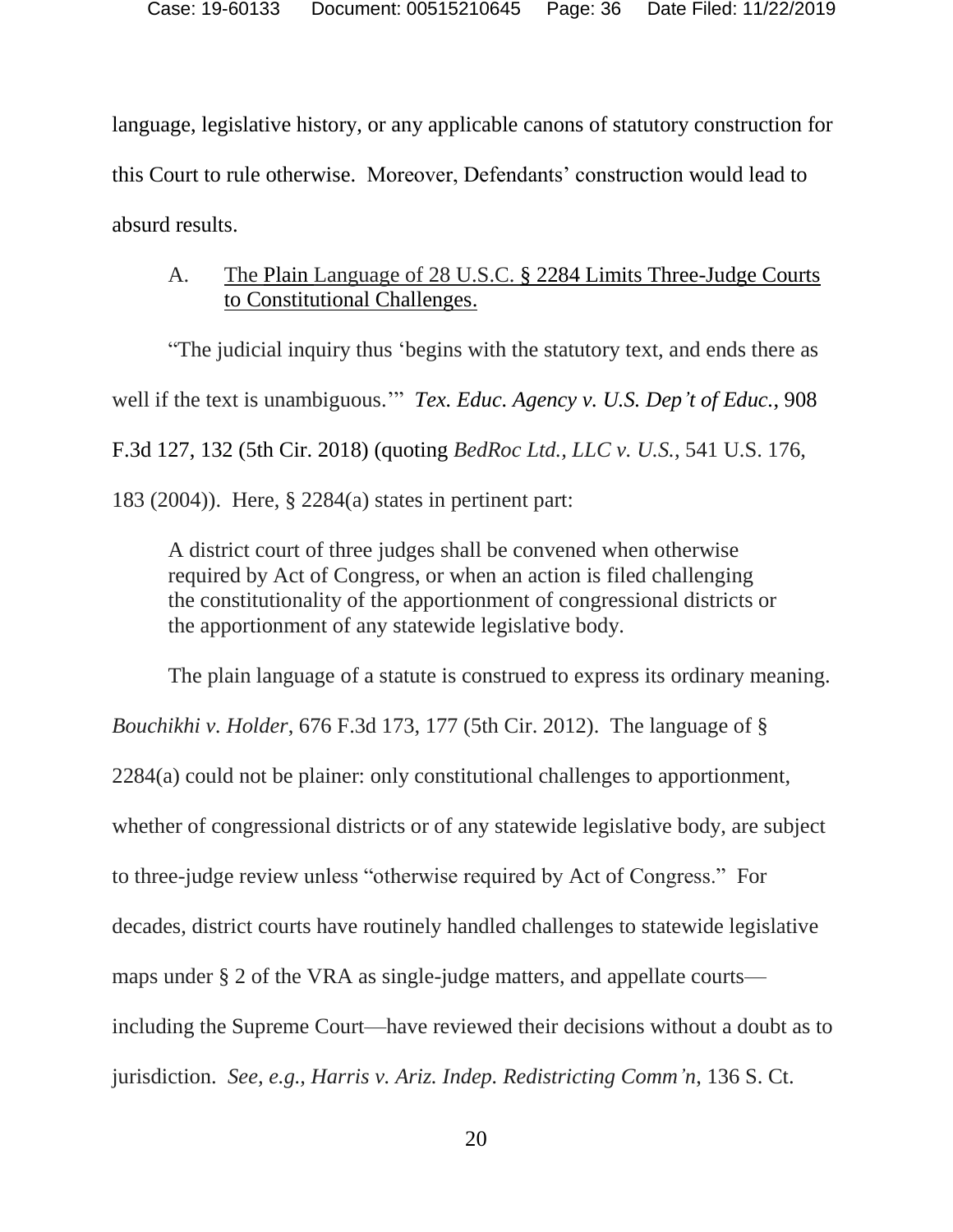1301, 1306 (2016) (§ 2284(a) "provid[es] for the convention of [a three-judge district court] whenever an action is filed challenging the *constitutionality* of apportionment of legislative districts") (emphasis added).<sup>10</sup> Leading scholars have adopted this position as well. 22 James WM Moore et al., Moore's Federal Practice § 404.02[1] (3d ed. 1997) (three-judge district court required "in cases challenging the constitutionality of state or federal legislative apportionment"); 17 Charles Alan Wright et al., Federal Practice and Procedure § 4235 (3d ed. 2007) ("[A] three-judge court for reapportionment cases . . . [is convened for] all federal constitutional challenges that could result in a reapportionment."). There could scarcely be more powerful evidence of the unambiguous text of this statute.<sup>11</sup>

 $\overline{a}$ 

<sup>10</sup> *See also Cavanagh v. Brock*, 577 F. Supp. 176, 180 n.3 (E.D.N.C. 1983) (three-judge court) ("A three-judge court is mandated pursuant to § 2284 when an action challenges the apportionment of a statewide legislative body on substantial *federal* constitutional grounds.") (emphasis in original); *Sullivan v. Crowell*, 444 F. Supp. 606, 615 n.6 (W.D. Tenn. 1978) (threejudge court) ("Congress did not intend to require a three-judge court in the state legislative apportionment context except where a constitutional challenge is made to a statute involving the apportionment of (a) statewide legislative body") (internal quotations omitted). Examples of single-judge courts adjudicating § 2 vote dilution cases challenging state apportionment are *Bone Shirt v. Hazeltine*, 336 F. Supp. 2d 976 (D.S.D. 2004), *aff'd*, 461 F.3d 1011 (8th Cir. 2006) (South Dakota legislature); *Metts v. Almond*, 217 F. Supp. 2d 252 (D.R.I. 2002), *rev'd on other grounds sub nom*. *Metts v. Murphy*, 363 F.3d 8 (1st Cir. 2004) (en banc) (Rhode Island Senate); *Old Person v. Brown*, 182 F. Supp. 2d 1002 (D. Mont.), *aff'd*, 312 F.3d 1036 (9th Cir. 2002) (Montana legislature); *Rural W. Tenn. African Am. Affairs Council v. Sundquist*, 29 F. Supp. 2d 448 (W.D. Tenn. 1998), *aff'd*, 209 F.3d 835 (6th Cir. 2000) (Tennessee House); *Sanchez v. Colo.*, 861 F. Supp. 1516 (D. Colo. 1994), *rev'd on other grounds*, 97 F.3d 1303 (10th Cir. 1996) (Colorado House); *Dickinson v. Ind. State Election Bd.*, 740 F. Supp. 1376 (S.D. Ind. 1990), *rev'd in part, vacated in part*, 933 F.2d 497 (7th Cir. 1991) (Indiana House.).

<sup>11</sup> *Page v. Bartels*, 248 F.3d 175 (3d Cir. 2001), fully supports Plaintiffs' reading of the statute. Although the Third Circuit concluded that the single-judge district court, confronted with a complaint alleging *both* constitutional and § 2 challenges to a state legislative apportionment,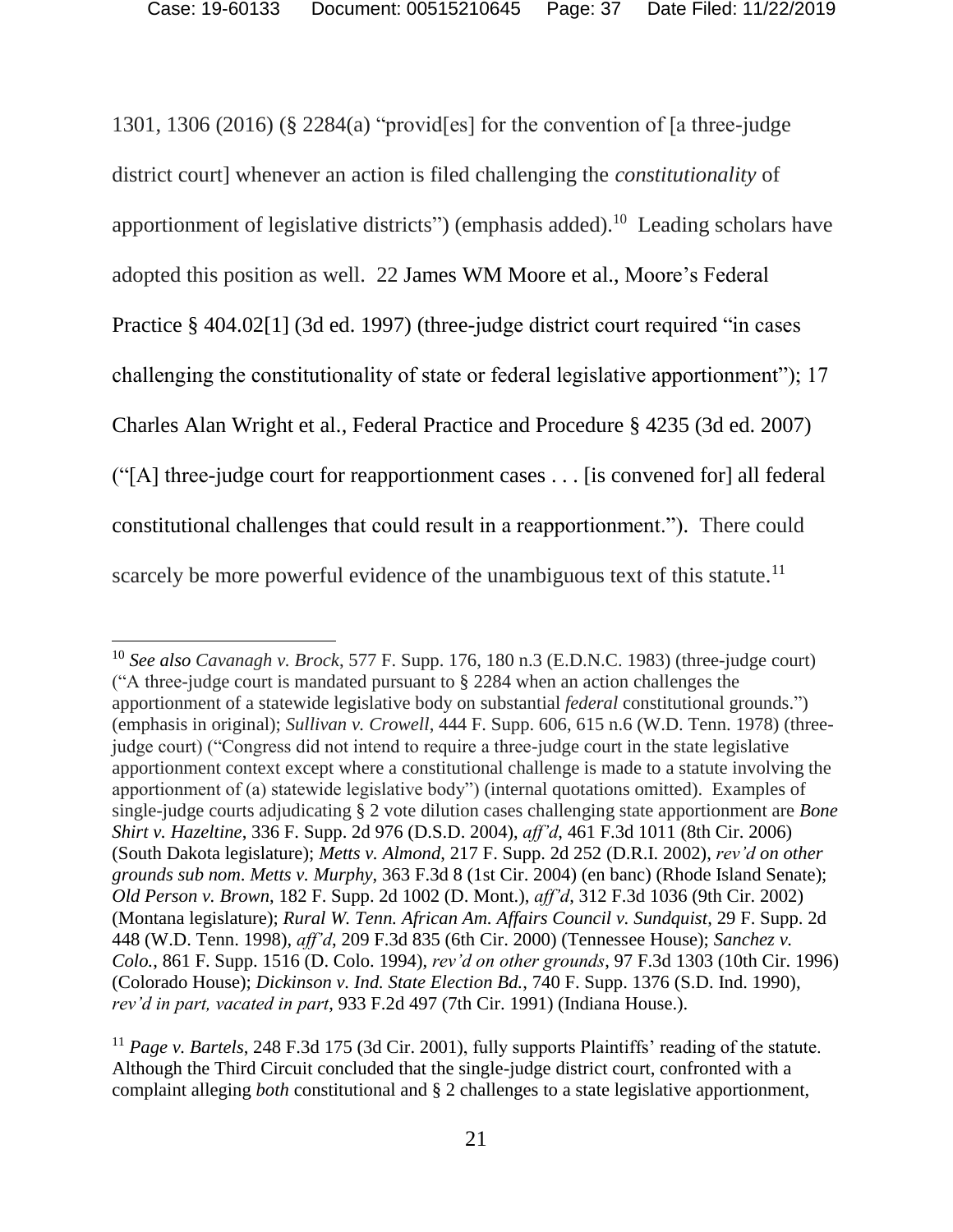## B. No Canon of Statutory Construction Supports Defendants' Construction.

Nevertheless, Defendants proceed through a series of gyrations under the pretext of statutory construction, each of which can be easily dispatched. Br. at 11–14. First, contrary to Defendants' argument, Br. at 14, the "series modifier" canon of construction, which holds that a modifier ordinarily applies to an entire series of parallel terms, Scalia & Garner, *Reading Law: The Interpretation of Legal Texts* 147 (2012), supports a reading that "constitutionality" modifies both "the apportionment of congressional districts" and "the apportionment of any statewide legislative body." When the modifier "undeniably applies to at least one antecedent, and since it makes sense with all three, the more plausible construction here is that it in fact applies to all three." *U.S. v. Bass*, 404 U.S. 336, 339–40 (1971) (applying modifier "in commerce or affecting commerce" to all antecedents in list).

 $\overline{a}$ 

should have left the issue of preliminary relief to the three-judge court, it analyzed the issue only because it viewed the § 2 claim as *outside* the scope of § 2284(a). *Id.* at 181 (describing § 2284 as "a special procedural mechanism for constitutional challenges to statewide legislative apportionment schemes"). *Mirrione v. Anderson*, 717 F.2d 743 (2d Cir. 1983), relied upon by amicus curiae Judicial Watch, JW Br. at 5, adds nothing to the debate. There, the complaint alleging § 2 and constitutional violations in connection with a state redistricting was heard by a single judge, whose dismissal of the action was affirmed by the Second Circuit, without comment on the issue of whether a three-judge panel should have heard the matter. This was twenty-five years before the Second Circuit ruled that a three-judge panel was a jurisdictional requirement under § 2284(a) in *Kalson v. Patterson*, 542 F.3d 281, 287 (2d Cir. 2008).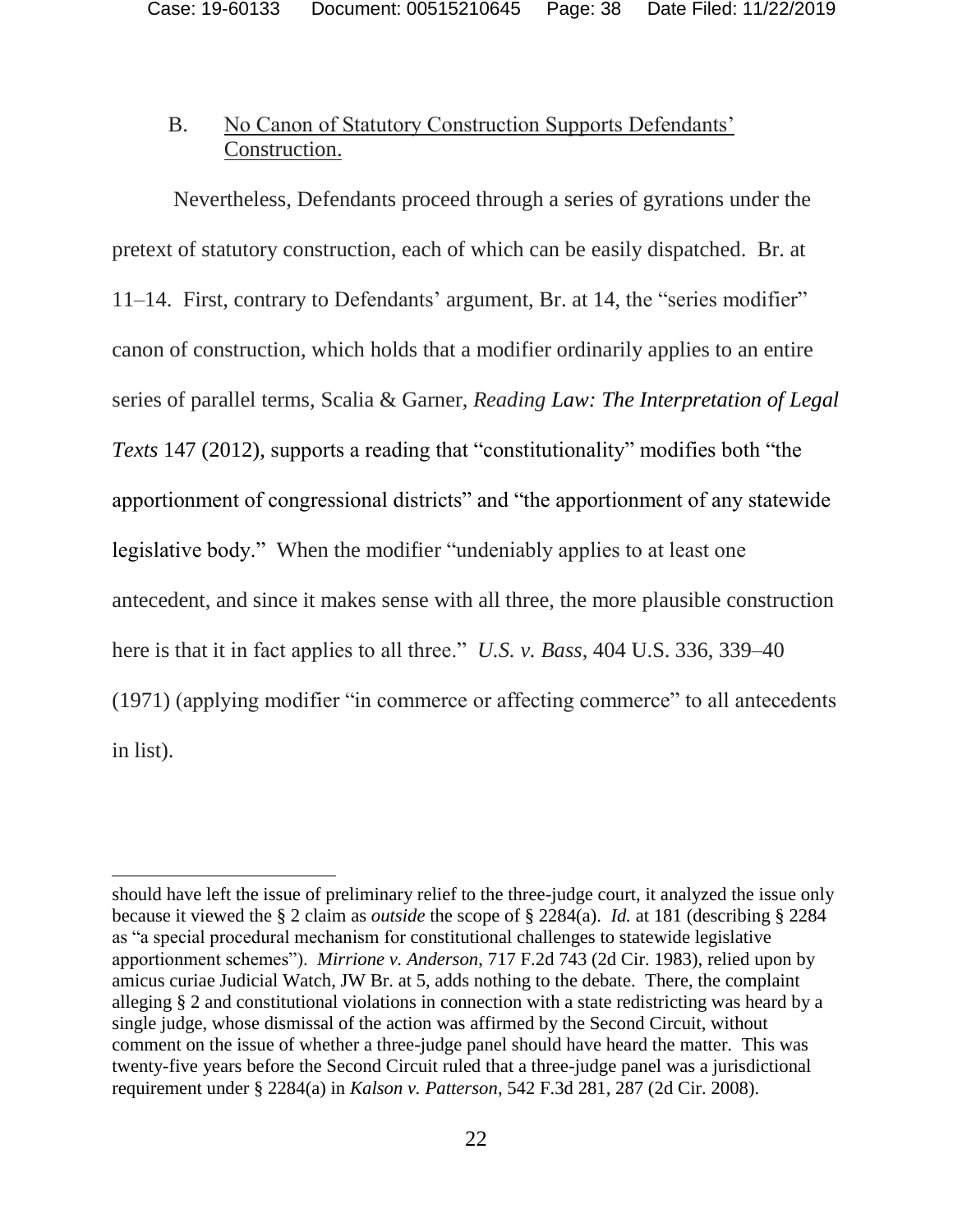Defendants' argument that a single-word determiner "the" appearing before the second part of  $\S 2284(a)$ —"apportionment of any statewide legislative body" was intended to cut off the application of "constitutionality" to that second part, Br. at 14, ignores the context to which the series modifier canon is "highly sensitive." Scalia & Garner, *supra* p. 28, at 150. As Justice Scalia put it: "Congress . . . does not alter the fundamental details of a regulatory scheme in vague terms or ancillary provisions—it does not, one might say, hide elephants in mouseholes." *Whitman v. Am. Trucking Ass'ns*, 531 U.S. 457, 468 (2001). It is "highly unlikely" that Congress would make such an important decision as delegating a specific set of cases to three-judge panels "through such a subtle device," *see id.*, as the word "the".

Second, Defendants' contention that the second use of "the apportionment of" before the phrase "any statewide legislative body" results in needless surplus words unless the statute is construed according to Defendants' liking, Br. at 14, distorts the surplusage canon. Some surplusage in a statute is only natural. Justice Thomas has explained, "[i]n any event, our hesitancy to construe statutes to render language superfluous does not require us to avoid surplusage at all costs. It is appropriate to tolerate a degree of surplusage rather than adopt a textually dubious construction that threatens to render the entire provision a nullity." *U.S. v. Atl. Research Corp.*, 551 U.S. 128, 137 (2007). Unlike the authority relied upon by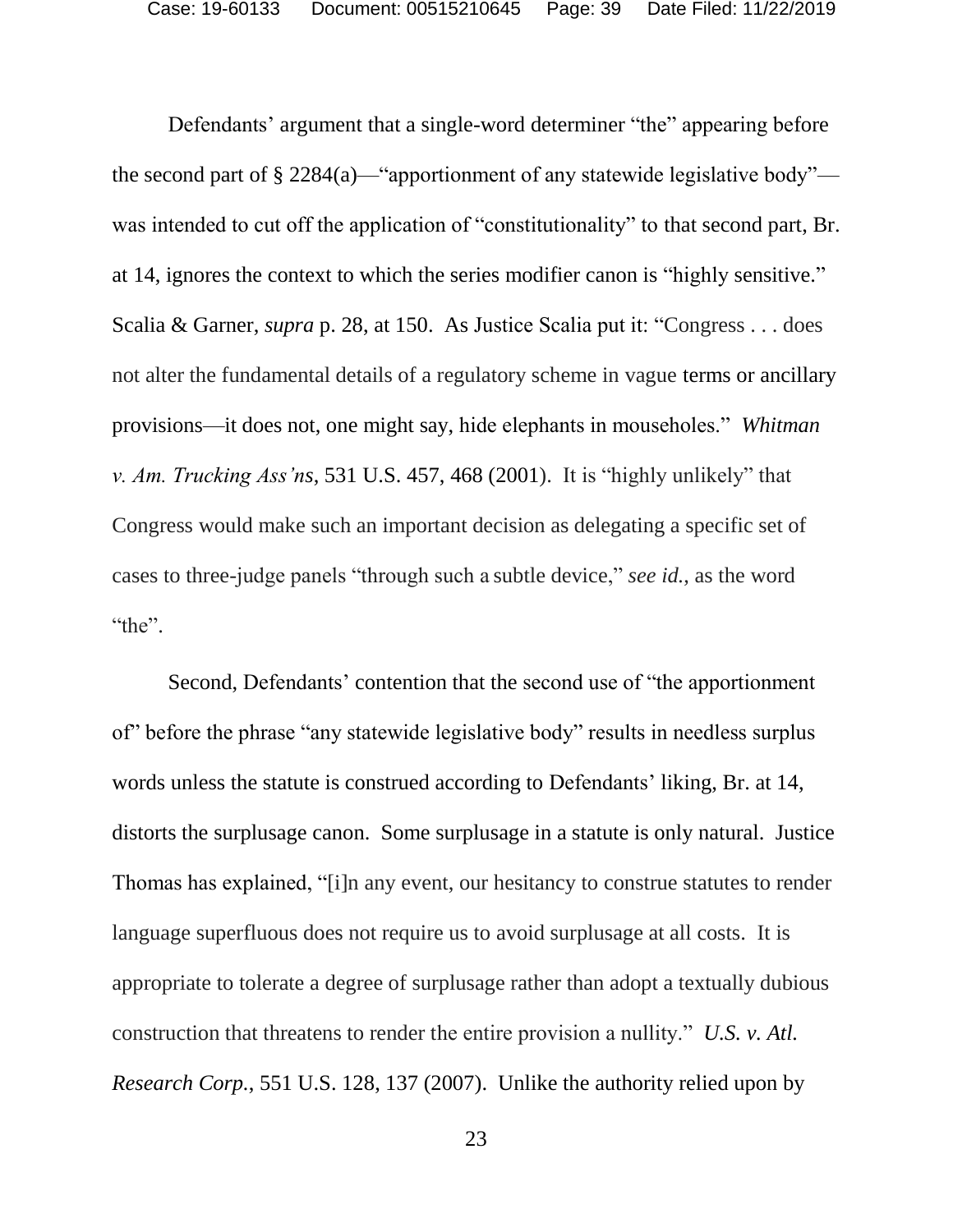Defendants, the allegedly superfluous phrase makes complete sense within the context of the statute as a whole and does not render any other part of the statute superfluous.<sup>12</sup> Here, the phrase "the apportionment of" has no similar effect. It is simply a few redundant words that do not change the meaning of the statute.

Finally, Defendants' construction would violate the canon of statutory construction that statutes should not be construed in a way that leads to an absurd result. *Milavetz v. U.S.*, 550 U.S. 229, 245–246 (2010). Here, Defendants' construction would mean that state legislative redistricting cases brought solely under § 2 would be heard by three-judge courts while similar congressional redistricting cases would be heard by single judges, a nonsensical result, as this Court's motions panel observed. *See Thomas v. Bryant*, 919 F.3d 298, 307 (5th Cir. 2019).

l

.

 $12$  Compare with the cases relied upon by Defendants and amicus curiae Judicial Watch: *Obduskey v. McCarthy & Holthus LLP*, 139 S.Ct. 1029, 1037 (2019) (holding that the word "also" before "also includes" in the secondary definition of debt collector under Fair Debt Collection Act was intended to add requirements); *Tex. Educ. Agency*, 908 F.3d at 132 (5th Cir. 2018) (ruling that the requirement that a state must "not reduce the amount of State financial support" rendered superfluous another statutory clause that allowed a waiver from this requirement). *See also U.S. ex rel. Vaughn v. United Biologics, L.L.C.*, 907 F.3d 187 (5th Cir. 2018), where this Court construed a phrase in the False Claims Act providing that an action "may be dismissed only if the court and the Attorney General give written consent to the dismissal and their reasons for consenting." *Id.* at 195. This Court held that the word "their" broke the connection between "written" as modifying "consent" and "reasons for consenting." *Id.* That construction made sense, because otherwise the phrase would read "give written" consent to . . . reasons for consenting," a nonsensical result. *Id.*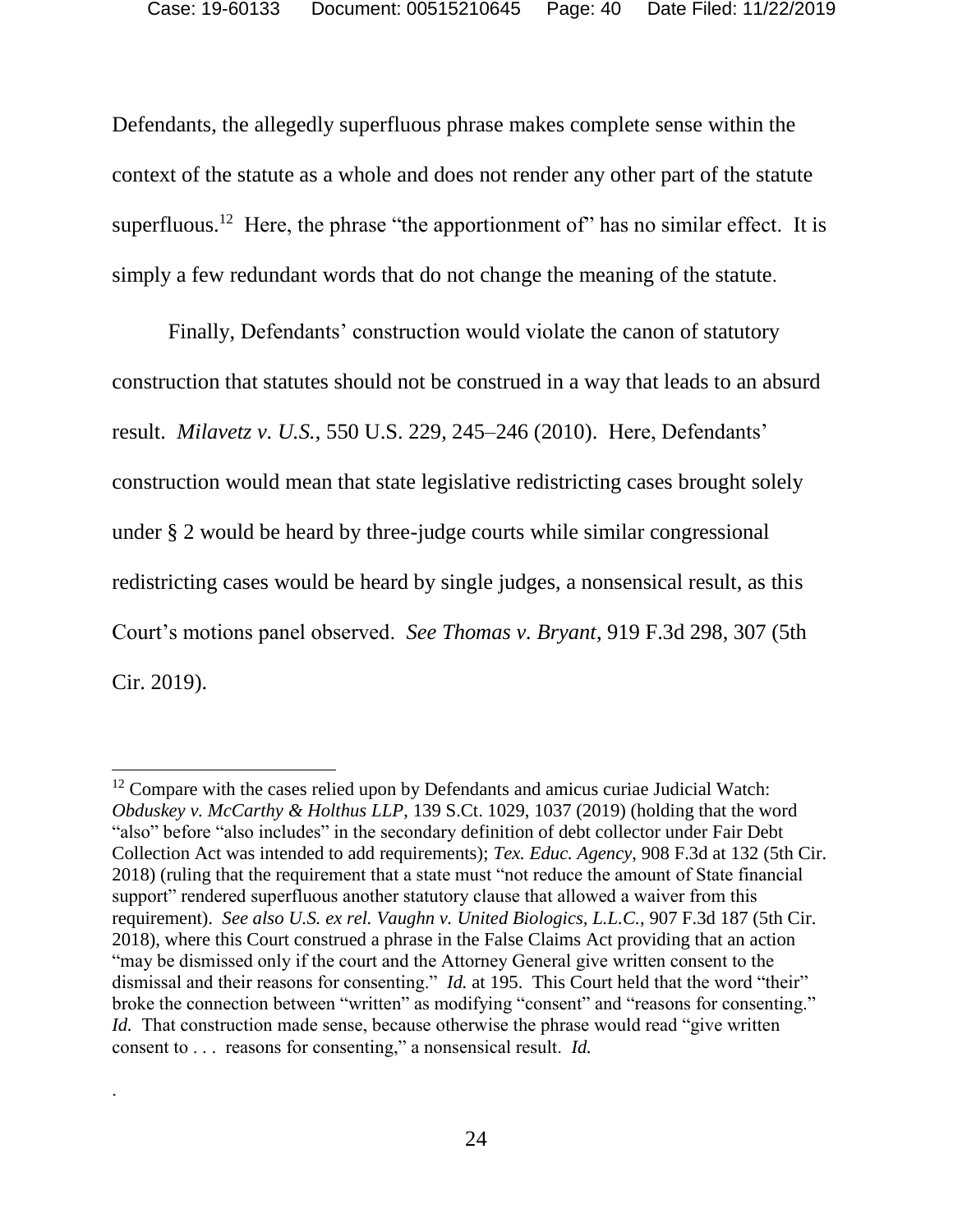Although amicus curiae Judicial Watch argues that limiting three-judge panels to constitutional challenges of apportionment may create the "anomalous" situation where a claim for intentional discrimination in violation of § 2 and the Fourteenth Amendment are adjudicated in different courts, Judicial Watch Br. at 7,<sup>13</sup> that rare anomaly pales next to the larger anomaly of why Congress would without a scintilla of explanation—limit three-judge review of congressional apportionment to constitutional challenges, yet open the flood-gates of three-judge review to any challenge to state legislative apportionment. This is particularly absurd because statutes dealing with three-judge panels should be strictly construed because of the burden placed on the court system. *Allen v. State Bd. Of Elections*, 393 U.S. 544, 561 (1969) ("[c]onvening a three-judge court places a burden on our federal court system, and may often result in a delay in a matter needing swift initial adjudication.").

### C. The Legislative History Does Not Support Defendants' Construction.

Finally, even were it appropriate for this Court to consider the statute's legislative history, it provides no support for Defendants' construction. The provision of the three-judge courts was enacted by Congress in 1910 for all cases challenging the constitutionality of state statutes in federal court. Act of June 18,

 $\overline{\phantom{a}}$ 

 $13$  Hereinafter, Judicial Watch's amicus curiae brief will be referred to as JW Br. at [].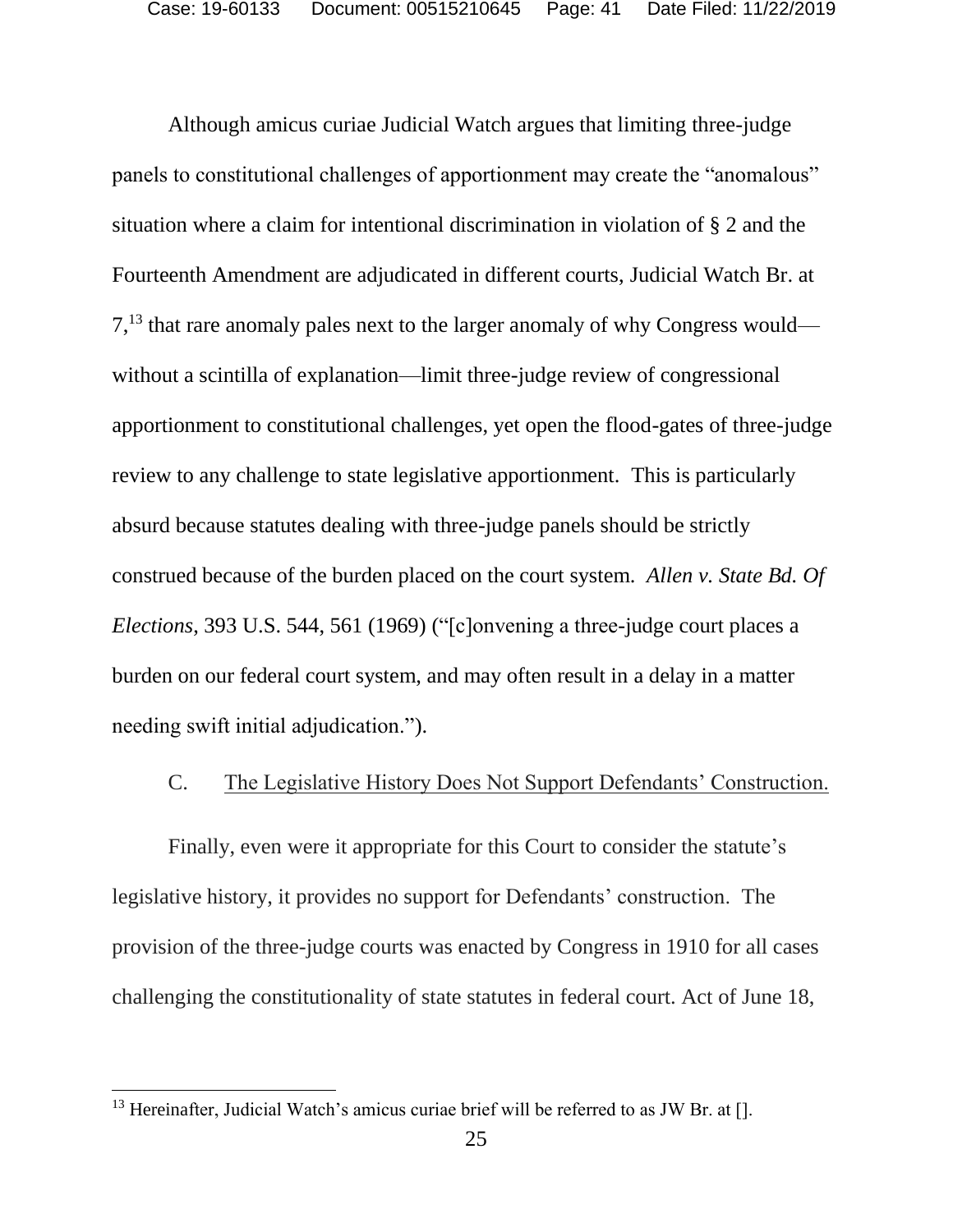1910, Pub. L. No. 61-218, 36 Stat. 557. In 1975, Congress decided to eliminate the requirement of three-judge courts except in specifically enumerated cases, in part to reduce court workload. Br. at 17; *see* S. Rep. 94-204 (1975), No. 204, 94th Cong., 2d Sess. 1976, *as reprinted in* 1976 U.S.C.C.A.N. 1988, WL 12516 (hereinafter, "Rep.").

Defendants cherry-pick two sentences from a fourteen-page Senate Committee report from 1975, where the Committee did not use the word "constitutionality" in describing the new statute. Br. at 15–16; *See* Rep. at 1, 9. Leaving aside the illogical result of Defendants' argument—that the word "constitutionality" has no application in the statute whatsoever—it is clear that the Committee was merely explaining why it was important to preserve three-judge courts in cases "involving congressional reapportionment or the reapportionment of a statewide legislative body," Rep. at 9, not explaining the precise sort of such cases that should be subject to three-judge review. That explanation was set forth in a different page of the Report, which stated explicitly that "[s]ubsection (a) would also continue the requirement for a three-judge court in cases challenging the constitutionality of any statute apportioning congressional districts or apportioning any statewide legislative body." Rep. at 12.

Congress had several opportunities to remove the word "constitutionality" from the statute in 1982, when it amended § 2, Act of June 29, 1982, Pub. L. No.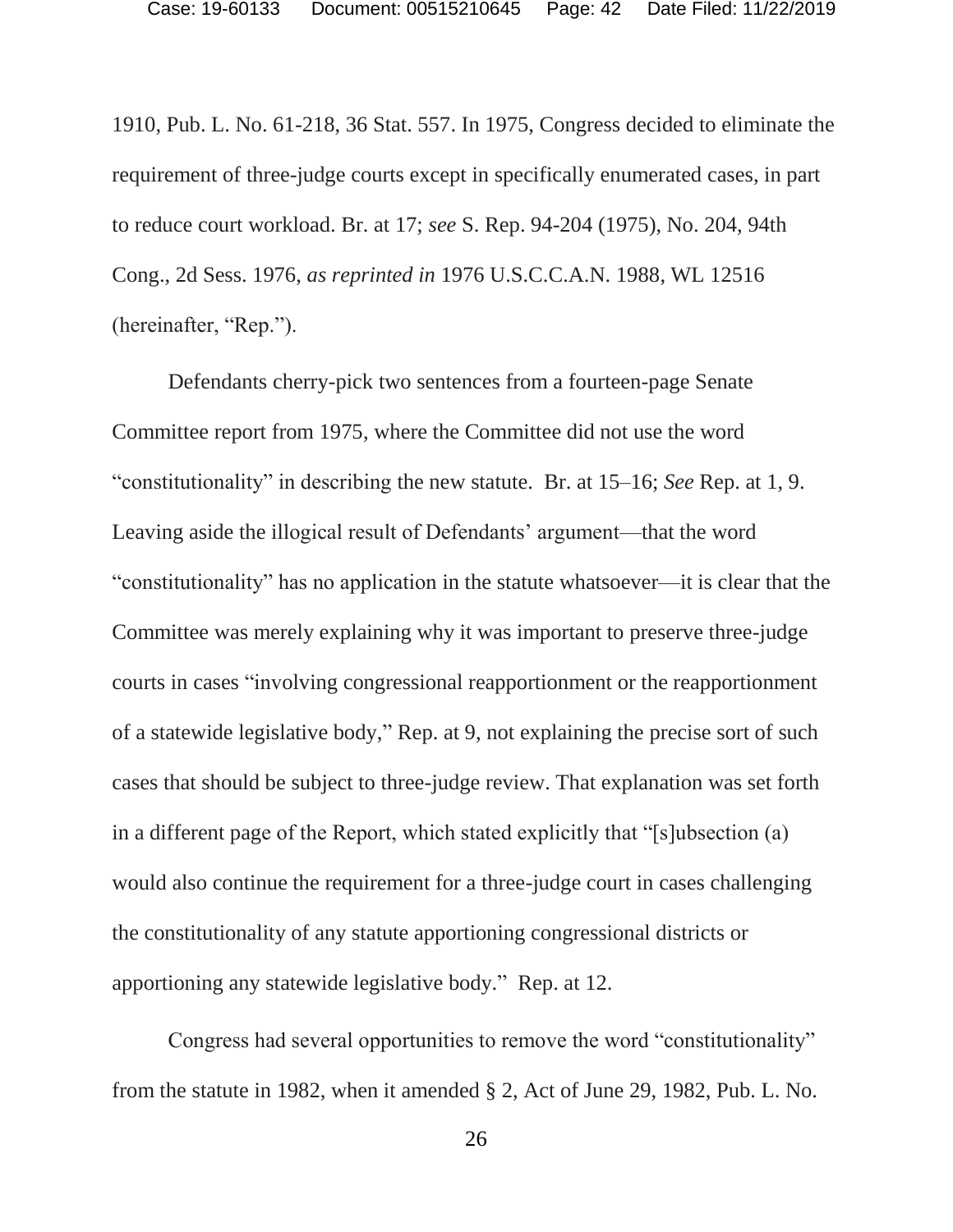97-205, 96 Stat. 134, and, again in 1984, when it amended § 2284 a second time, Act of Nov. 9, 1984, Pub. L. No. 98-620, 98 Stat. 3335, well aware that courts had consistently adjudicated pure § 2 claims before a single judge. It did not do so. *See Chestnut v. Merrill*, 356 F. Supp. 3d 1351, 1356 (N.D. Ala. 2019) (relying on Congress's failure to amend in construing statute as limited to constitutional challenges).

## **III. The District Court Did Not Abuse Its Discretion or Commit Clear Error in Rejecting Defendants' Laches Defense.**

Defendants failed to meet their burden of proof as to their affirmative defense of laches by showing "(1) a delay in asserting a right or claim; (2) that the delay was not excusable; and (3) that there was undue prejudice to the party against whom the claim is asserted." *Save Our Wetlands, Inc. v. U.S. Army Corps of Eng'rs*, 549 F.2d 1021, 1026 (5th Cir. 1977). The district court, in finding that Defendants failed to meet their burden on showing inexcusable delay *and* undue prejudice, correctly exercised "considerable discretion in deciding whether to apply the doctrine of laches to claims pending before it." *Nat'l Ass'n of Gov't Emps. v. City Pub. Serv. Bd. of San Antonio*, 40 F.3d 698, 707 (5th Cir. 1994).

## A. The District Court's Finding that There Was No Inexcusable Delay Is Not Clearly Erroneous.

The period for laches is triggered when the plaintiff knew or should have known of the defendant's injurious conduct. *Retractable Techs.*, 842 F.3d at 900.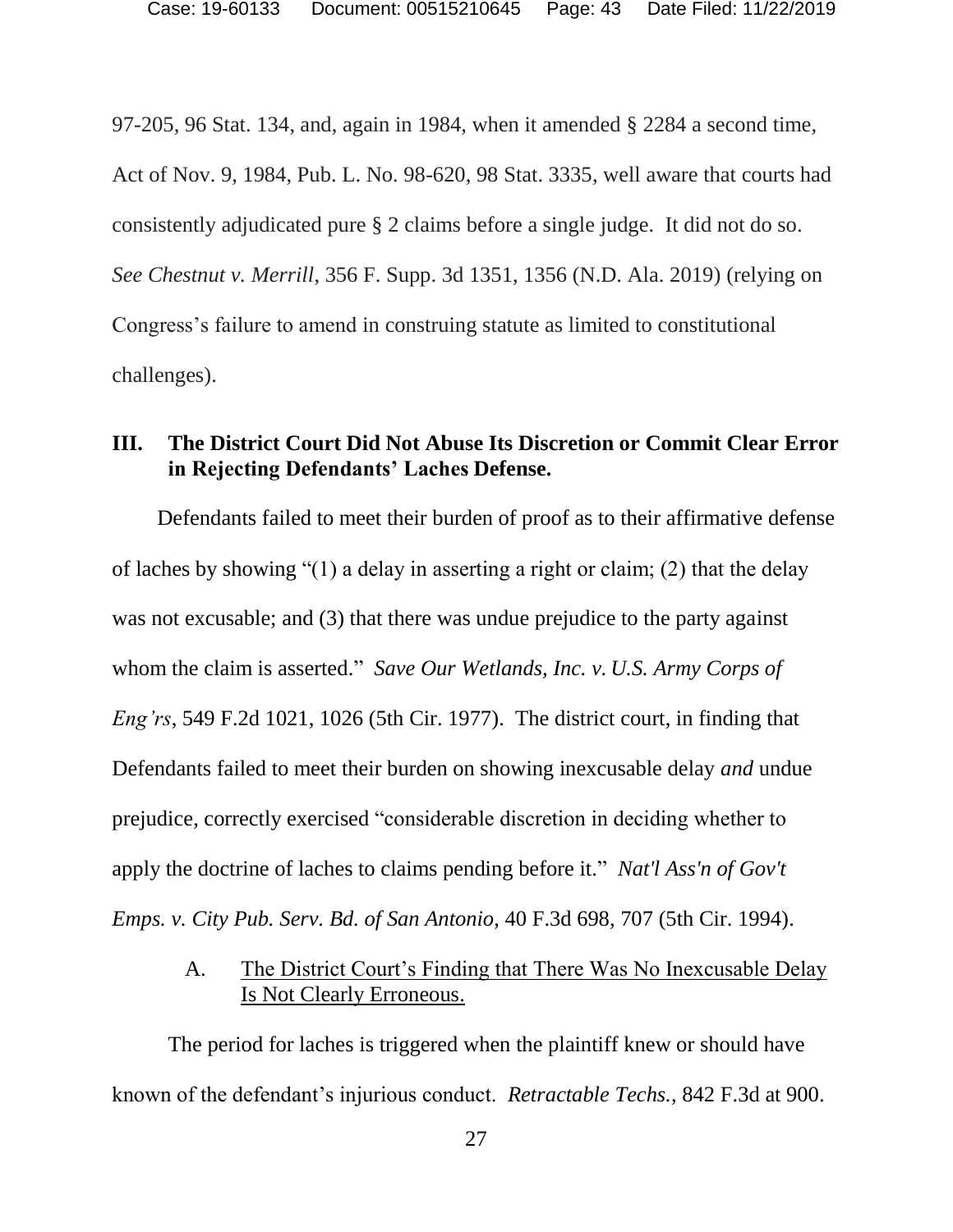"It is usually applied 'with reference to the limitations period for the analogous action at law,'" *id.* (quoting *Jarrow Formulas, Inc. v. Nutrition Now, Inc.*, 304 F.3d 829, 835 (9th Cir. 2002)), "which may be state law if no federal limitations law exists," *id. Cf. Petrella v. Metro-Goldwyn-Mayer, Inc.*, 572 U.S. 663, 680 (2014) (acknowledging laches is "essentially gap-filling, not legislation-overriding," and noting that the Supreme Court has never applied laches to bar completely claims for discrete wrongs occurring within a federally prescribed limitations period).

Here, the district court used the general three-year "catch-all" limitations period of Mississippi Code § 15-1-49 as a reference point, without objection from Defendants. Plaintiffs' suit was filed within three years of the only time that the redistricting plan was used in an election. Had suit been filed before the 2015 election, Defendants would undoubtedly have argued that Plaintiffs' claim that African-American voters' candidates of choice could not prevail was speculative.<sup>14</sup>

Defendants argue that using the limitations period as a shield against the laches defense "defeats the entire purpose of the doctrine as suits could be deemed excusable even if filed on the day of an election deadline so long as within the prescriptive period." Br. at 23. This straw man can be toppled. It is not that filing within the prescriptive period is an absolute defense to laches, but rather that, in

 $14$  Elsewhere Defendants argue "evidence of one or two elections may not give a complete picture as to voting patterns within the district generally," Br. at 42 (quoting *Rangel v. Morales*, 8 F.3d 242, 246 (5th Cir. 1993)).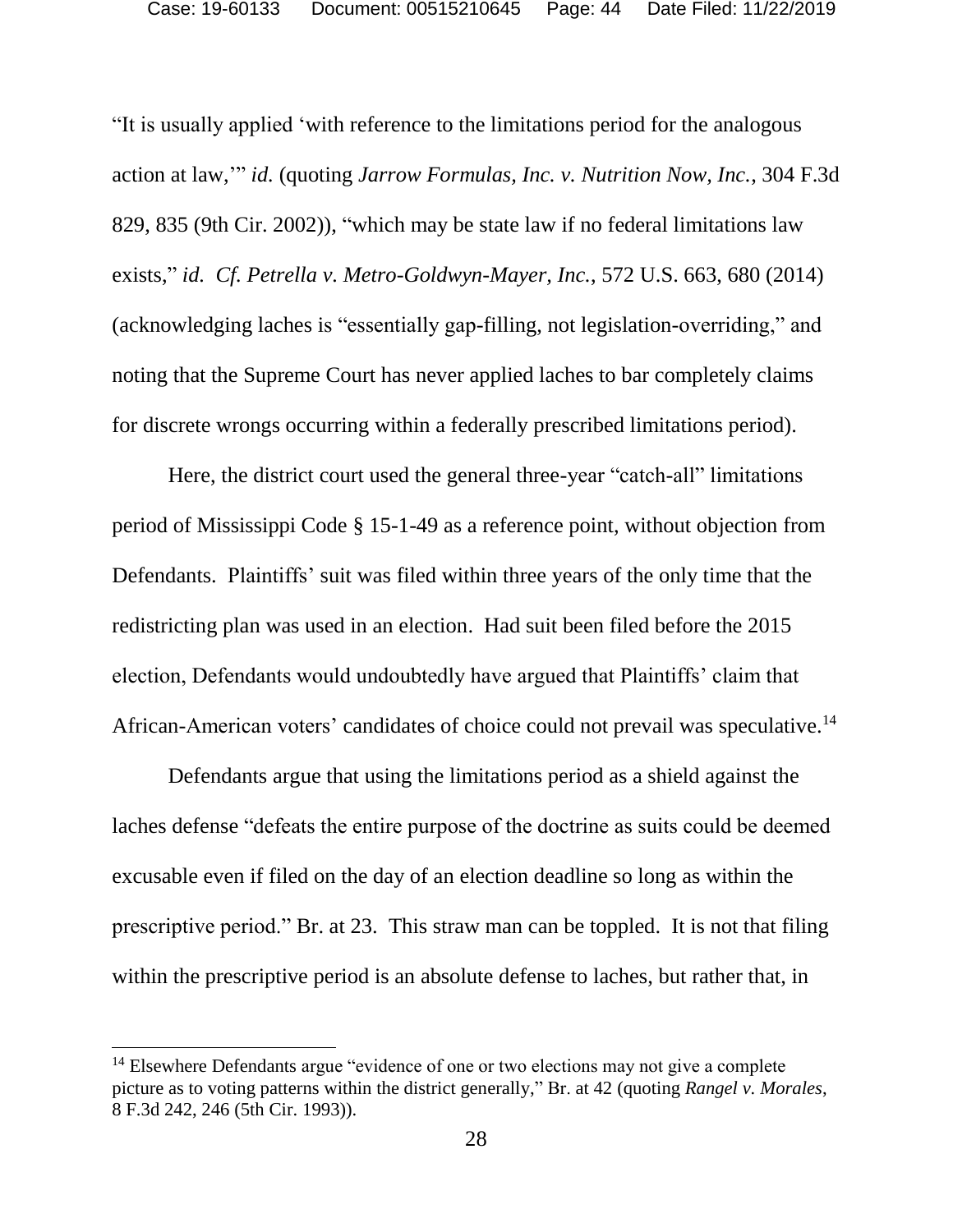this case, its application did not amount to an abuse of discretion, given that the suit was filed more than a year before the primary and sixteen months before the general election. The district court did not abuse its discretion in concluding that (1) November 2015 was the triggering date for laches and (2) filing the complaint within the analogous statute of limitations period instructed favorably on the issue of the reasonableness of any delay. ROA.379.

## B. The District Court Did Not Clearly Err in Finding an Absence of Undue Prejudice.

This Court "need not decide" whether Defendants proved an inexcusable delay, "because in any event the district court neither erred nor abused its discretion in concluding that [the defendants] suffered no undue prejudice." *Retractable Techs*., 842 F.3d at 900. Here, Defendants' broad claims of prejudice are two-fold: alleged prejudice flowing from the proximity of election deadlines to the date of the filing of the suit, Br. at 25–26, and alleged prejudice flowing from the upcoming census and redistricting cycle, Br. at 27 n.16. The district court did not abuse its discretion in rejecting these claims of prejudice.

## 1. The Length of Time Between the Filing of the Complaint and the Election Did Not Unduly Prejudice Defendants.

This case was filed nearly thirteen months prior to the primary election and sixteen months before the general election. No case, which has applied laches because of prejudice flowing from the proximity of an election, has done so based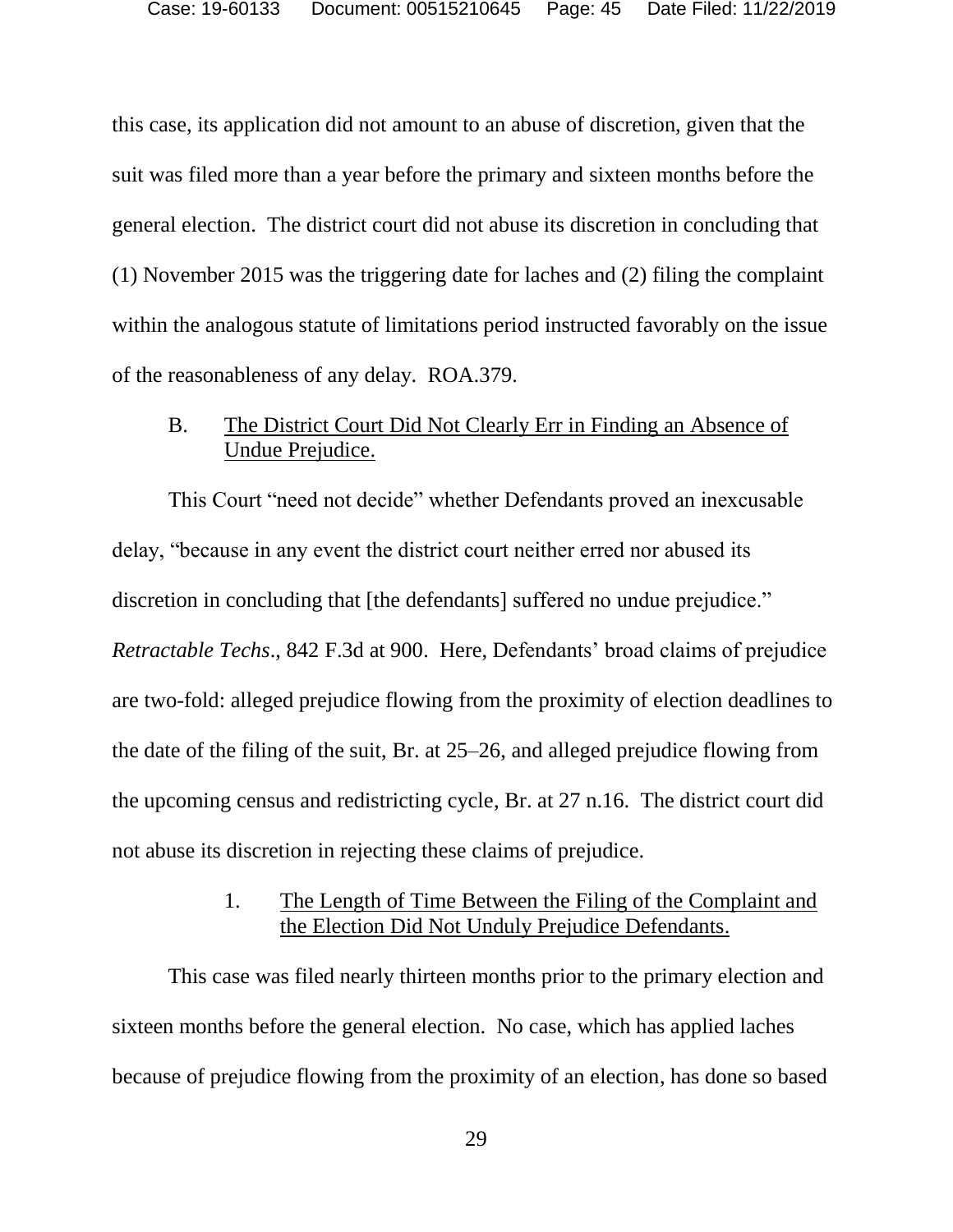on facts even remotely approaching those here. <sup>15</sup> Indeed, one circuit court rejected a laches defense to § 2 relief where the general election was closer in time than here. *Garza v. Cty. of Los Angeles*, 756 F. Supp. 1298, 1303 (C.D. Cal. 1990), *aff'd in relevant part*, 918 F.2d 763, 772 (9th Cir. 1990) (trial concluded after the primary and less than seven months before general election and relief ordered four months before election).

Further, although Defendants complain of prejudice flowing from "a compressed litigation schedule," Br. at 25 n.13, and their "inability to effectively try this case because of plaintiffs' delay," Br. at 27, Defendants cite no case where undue prejudice was based on such a theory. If that is Defendants' theory, their real argument is not laches, but that the trial court somehow abused its discretion in ordering an expedited trial when it ruled that, "[t]his timeframe is more than enough to litigate [Plaintiffs'] single-district, single-count claim," ROA.379. Defendants have not pressed that claim on appeal because there is no basis in the record for it, particularly given that the trial court's "judgment range" in making

<sup>15</sup> *See Lopez v. Hale Cty.*, 797 F. Supp. 547, 550–51 (N.D. Tex. 1992), *aff'd sub nom.* 506 U.S. 1042 (1993) (complaint filed months *after* qualifying deadline and weeks *after* primary); *White v. Daniel*, 909 F.2d 99, 102–04 (4th Cir. 1990) (complaint filed seventeen years *after* redistricting and months *after* last election held under plan); *Simkins v. Gressette*, 631 F.2d 287, 289 (4th Cir. 1980) (complaint filed sixteen days before opening of candidate qualifying period and forty days before primary); *Ariz. Minority Coal. for Redistricting v. Ariz. Indep. Redistricting Comm'n*, 366 F. Supp. 2d 887, 909 (D. Ariz. 2005) (complaint filed "just weeks before critical election deadlines"); *Mac Govern v. Connolly*, 637 F. Supp. 111, 116 (D. Mass. 1986) (complaint filed twenty-six days before qualifying deadline, three months before primary, eight months before general elections and *after* new state census had begun).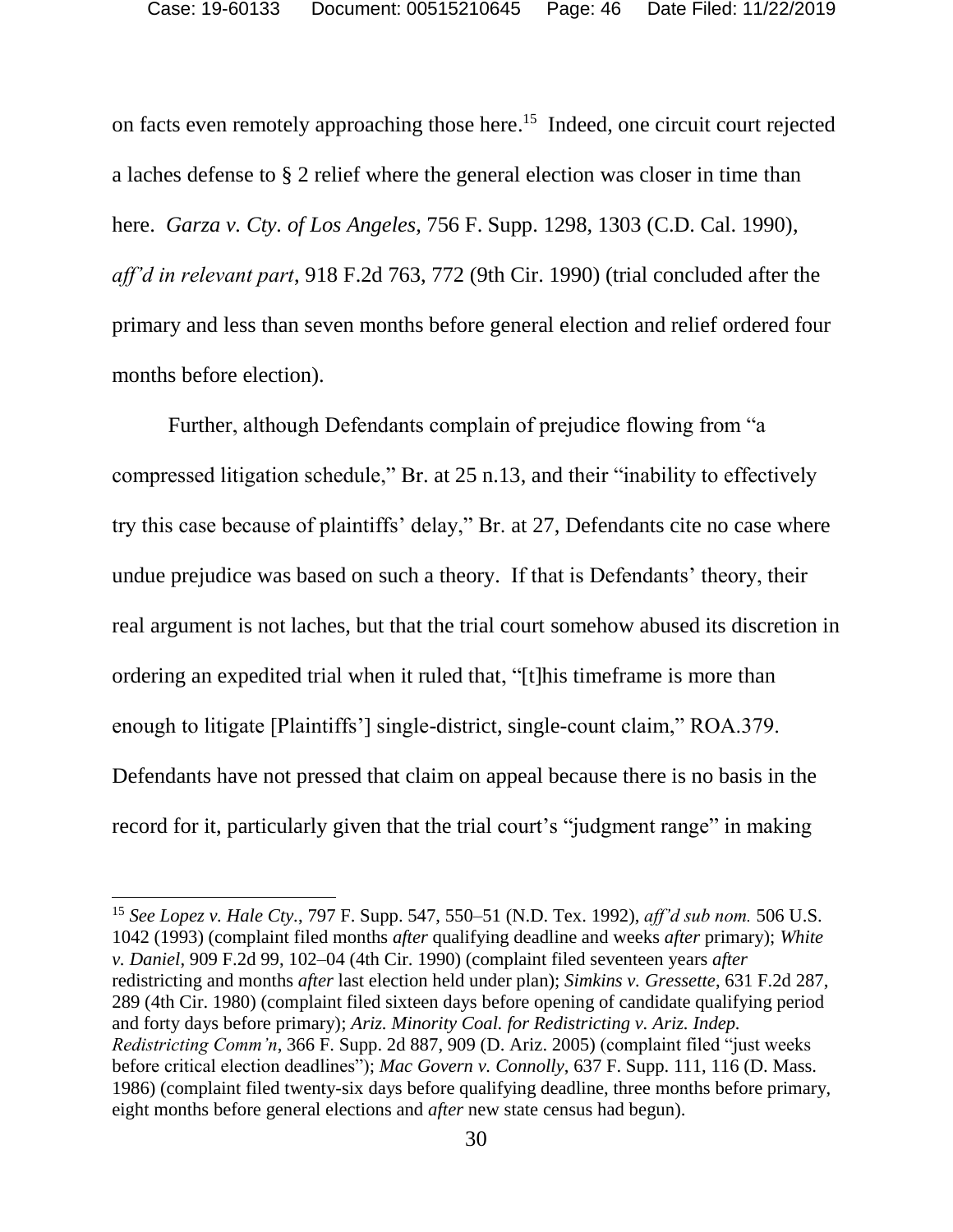scheduling decisions is "exceedingly wide." *HC Gun & Knife Shows, Inc. v. City of Houston*, 201 F.3d 544, 549 (5th Cir. 2000). Defendants have never demonstrated with any sort of specificity why they did not have sufficient time to defend the case, that with more time they would have presented additional evidence, or that any other district court ruling prevented them from presenting a complete defense. *See Thomas*, 919 F.3d at 316. <sup>16</sup> Moreover, they expressly withdrew their objection to the single, specific item of alleged prejudice they now assert.<sup>17</sup>

## 2. The Ability of Defendants to Complete the Appellate Process Does Not Constitute Prejudice for Purposes of Laches

Nor does Defendants' ability to complete the appellate process support their claim of undue prejudice—an argument never made by Defendants before the trial court and therefore waived. In any event, no case has held that a complaint is

 $\overline{a}$ 

<sup>&</sup>lt;sup>16</sup> The complaint was filed in July 2018, and Plaintiffs filed a motion to expedite proceedings in August 2018. ROA.114–20. Discovery lasted through January 2019. ROA.201. Defendants had about two months before trial to review the report of Plaintiffs' principal expert Dr. Maxwell Palmer.

 $17$  This is the hyperbolic claim that Defendants were prejudiced by a clarification several days before trial concerning data in Dr. Palmer's previously produced report. Br. 27 n.16. The additional information simply clarified the specific data used for certain precincts, including his logical exclusion from the analysis of two Bolivar County precincts where most voters were given the wrong senate ballots. This was no surprise to Defendant Hosemann who had issued a press statement about the ballot mix-up when it happened. ROA.1088 n.12. During trial, Defendants never complained about the timing of this information, never asked for additional time for their expert to review this information, never made a record of how they were prejudiced by this information, and expressly withdrew any objection to the admission of this information. ROA.735–36.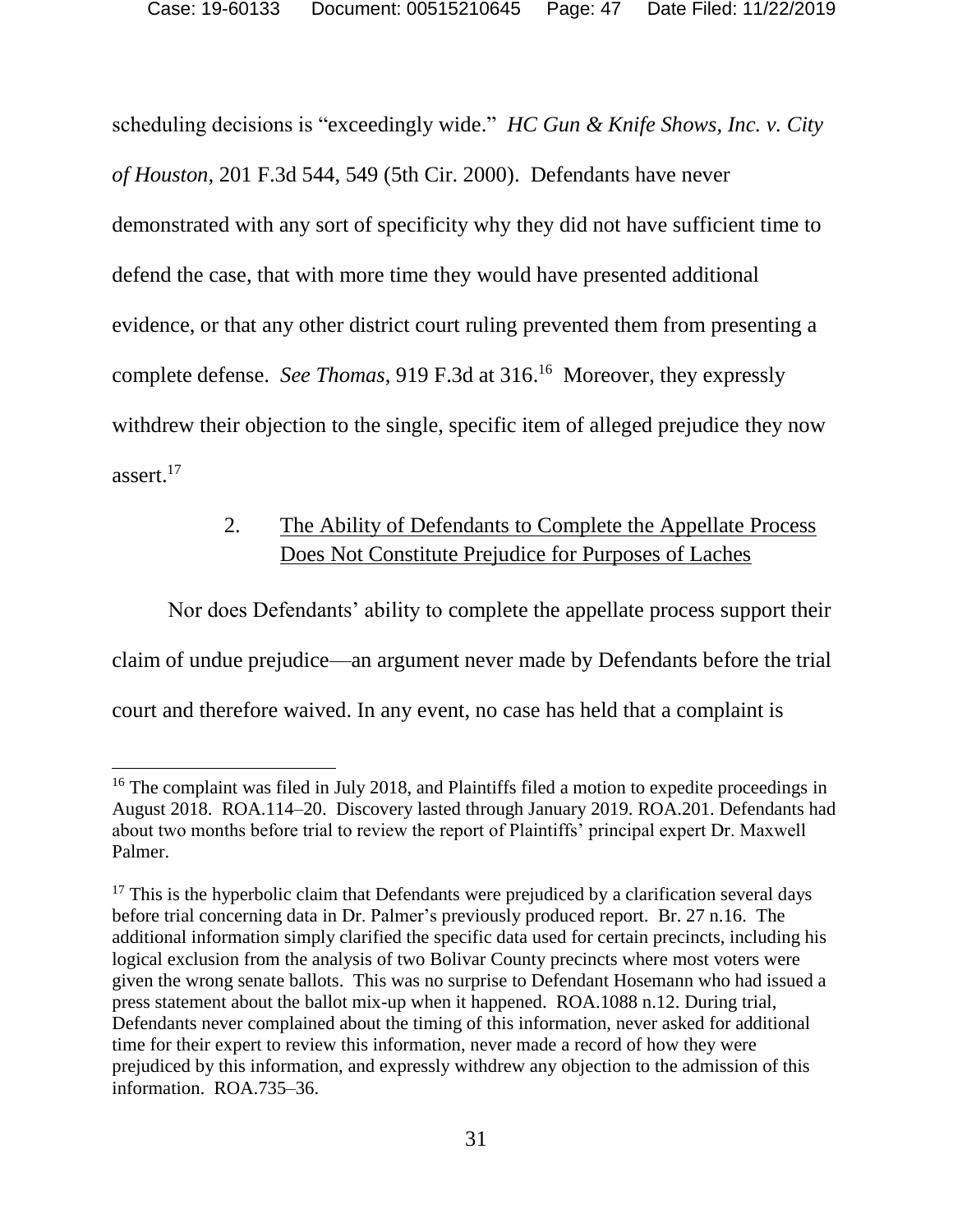untimely filed if the timing is such that the defendants may not get the benefit of a completed appellate review process prior to holding an election under a new plan. To the contrary, it is not uncommon for elections to proceed under court-ordered plans as appeals proceed. *See, e.g.*, *Wilson v. Minor*, 220 F.3d 1297, 1301 n.8 (11th Cir. 2000); *Seals v. Quarterly Cty. Court of Madison*, 562 F.2d 390, 392 (6th Cir. 1977).

Indeed, this is what stay procedure is all about. Here, Appellants had the opportunity to prove to this Court that it had a strong likelihood of success on the merits, meriting a stay of the court-ordered plan. It could not meet that standard, and its inability to do so does not amount to undue prejudice for purposes of laches.

## 3. The Trial Court Did Not Abuse Its Discretion in Ruling that Alleged Voter Confusion and the 2021 Redistricting Do Not Constitute Undue Prejudice

This suit challenged only one of fifty-two state senate districts, District 22, and only one election had ever been held there under the challenged plan. There were a grand total of eight precincts in two counties that were redistricted. The same nine-year old data underlying the challenged plan and the legislature's remedial plan. Under these circumstances, there is no credence to Defendants' claim of undue prejudice flowing from the injection of needless uncertainty into the November 2019 election, because voters and candidates found themselves in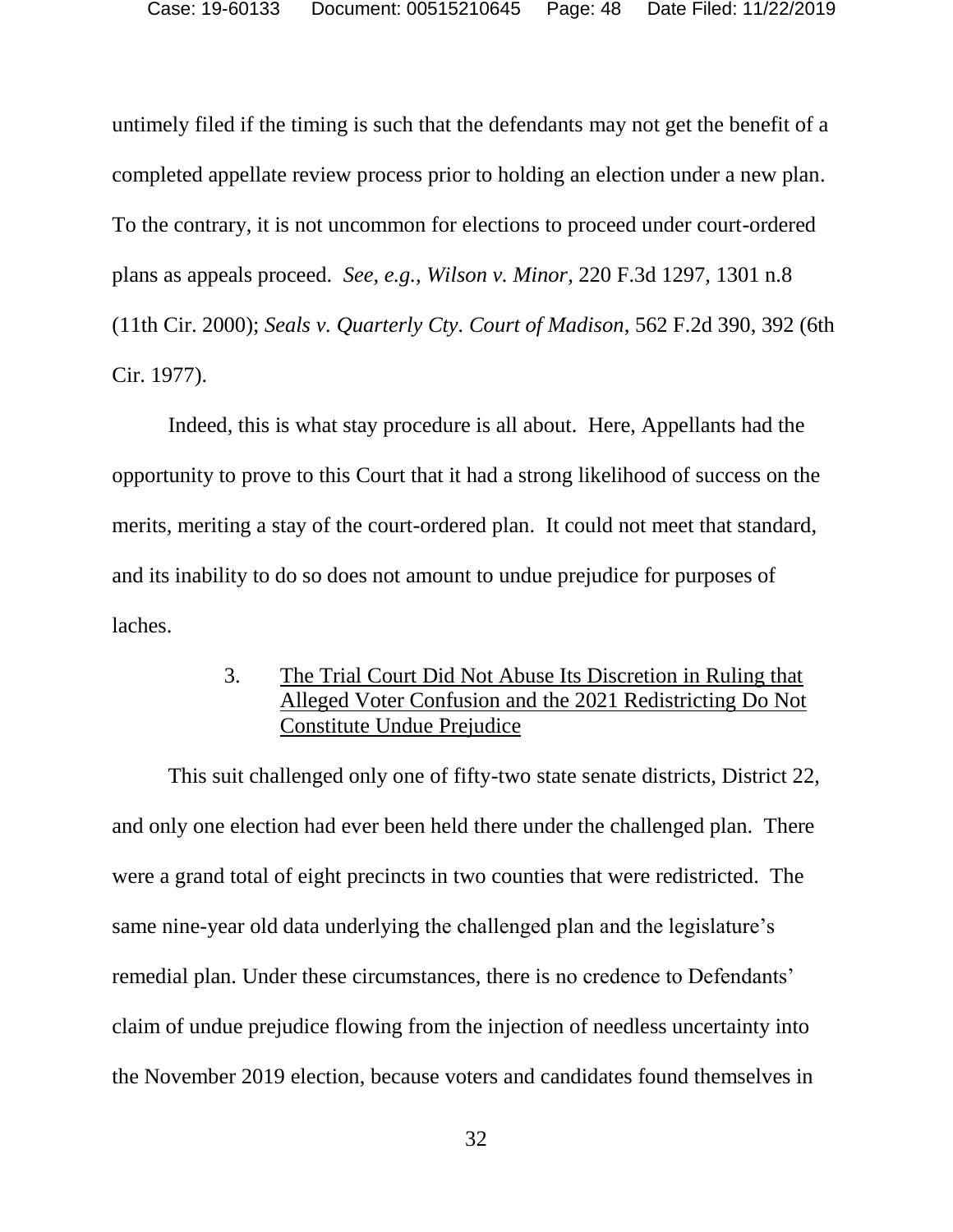new districts, Br. at 25, or that the legislature was forced to draw its plan based on nine-year old Census data only one year before the 2020 Census. Br. at 24, 27.

That voters find themselves in new districts happens in virtually every successful redistricting case, so that cannot constitute prejudice. The very limited changes (eight precincts and two districts), <sup>18</sup> and only having a single election under the prior plan serve to distinguish this case from the primary authority relied upon by Defendants. In *Chestnut v. Merrill*, 377 F. Supp. 3d 1308, 1315 (N.D. Ala. 2019), four elections had already taken place before plaintiffs asked the court to redraw a majority of the congressional districts in Alabama. In *Maxwell v. Foster*, 1999 WL 33507675, at \*4, three elections had been held under the old plan, and four elections were held in *Fouts v. Harris*, 88 F. Supp. 2d 1351 (S.D. Fla. 1999), which was the basis for that court's conclusion that "voters have come to know their districts and candidates," *id.* at 1354.

Nowhere in the record is there any evidence of voter confusion. The district court and this Court extended the deadline for qualifying candidates a combined

<sup>&</sup>lt;sup>18</sup> Most of the cases relied upon by Defendants or Judge Willett in his dissent challenged statewide apportionment or called for a remedy that would affect many, if not all, of the legislative districts in the state. *See, e.g., Md. Citizens for a Representative Gen. Assembly v. Governor of Md.*, 429 F.2d 606, 608 (4th Cir. 1970) (challenge to statewide apportionment); *Simkins*, 631 F.2d at 287 (4th Cir. 1980) (same); *Ariz. Minority Coal*., 366 F. Supp. 2d at 887 (same); *Mac Govern*, 637 F. Supp. at 111 (same); *Maxwell v. Foster*, 1999 WL 33507675, at \*4 (W.D. La. Nov. 24. 1999) (remedy implicated statewide redistricting).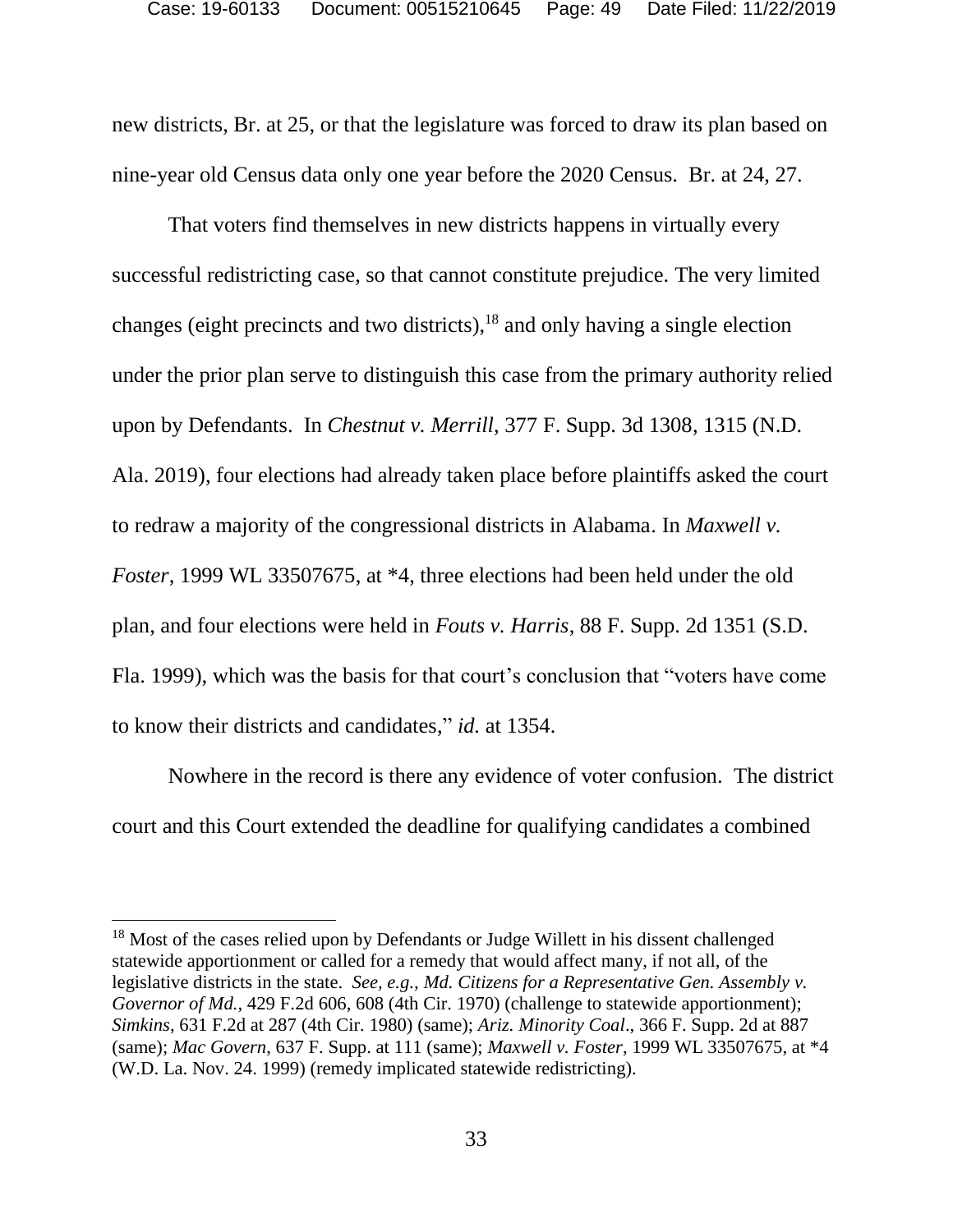total of six weeks, and candidates from both parties easily qualified in both District 13 and District 22.<sup>19</sup>

Indeed, the arguments of voter confusion and duplicate redistricting underscore why this appeal is moot. At this stage, with an election already having been held under the new plan, there is no relief that this Court could grant that could reduce any alleged voter confusion. Nor is there any relief that would reduce the number of redistrictings. Whether the case had been filed in 2012 or 2016 or 2018, the legislature would have been required to redraw the district twice—first to remedy the dilution and second after the 2020 Census (prior to the 2023 elections). There is no prejudice stemming from the fact that the remedial plan was adopted in early 2019 as opposed to 2018 or 2017 or 2012.

That the remedial plan is drawn using Census data toward the end of the Census cycle does not demonstrate prejudice. The same data would have served as the basis for District 22 for the 2019 election whether or not Plaintiffs prevailed. "The true comparison is between out-of-date districts that . . . dilute the black vote,

 $19$  The cases relied upon by amici curiae Texas and Louisiana for the same proposition as in *Fouts*, are no more helpful to Defendants' position. In *Dickinson*, 933 F.2d at 500 and *Sanders v. Dooly Cty.*, 245 F.3d 1289, 1291 (11th Cir. 2001), the courts simply found no abuse of discretion in the district court's having dismissed claims for injunctive relief under § 2 of the VRA as barred by laches. It is one thing to hold that it is *not* an abuse of discretion to apply laches on this basis, and quite another to hold that *is* an abuse of discretion *not* to apply laches on this basis. Further, in *Dickinson*, the complaint was filed only eight months before the last general election under the plan, while the 1990 census was underway. 933 F.2d at 498. The *Sanders* opinion provides no information as to whether any elections were scheduled after the filing of the complaint in November 1998. 245 F.3d at 1290.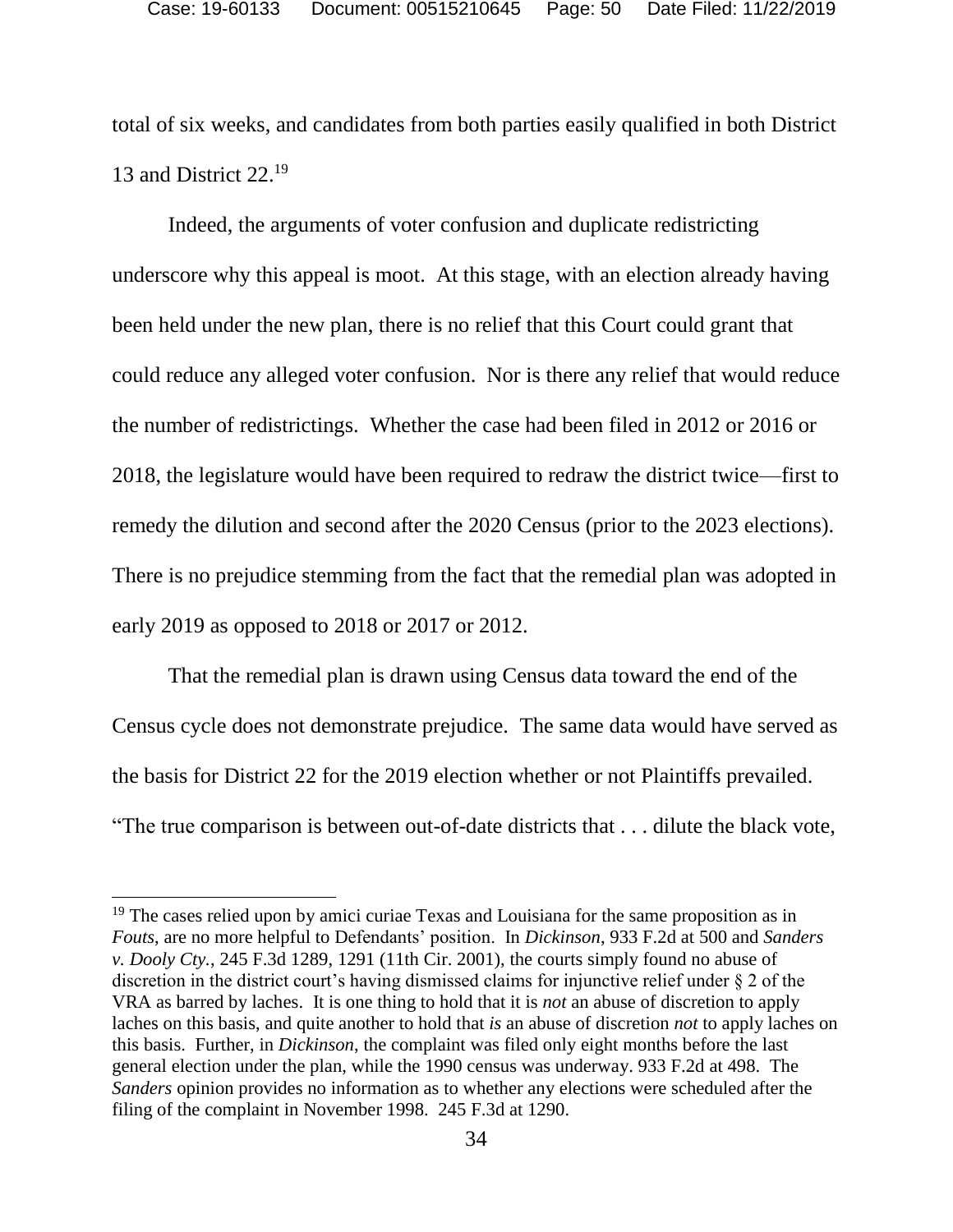and out-of-date districts that do not." *Jeffers v. Clinton*, 730 F. Supp. 196, 203 (E.D. Ark. 1989), *aff'd sub nom.* 498 U.S. 1019 (1991). In rejecting a laches defense to a § 2 challenge to Arkansas's 1981 redistricting plan, the *Jeffers* court noted that "the expense, trouble, and disruption of compliance" in increasing the number of black-majority districts "would have occurred whenever the suit was filed." *Id.* at 202–03.

Nor did prejudice flow from the legislature's decision to construct a remedial plan on relatively short order, as argued by Defendants—again, for the first time on appeal—and posited by Judge Willett, relying on *Reynolds v. Sims*, 377 U.S. 533 (1964), and *Purcell v. Gonzalez*, 549 U.S. 1 (2006). *See* Br. at 23 n.11; *Thomas v. Bryant*, 938 F.3d 134, 176 n.67 (5th Cir. 2019) (Willett, J., dissenting). Neither *Reynolds* nor *Purcell* is a laches case, and neither advances Defendants' cause.

In *Reynolds*, the Court gave its imprimatur to a district court order issued on July 25, 1962, that changed statewide district lines for the November 1962 election, a far more drastic remedy issued with considerably less notice than the district court's order here, and which the *Reynolds* Court described as "an appropriate and well-considered exercise of judicial power." 377 U.S. at 586–87. In *Purcell*, the Court ruled that October relief regarding the November implementation of a voter identification law's application to every precinct in the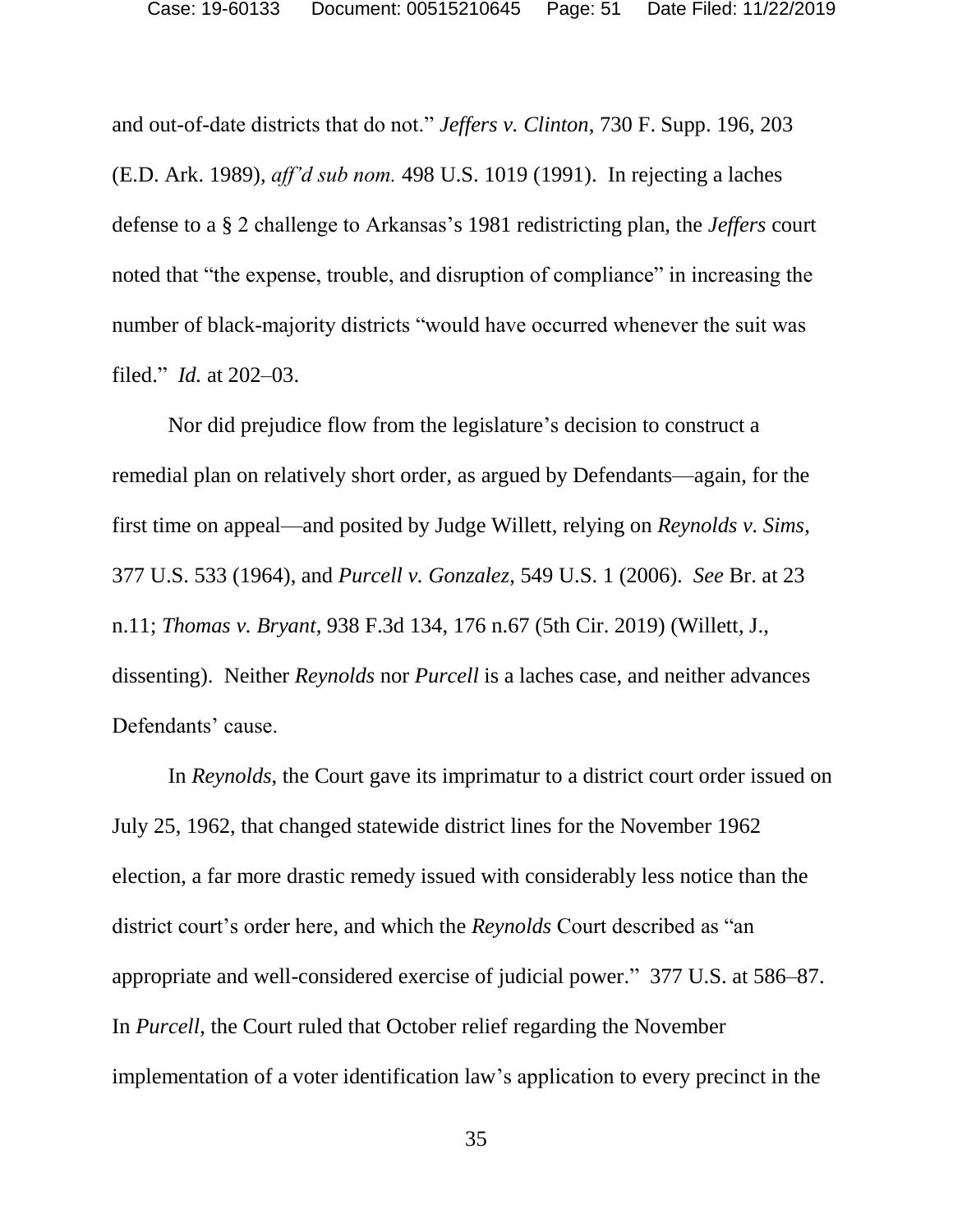state would cause disruption, a far cry from the over six-month gap between the ordered relief and the election in this case.  $549$  U.S. at  $2.^{20}$ 

Here, the legislature had over seven weeks left in its regular session when the district court first said it would give the legislature the first opportunity to redraw District 22. ROA.355. As Defendants began a series of unsuccessful appellate moves, the district court granted Plaintiffs' motion—over Defendants' objection—to extend the qualifying deadline for two weeks, ROA.473, a deadline ultimately extended by this Court for another month.  $ROA.558<sup>21</sup>$  Obviously, the legislature believed it had adequate time to enact a remedial plan because it

<sup>&</sup>lt;sup>20</sup> Other cases cited by Judge Willett had similarly shorter periods between the date of the order of relief and the election date. *Husted v. Ohio State Conf. of N.A.A.C.P.*, 573 U.S. 988, 988 (2014) (mem.) (preliminary injunction issued September 4 for November election); *North Carolina v. League of Women Voters of N.C.*, 135 S. Ct. 6, 6 (2014) (mem.) (preliminary injunction issued October 3 for November election). Judge Willett cited *Veasey v. Perry*, 769 F.3d 890 (5th Cir. 2014), where this Court stayed an order that would have blocked implementation of Texas's voter identification law in every precinct in the state just twenty-four days before the election, a far cry from the facts in this case where the order was issued six months before the election and affected only two districts. *Id.* at 892. A more apt decision from the *Veasey* litigation is this Court's later en banc opinion issued less than four months before the election, which upheld the § 2 "results" ruling and directed the district court to formulate an interim remedial order to cure the adjudicated discriminatory effect for the upcoming November election, because "[i]It would be untenable to permit a law with a discriminatory effect to remain in operation for that election." *Veasey v. Abbott*, 830 F.3d 216, 270 (5th Cir. 2016) (en banc).

<sup>&</sup>lt;sup>21</sup> In light of (1) Defendants' objection to extending the qualifying deadline and (2) the denial of that objection resulting in a six-week extension, Defendants' argument that the qualifying period is relevant to their alleged prejudice, Br. at 28, should be disregarded. Further, *N.A.A.C.P. v. Hampton Cty. Election Comm'n*, 470 U.S. 166, 177 (1985), which Defendants cite for the proposition that qualifying deadlines "cannot be considered in isolation from the election of which [they] form[] a part," Br. at 28, involved the issue of whether a qualifying deadline was a change in election practices subject to preclearance under § 5 of the VRA. It has nothing to do with laches.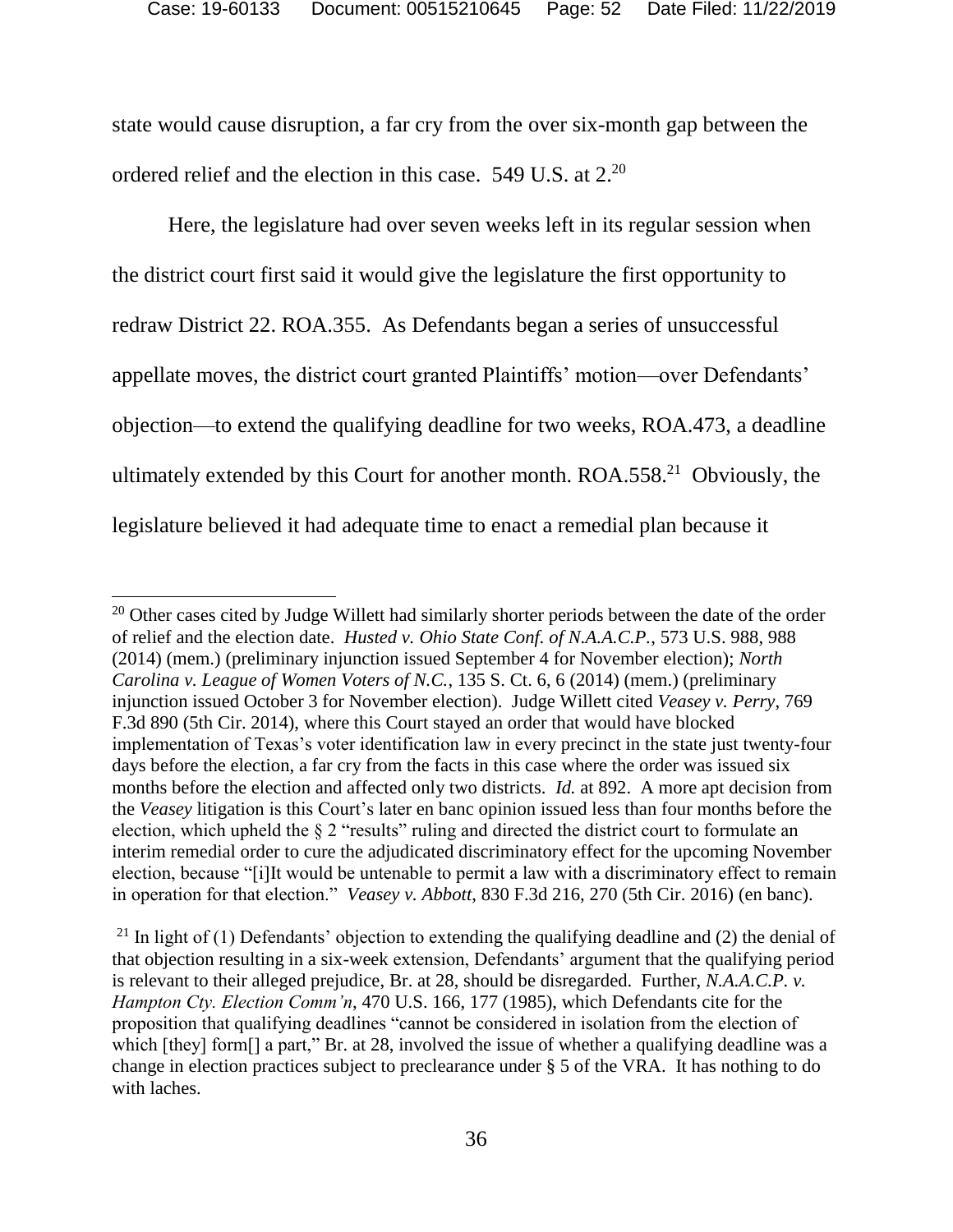repeatedly refused to even start on the process until Defendants' several stay opportunities were exhausted. And then it was able to do so without the need to call a special session, with days to spare in its regular session. Neither party has objected to that plan. Nor has the legislature, which had ample opportunity to advise the district court and this Court of any difficulties in enacting its simple remedial plan. There was no prejudice.

## **IV. A Bare Majority-Minority District May Prevail on a § 2 Vote Dilution Claim Without Pleading or Proving "Cracking or Packing."**

Defendants claim variously that a plaintiff is prohibited from asserting a § 2 vote dilution claim in a majority-minority district, and buoyed by Judge Willett's dissent to the merits panel's decision, cannot bring such a claim without asserting a claim of "cracking" or "packing." Defendants are wrong on both counts.

## A. No Per Se Rule Prohibits § 2 Claims in Bare Majority-Minority Districts.

The Supreme Court has recognized that "it may be possible for a citizen voting-age majority to lack real electoral opportunity." *LULAC v. Perry,* 548 U.S. 399, 428 (2006). <sup>22</sup> This Court stated that "[u]nimpeachable authority from our circuit has rejected any per se rule that a racial minority that is a majority in a

 $\overline{a}$ 

<sup>22</sup> Defendants attempt to portray *LULAC v. Perry* as standing for the proposition that bare majority-minorities cannot bring § 2 vote dilution suits unless their lack of real electoral opportunity is caused by lack of citizenship. Br. at 32. Neither *LULAC v. Perry* nor any other court has imposed such a requirement.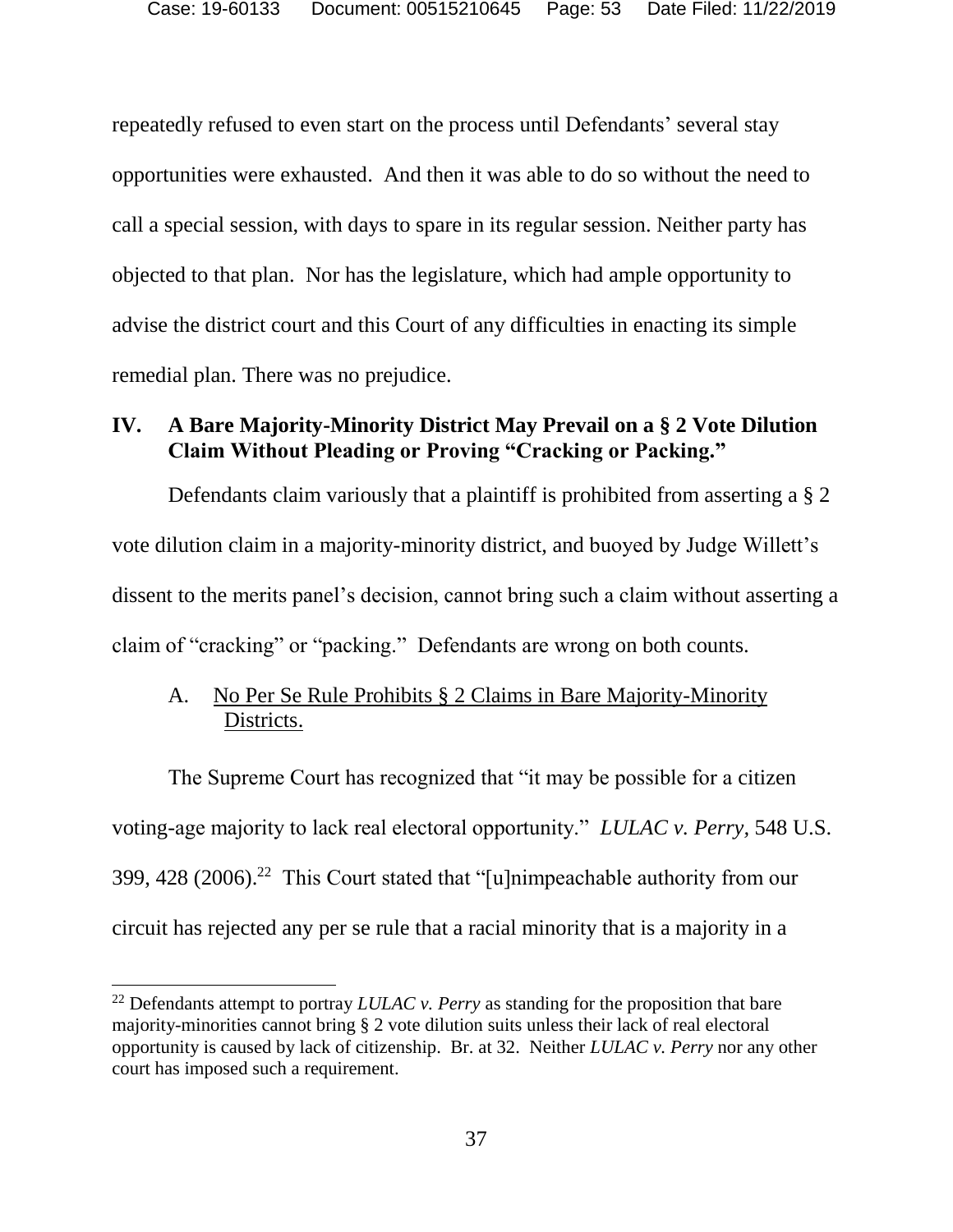political subdivision cannot experience vote dilution." *Monroe v. City of Woodville*, 881 F.2d 1327, 1333 (5th Cir. 1989); *accord Salas v. Sw. Tex. Jr. Coll. Dist.*, 964 F.2d 1542, 1547 (5th Cir. 1992). <sup>23</sup> The dissenters from the motions panel and the merits panel in this case acknowledged this law.<sup>24</sup> Decisions from other circuits have reached the same conclusion. *Mo. State Conf. of the N.A.A.C.P. v. Ferguson-Florissant Sch. Dist.*, 894 F.3d 924, 934 (8th Cir. 2018); *Pope v. Cty. of Albany*, 687 F.3d 565, 575 n.8 (2d Cir. 2012); *Kingman Park Civic Ass'n v. Williams*, 348 F.3d 1033, 1041 (D.C. Cir. 2003); *Meek v. Metro Dade Cty.*, 908 F.2d 1540, 1546 (11th Cir. 1990).

Contrary to Defendants' bald assertion, Br. at 29–30, courts have found § 2 violations brought by bare majority-minorities. In *Ferguson-Florissant,* the Eighth Circuit affirmed the lower court's holding that, even if the population of the challenged district was majority-minority, the district's election system still violated § 2, noting that "minority voters do not lose VRA protection simply because they represent a bare numerical majority within the district." 894 F.3d at

<sup>23</sup> Defendants attempt to distinguish *Monroe* on the basis that "no lack of equal opportunity was actually proven" in that case. Br. at 31. But that merely means that the plaintiffs in *Monroe*  were unable to prove their case—independent of any majority-minority issue. It has nothing to do with the issue at hand in this case.

<sup>&</sup>lt;sup>24</sup> "It may be possible for a state to violate  $\S$  2 even when a protected group forms a majority of the voting population." *Thomas*, 919 F.3d at 319 (Clement, J., dissenting). "Our precedent . . . suggests that members of a registered voter majority class are not barred, as a matter of law, from bringing a vote-dilution claim." *Thomas*, 938 F.3d at 180 (Willett, J., dissenting) (internal quotations omitted).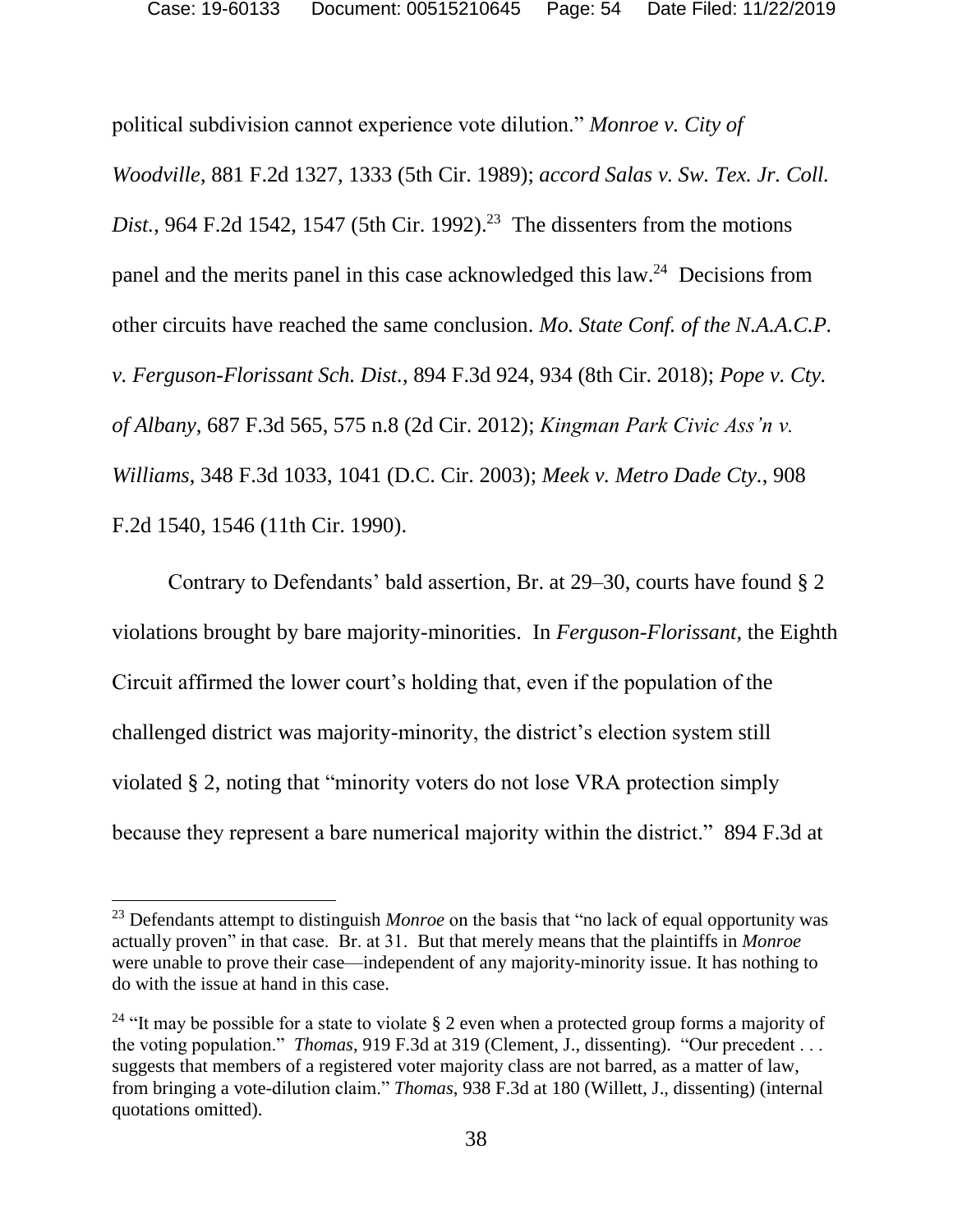934; *see also Perez v. Abbott*, 253 F. Supp. 3d 864, 879–80 (W.D. Tex. 2017) (finding that the 2011 version of Texas Congressional District 23 violated § 2 in both intent and effect despite having a Hispanic citizen voting-age majority of 58.5%).

This principle extends to at-large systems and single-member districts alike. *LULAC*, *Kingman*, and *Pope* all involved challenges to single-member districts.<sup>25</sup> With respect to a proposed county supervisors districting plan in which all five districts were majority African-American in total population—but where "blacks would have exceedingly slim [voter-registration] majorities in some of these districts and minorities in others"—this Court held that "[t]he mere existence of a black population majority does not preclude a finding of dilution." *Moore v. Leflore Cty. Bd. of Election Comm'rs*, 502 F.2d 621, 624 (5th Cir. 1974)*.*

*Bartlett v. Strickland*, 556 U.S. 1 (2009), which Defendants cite, Br. at 31,involves a fundamentally different issue. There, the plaintiffs attempted to meet the first *Gingles* precondition by creating an illustrative district where African-American voters made up less than 50%, but could, along with white crossover voters, elect representatives of their choice. *Id*. at 13. The Supreme Court rejected the claim, explaining that minority voters must possess the "potential" to elect

 $\overline{\phantom{a}}$ 

<sup>25</sup> The Supreme Court has held that the *Gingles* framework is applicable to vote dilution challenges to single-member districts. *Growe v. Emison*, 507 U.S. 25, 40–41 (1991).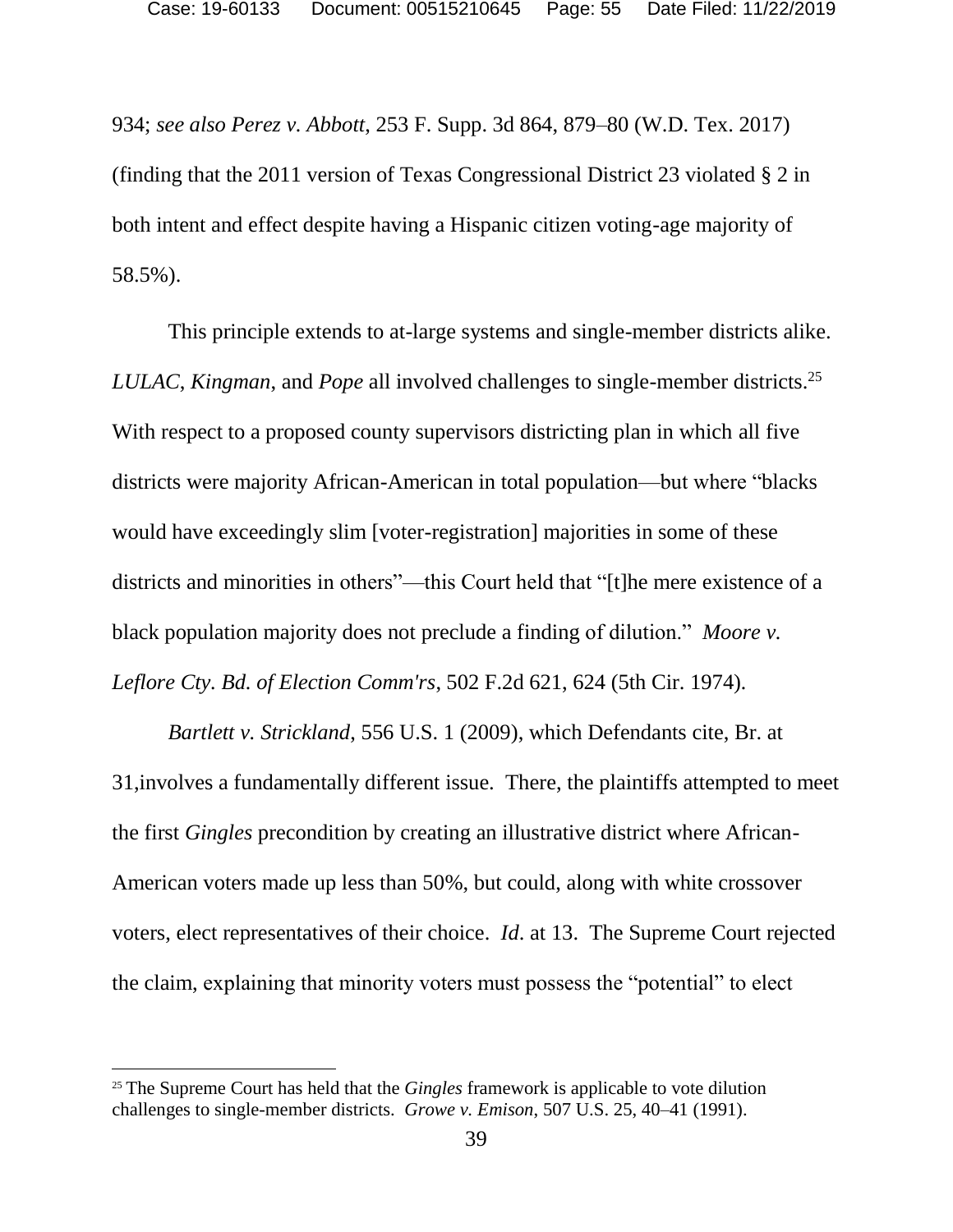representatives of their choice, by themselves, not because of crossover white votes and that "[n]othing in § 2 grants special protection to a minority group's right to form political coalitions." *Id.* at 15. Nowhere did the Court hold, as Defendants incorrectly argue, that if the district being challenged was already majorityminority, then a § 2 violation is precluded.

Indeed, *Bartlett* serves to answer another criticism leveled by Defendants and the dissent to the merits panel, that permitting this action promotes a remedy akin to "something close to recurring success," or a "guaranteed victory." *Thomas*, 938 F.3d at 183–84 (Willett, J., dissenting); *see also* Br. at 36. Respectfully, the dissent is wrong and ignores ample and unbroken precedent that holds the appropriate remedy for an unlawful vote dilution is one that gives the minority population a "realistic" or "reasonable" opportunity to elect candidates of their choice, a remedy not wed to a simple majority of the VAP.

In *Bartlett*, the Court defined a majority-minority district for purposes of vote dilution as one where the minority group composes both a "numerical" and a "working" majority of the VAP. 556 U.S. at 13. This Court has steadfastly implemented that definition: "We have consistently recognized that access to the political process and not population is the barometer of dilution of minority voting strength." *Bradas v. Rapides Parish Police Jury*, 508 F.2d 1109, 1112 (5th Cir. 1975) (internal quotations omitted).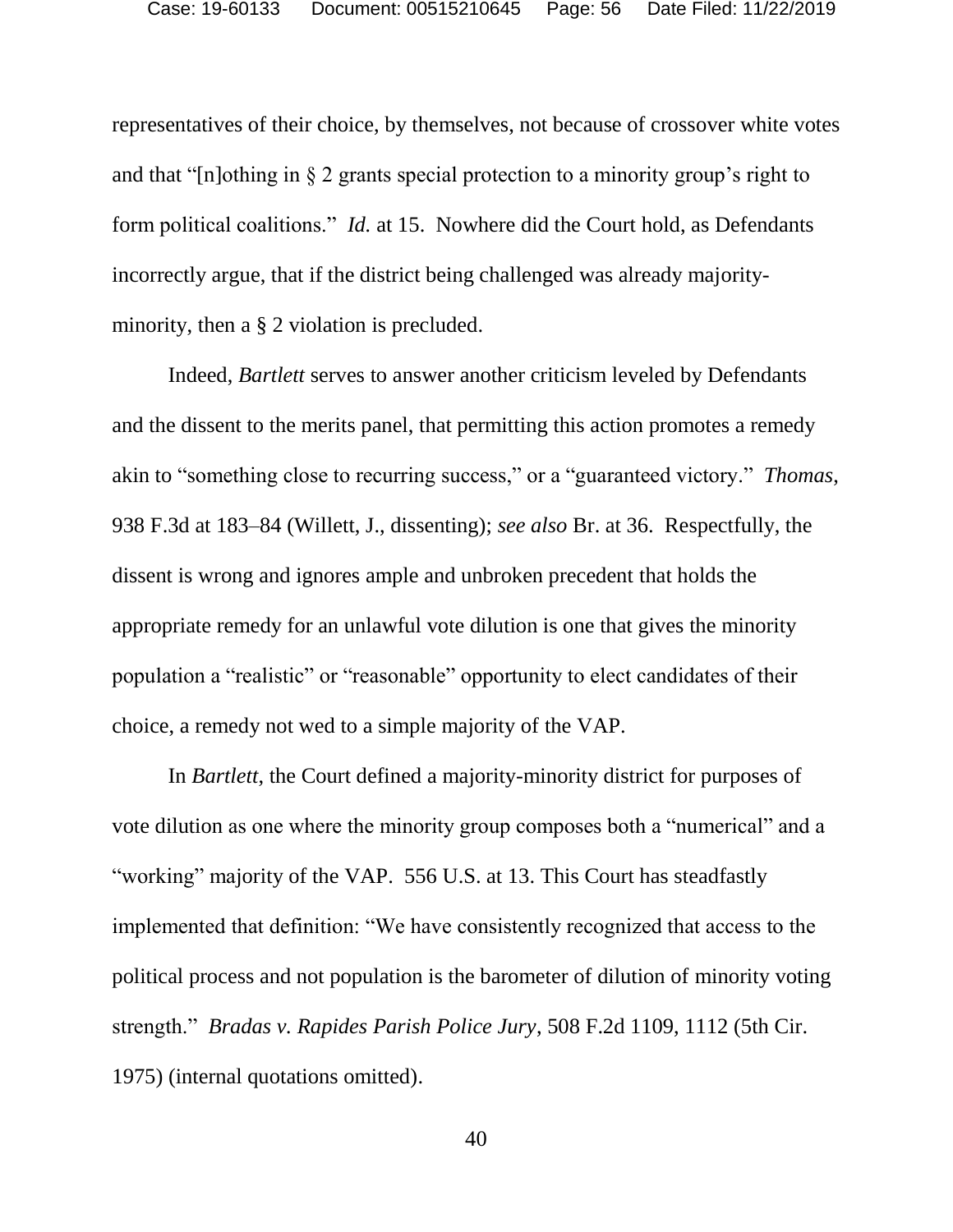Were suits like the instant case not allowed, jurisdictions with a history of discrimination and lower minority voter turnout could evade § 2 by drawing districts that are barely majority-minority, with near certainty that the continuing effects of past discrimination will allow white voters, voting as a bloc, to continue to block the minority population's opportunity from electing candidates of their choice. Thus, in *Moore*, 502 F.2d at 622–23 (5th Cir. 1974), this Court scrutinized proposed plans submitted to cure a malapportioned plan. It rejected a plan because, "by retaining the barest of black population majorities, it enhanced the possibility of continued black political impotence." *Id.* at 624. It approved a plan that contained 55% or higher BVAP in four of the five districts, explaining that "Black voters are therefore far more likely to be able to exercise their franchise in a full and meaningful way." *Id.* at 625.

In *Kirksey v. Bd. of Supervisors of Hinds Cty.*, 554 F.2d 139 (5th Cir. 1977) (en banc), this Court reversed a district court's remedial plan because the district court had relied only on VAP and had not adequately assessed whether black voters "have a realistic opportunity to elect representatives of their choice." *Id.* at 150. This Court held that the same criteria applied when the district court was formulating a plan on non-constitutional grounds. *Id.* at 151.

And in *Ketchum v. Byrne*, 740 F.2d 1398 (7th Cir. 1984), relying on this Court's precedent, the court reversed the district court's acceptance of a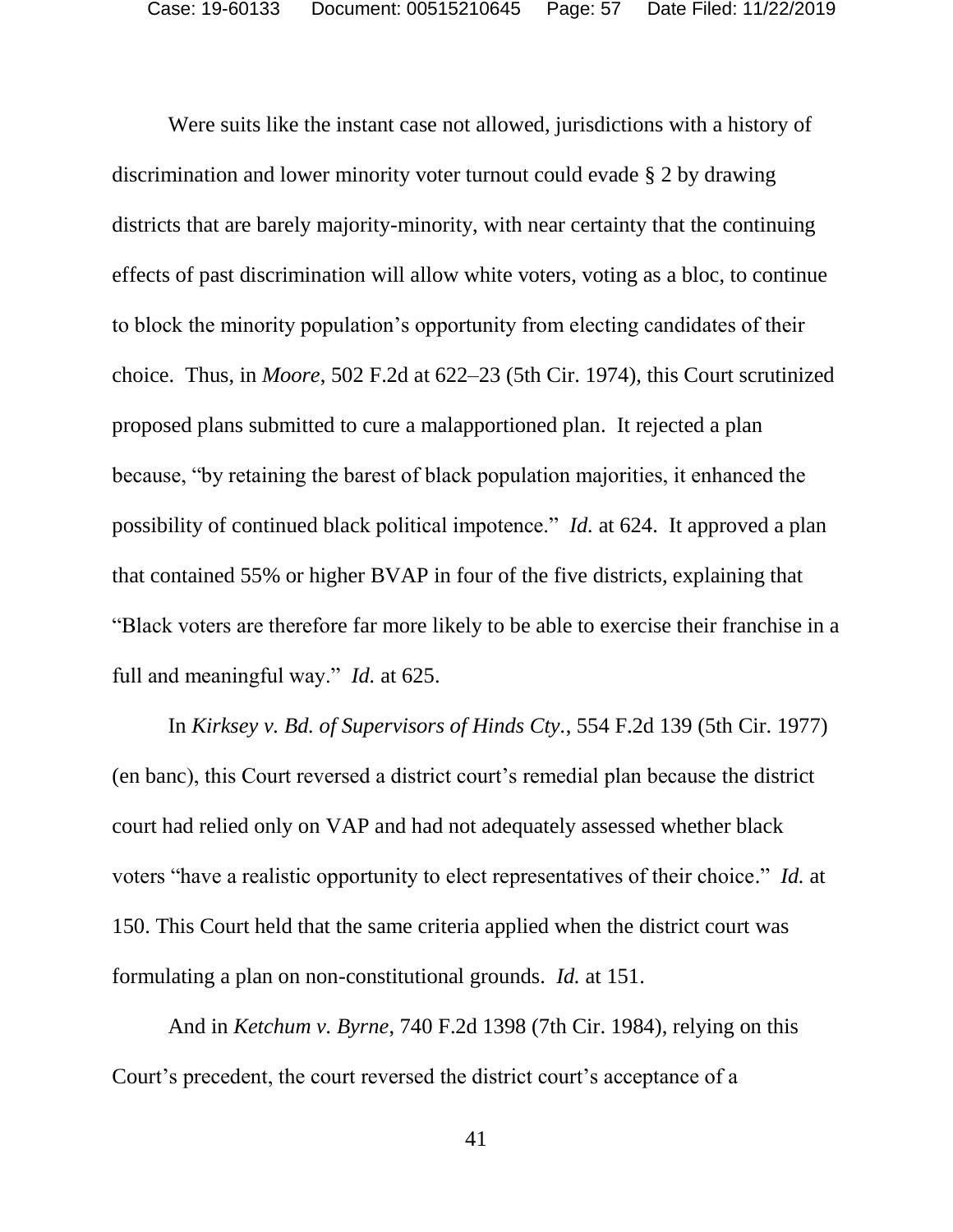redistricting plan as a remedy for a § 2 violation, because the district court had found that a simple VAP majority was "the only criterion to be used in determining whether a particular minority has a reasonable opportunity to elect a candidate of its choice." *Id.* at 1402. The court explained:

[M]inorities must have something more than a mere majority even of voting age population in order to have a reasonable opportunity to elect a representative of their choice. There is simply no point in providing minorities with a 'remedy' for the illegal deprivation of their representational rights in a form which will not in fact provide them with a realistic opportunity to elect a representative of their choice.

*Id.* at 1413.

In the present case, District 22, under the prior plan used in the 2003, 2007, and 2011 elections, was 49.82% African-American according to the 2010 Census. ROA.993. Each time the African-American preferred candidates were defeated by white bloc voting. ROA.362–63. With the 2012 plan, the legislature increased the BVAP by one percentage point from 49.82% to 50.77% and called the district a majority-minority district. ROA.993–94. But as the 2015 election and Dr. Palmer's turnout analysis demonstrated, this was not a "working" majority, because the addition of that percentage point did not interrupt the pattern and again African-American voters' candidate of choice was defeated by white bloc voting. ROA.363; ROA.1069. Racial vote dilution continued to infect District 22. And the district court's providing a remedy that allowed for more than just 50% was not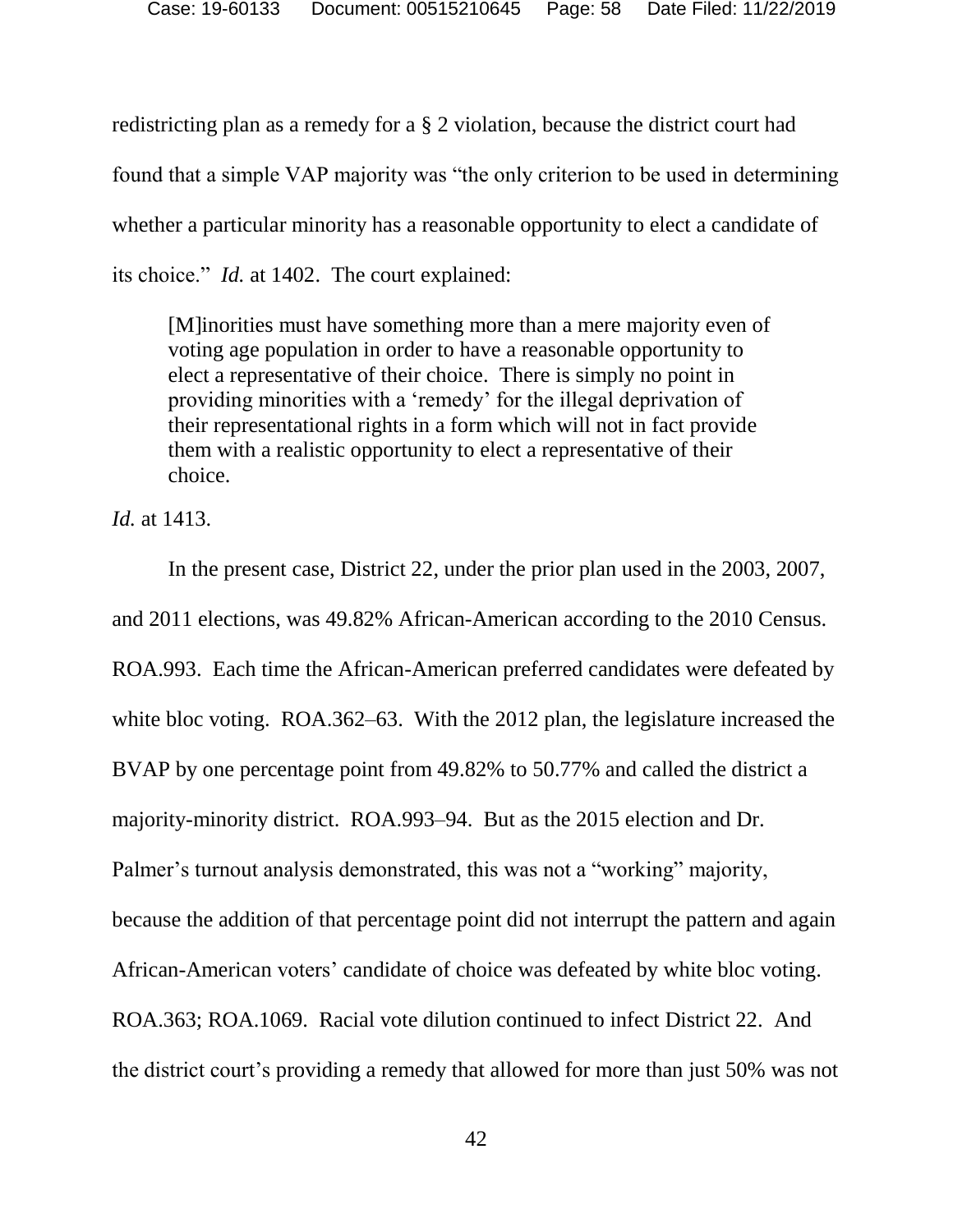a "guarantee" of success, but rather a cure for past discrimination. Indeed, were more evidence needed, the Court need only look to the November 2019 election results, where the African-American candidate in District 22 managed to squeak by to victory with a hair over 52% of the vote in the redrawn district, hardly reflecting a "guarantee" of success.<sup>26</sup>

### B. Plaintiffs Need Not Prove "Packing" or "Cracking" to Sustain a § 2 Vote Dilution "Results" Claim.

Apparently aware that the law is overwhelmingly against their per se prohibition against majority-minority § 2 claims, Defendants resort to an argument made for the first time on appeal, that for a majority-minority § 2 claim to succeed, it must be based on allegations and proof of "cracking" or "packing." Br. at 35 n.23; *see also Thomas*, 938 F.3d at 176 (Willett, J., dissenting). No court has ever suggested that there is any such requirement, and precedent argues strongly against this Court's adopting it.

First, Defendants' argument is contrary to controlling VRA jurisprudence, which holds that to prove a  $\S$  2 vote dilution claim, plaintiffs must only (1) satisfy the *Gingles* preconditions, and (2) then show that based on the "totality of circumstances," typically informed by the Senate factors, the challenged district

<sup>26</sup> Defendants' reliance on *Miller v. Johnson*, 515 U.S. 900, 902 (1995), for the proposition that the district court "implied a right to succeed wherever mathematically and geographically possible," Br. at 51, is inapposite for the same reasons. In *Miller*, the Court found that the jurisdiction did not need to create the challenged districts to avoid violating the VRA, whereas, here, the lines drawn are to remedy a VRA violation.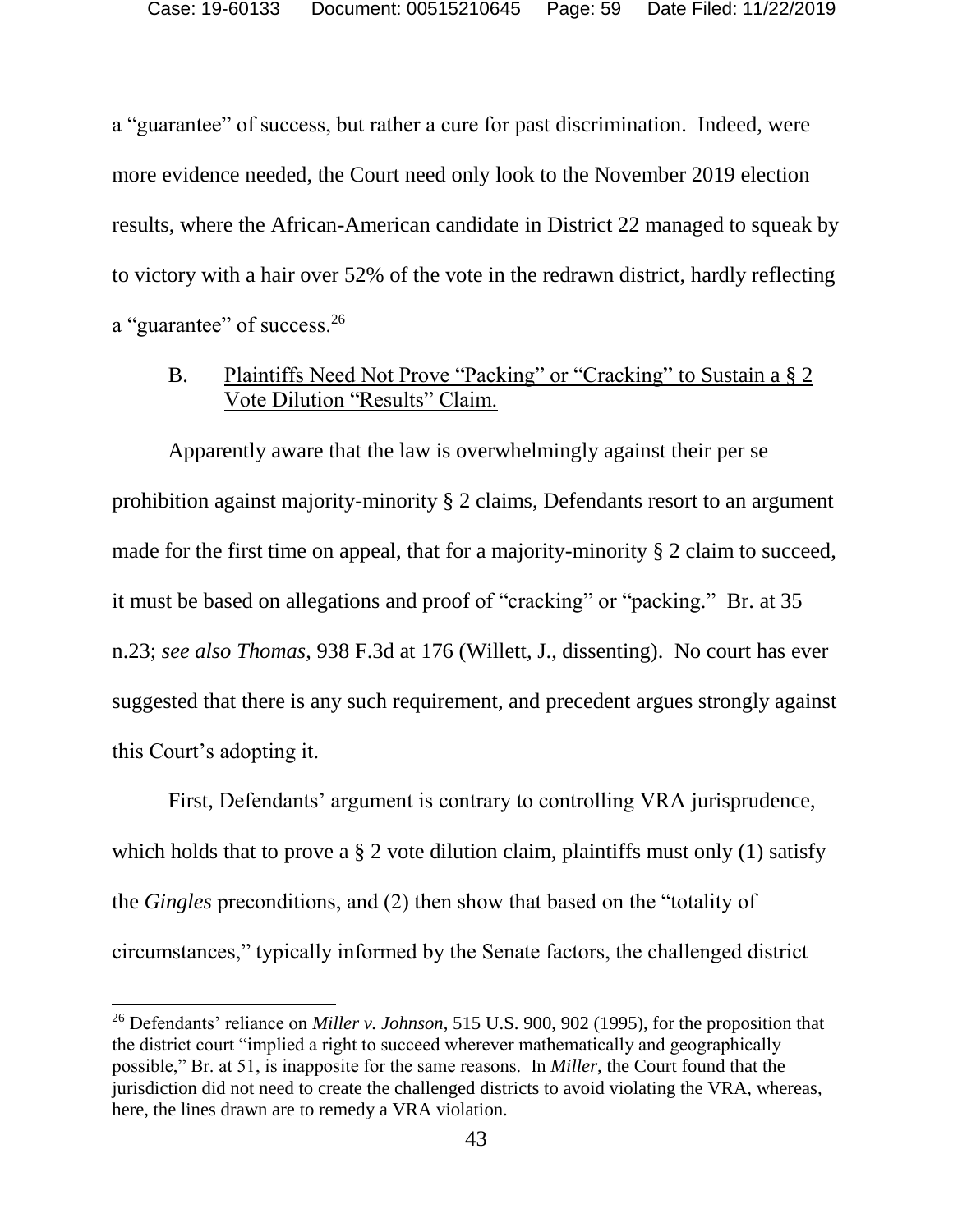lines result in plaintiffs' having "less opportunity than other members of the electorate to participate in the political process and to elect representatives of their choice." *Clark v. Calhoun Cty.*, 21 F.3d 92, 94 (5th Cir. 1994). "[I]t will be only the very unusual case in which the plaintiffs can establish the existence of the three *Gingles* factors but still have failed to establish a violation of § 2 under the totality of circumstances." *Id.* at 97 (internal quotations omitted). This authority is incompatible with a requirement that Plaintiffs must prove "packing" or "cracking" to succeed on their vote dilution "results" claim.

Second, allegations of "cracking" and "packing" are typically made expressly, in intentional vote dilution claims or in racial gerrymandering cases, where evidence of intent, i.e., that "racial considerations predominated," is required. *See Cooper v. Harris*, 137 S. Ct. 1455, 1482 (2017); *Perez*, 253 F. Supp. 3d at 939. This is not to say that "cracking" and "packing" and other forms of "boundary manipulation" are not often part of § 2 "results" claims. There is just no requirement to plead or prove them as such, because intent is not an element of a § 2 "results" claim. *Gingles*, 478 U.S. at 35.

Viewed in this light, Defendants' argument is a not-so-veiled attempt to reinstate an intent requirement into § 2, contrary to the express purpose of the 1982 amendments to the VRA. *Id.* For example, in *LULAC v. Perry*, the Court found a § 2 "results" violation without express proof of "cracking" or "packing." *See*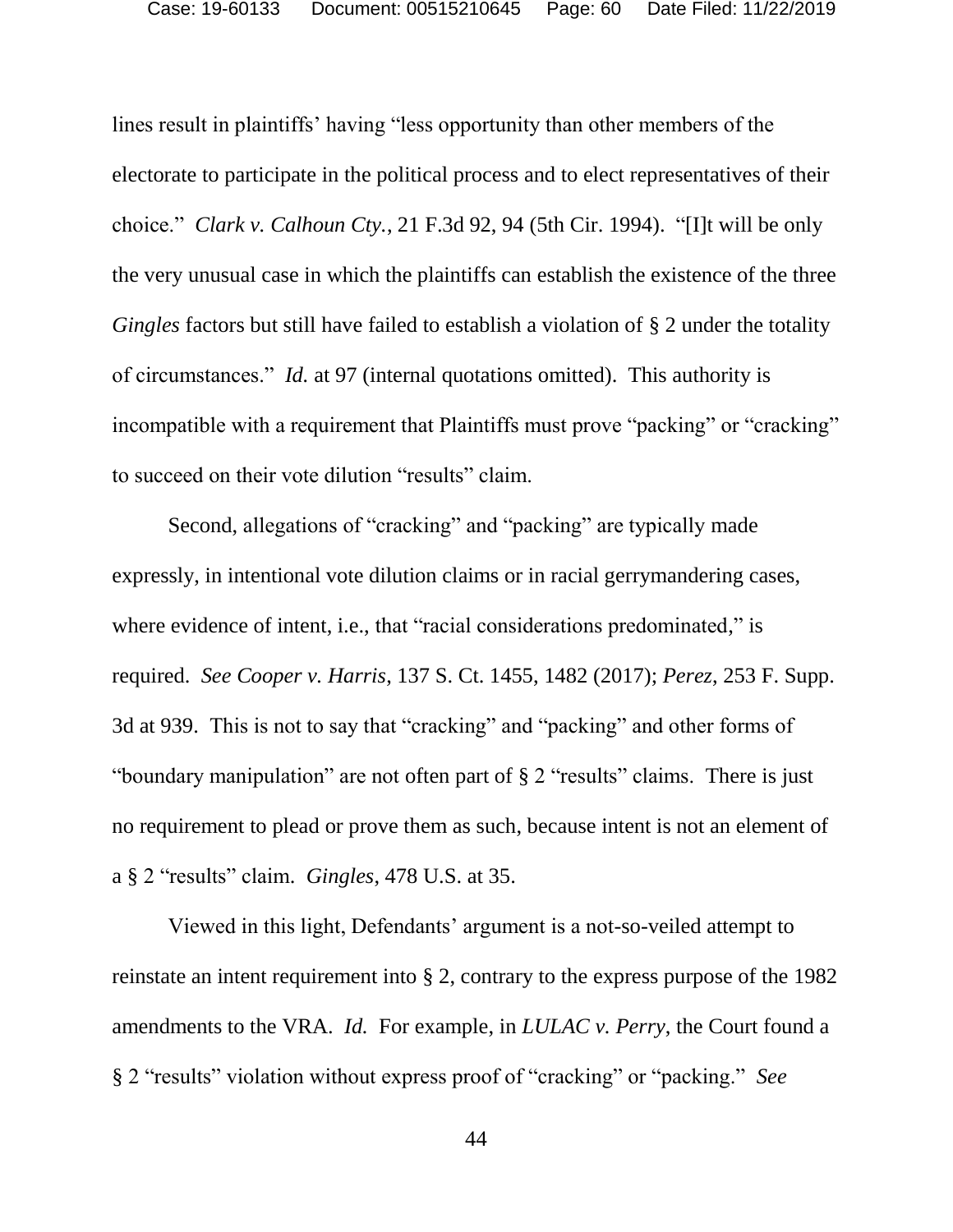*generally* 548 U.S. at 399–447. In *Ketchum*, *supra* pp. 47–48, the Seventh Circuit upheld a finding of a § 2 vote dilution "results' violation, even though the district court had rejected claims of "dilution of minority voting strength through packing and fracturing of minority communities." 740 F.2d at 1406. The court explained that, in amending the VRA, Congress eliminated the "elusive and perhaps meaningless issue" of governmental 'purpose' from the calculus of vote dilution claims . . . . There appears to be no difference in the practical result or in the available remedy regardless of how the resulting discrimination is characterized." *Id.* at 1409–10. 27

## **V. The District Court Did Not Commit Legal or Clear Factual Error in Its Rulings that Plaintiffs Had Satisfied the** *Gingles* **Preconditions and Had Proved Their § 2 Vote Dilution Claim Based on the Totality of the Circumstances.**

While couched as legal error, the bulk of Defendants' challenges to the district court's findings as to the *Gingles* preconditions and totality of the circumstances are factual, and must be rejected under Rule 52.

 $27$  Even were there a requirement of pleading and proving "cracking" or "packing" here, the amended complaint described the action as one challenging "the boundary lines" of District 22 "which dilute African American voting strength." ROA.65. The claim was the functional equivalent of a boundary manipulation or cracking claim, and no more was needed. In this regard, we note Defendants have mischaracterized Plaintiffs' closing argument, implying that counsel admitted that this was not a "cracking" case. Br. at 34–35. The excerpt quoted by Defendants was of Plaintiffs' counsel explaining that *Defendants'* expert had wrongly accused Plaintiffs of "packing and cracking" the African-American population in their illustrative plans. ROA.997–98.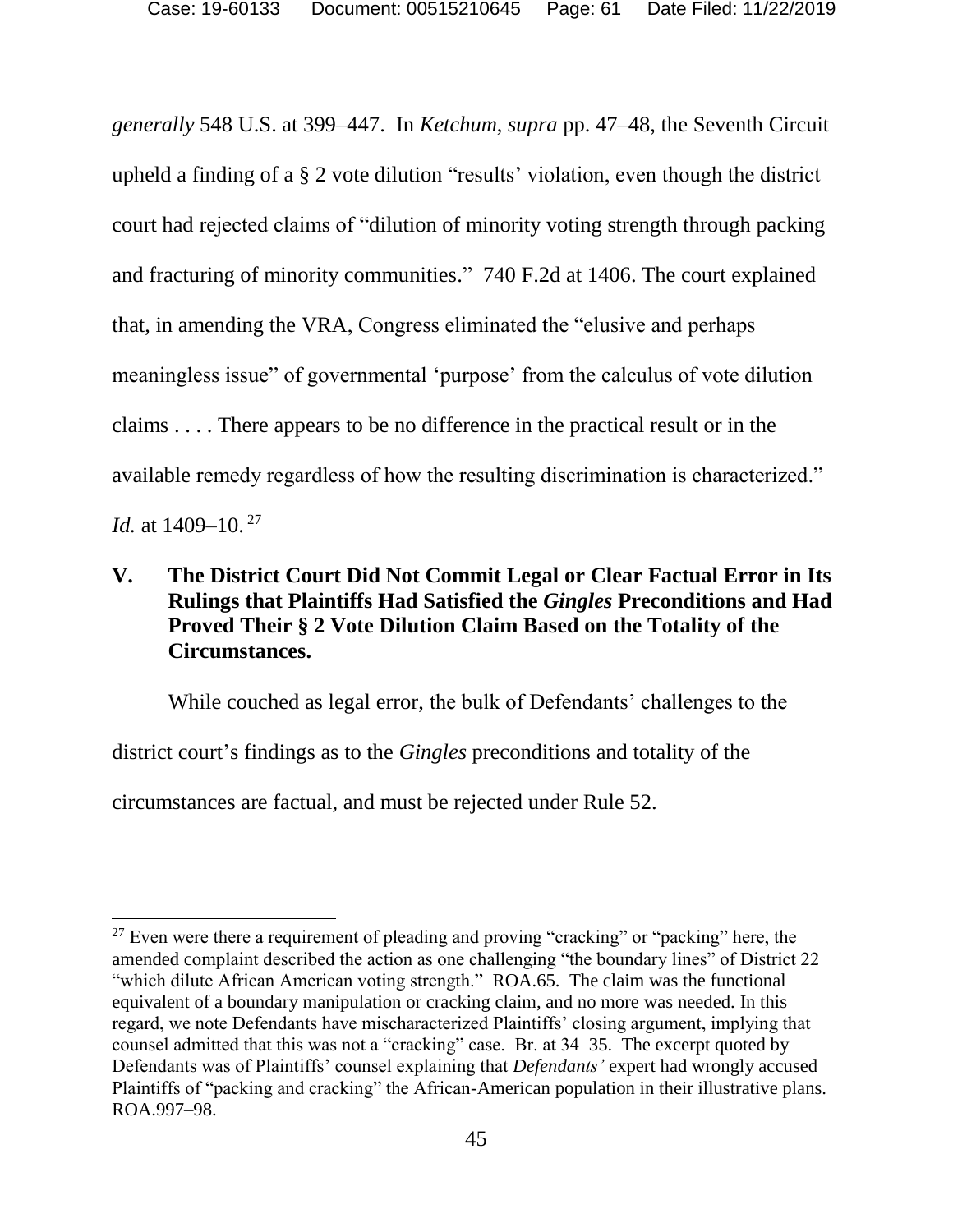#### A. Plaintiffs Proved the *Gingles* Factors.

First, Defendants state that "because SD 22 already contains a majorityminority VAP, plaintiffs cannot meet the first *Gingles* precondition and their claim must be dismissed." Br. at 38. That is another way of arguing that no claim can be brought against bare majority-minority districts, an argument addressed in the prior section. Further, as the district court noted, Defendants did not contest the evidence on the first *Gingles* precondition at trial, ROA.379, and cannot do so now.

Second, Defendants contend that "plaintiffs attempted to satisfy the second and third *Gingles* preconditions without a single election for senator that has ever been properly conducted in District 22" and that Plaintiffs were therefore unable "to prove that whites have ever actually defeated 'the minority's preferred candidate' for senator in District 22." Br. at 38. The district court found that Plaintiffs satisfied the second and third *Gingles* preconditions, relying on Dr. Palmer's unrebutted analysis which showed that African-American voters in the 2003, 2007, and 2015 endogenous and exogenous elections were politically cohesive and their preferred candidates of choice were defeated every time.  $ROA.363.<sup>28</sup>$ 

<sup>&</sup>lt;sup>28</sup> Defendants do not even attempt to rely on their own proofs in support of this argument, including the testimony of their expert Peter Morrison, who did not contest that Plaintiffs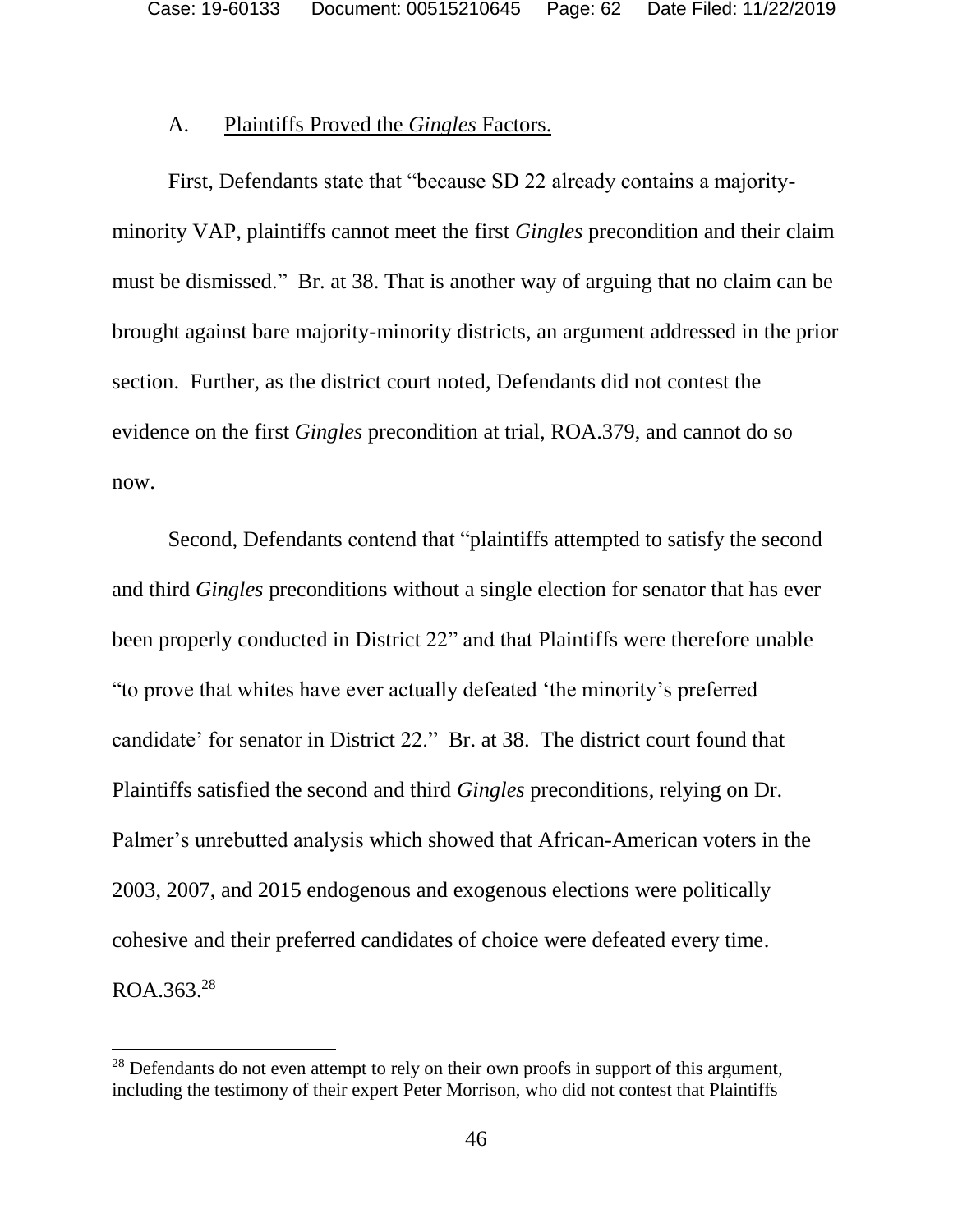Defendants' reference to Dr. Palmer's having not considered any "properly conducted" state senate elections, Br. at 40, refers to the election error in Bolivar County in 2015 when most voters in two District 22 precincts were given ballots that did not include the District 22 election. *See* ROA.1088. Dr. Palmer explained to the trial court's satisfaction the effect of his excluding the two precincts from his analysis. ROA.780–81. He based his conclusion on his analysis of the other approximately 50 precincts in District 22 where voters received the proper ballots. *See* ROA.1085–89.<sup>29</sup> The district court specifically noted that Defendants "presented no evidence indicating that Dr. Palmer's approach was in error or would cast any shadow on his conclusions." ROA.382. The district court's weighing of the evidence, and in particular, its ability to judge the credibility of the live testimony of the experts, is decisive under Rule 52, and cannot be disturbed on appeal.

### B. Plaintiffs Were Not Required to Prove a Causal Connection Between Discrimination and Depressed Political Participation.

Defendants allege that the district court improperly failed to connect past

satisfied the second *Gingles* precondition or that voting is racially polarized, the soundness of Dr. Palmer's analysis, his use of ecological inference analysis, or his reported results. The district court found that Dr. Morrison's "methods were unreliable and led him to incorrect facts." ROA.380.

<sup>&</sup>lt;sup>29</sup> No court has held that an expert must undertake a "reconstituted election analysis" as Defendants would have this Court believe. *See* Br. at 40.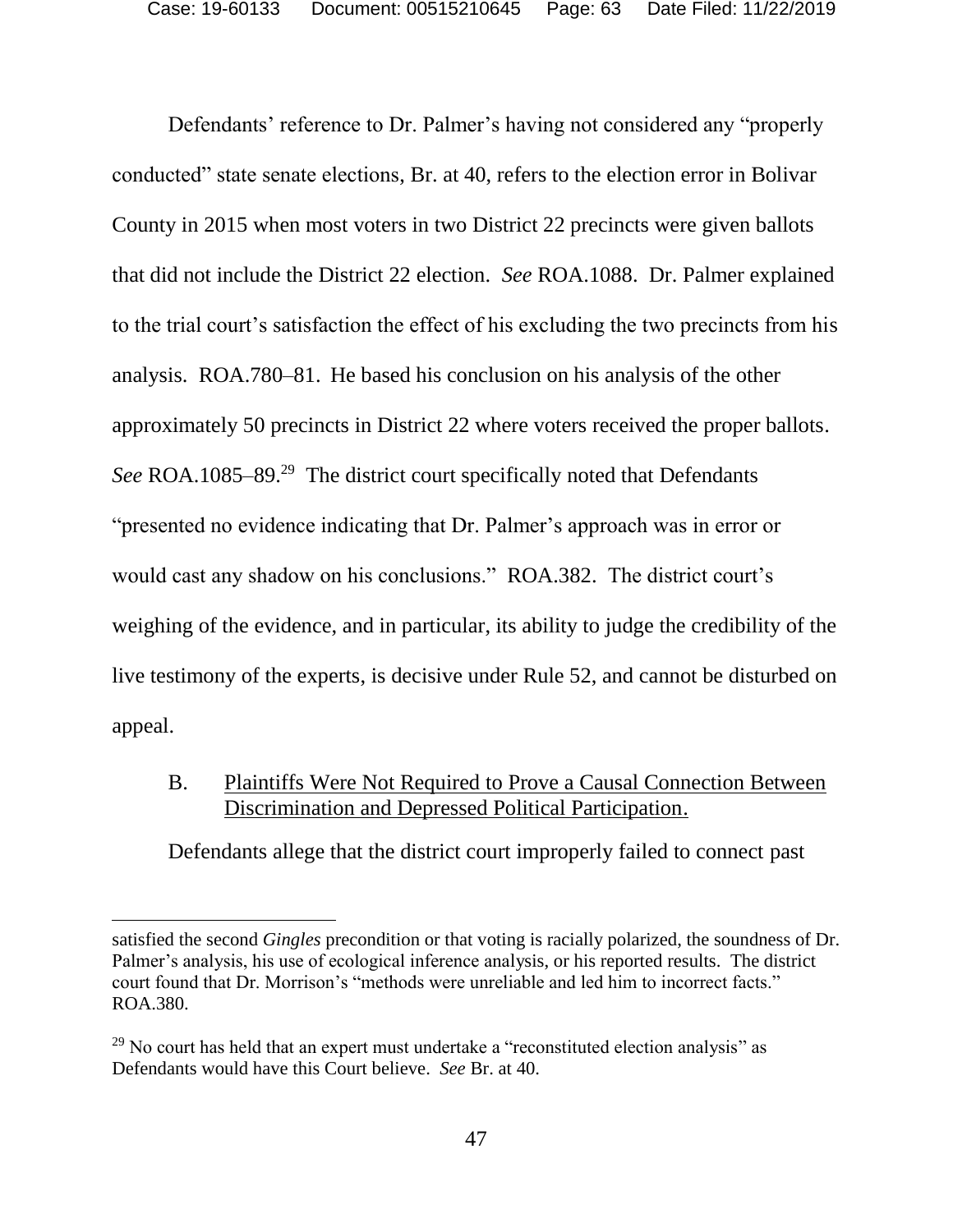discrimination to present depressed voter participation.<sup>30</sup> Defendants allege that

failure to connect past discrimination to present effects renders § 2

unconstitutional. Br. at 50. However, this same argument has been soundly

rejected by this Court en banc:

l

Unlike discrimination claims brought pursuant to the Fourteenth Amendment, Congress has clarified that violations of Section 2(a) can 'be proved by showing discriminatory effect alone,' *Thornburg v. Gingles*, 478 U.S. 30, 35 [] (1986); *see also* 52 U.S.C., § 10301(b). In proscribing laws that have a discriminatory effect, Congress exercised its authority pursuant to the Fifteenth Amendment, which states that '[t]he right of citizens of the United States to vote shall not be denied or abridged by the United Sates or by any state on account of race, color, or previous condition of servitude,' and gives Congress the 'power to enforce this article by appropriate legislation.' U.S. Const. amend. XV.

*Veasey v. Abbott*, 830 F.3d at 256 (footnotes omitted).

Next, Defendants argue that excusing Plaintiffs from proving a causal nexus between disparate socio-economic status and depressed political participation fails to meet the "on account of race" standard. Br. at 49–50. However, that is not the law. Vote dilution "results" claims brought under § 2 are based on the interaction of past and current discrimination against the minority within districting schemes, not proof of a causal connection. *Gingles*, 478 U.S. at 64–65. The Senate Committee Report issued in connection with the 1982 amendments to § 2 of the

<sup>&</sup>lt;sup>30</sup> This issue is raised both as a constitutional challenge to § 2, Br. at 49–52, and as a legal and factual challenge to the district court's conclusion, Br. at 37–42. Plaintiffs address them together.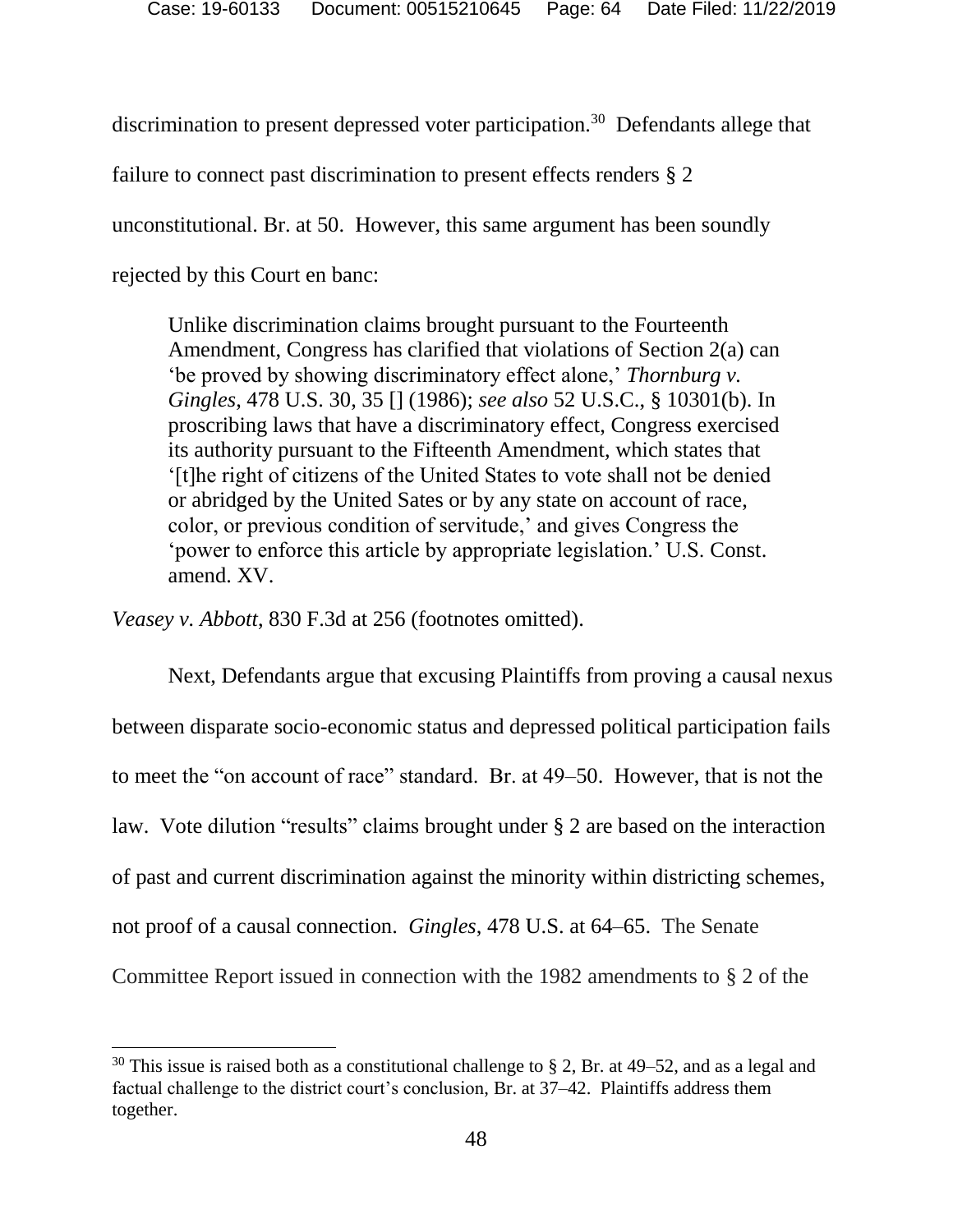VRA made this abundantly clear:

The courts have recognized that disproportionate educational, employment, income level and living conditions arising from past discrimination tend to depress minority political participation. Where these conditions are shown, and where the level of black participation in politics is depressed, plaintiffs need not prove any further causal nexus between their disparate socio-economic status and the depressed level of political participation.

S. Rep. No. 417, 97th Cong., 2d Sess. 29 n.114, *as reprinted in* 1982 U.S.C.C.A.N. 177, 207 n.114. Thus, this Court has expressly held: "Plaintiffs are not required to prove a causal connection between [socio-economic discrimination] factors and a depressed level of political participation." *Teague v. Attala Cty.*, 92 F.2d 283, 294 (5th Cir. 1996).

Nor is it essential in every § 2 "results" case for plaintiffs to prove depressed voter turnout. The absence of proof on certain Senate factors does not usually override proof of the *Gingles* factors. *Clark,* 88 F.3d at 1396. In *Clark,* this Court held that a § 2 violation had been demonstrated even though there was no proof of depressed African-American political participation. *Id.* at 1396, 1399.

Here, the evidence of historic socio-economic discrimination against African-Americans in Mississippi is undisputed. And the evidence that African-American political participation was depressed in District 22 is substantial. The district court's opinion summarized Dr. Palmer's conclusions: "[T]here is a sizable turnout gap between African-American and white voters in District 22. On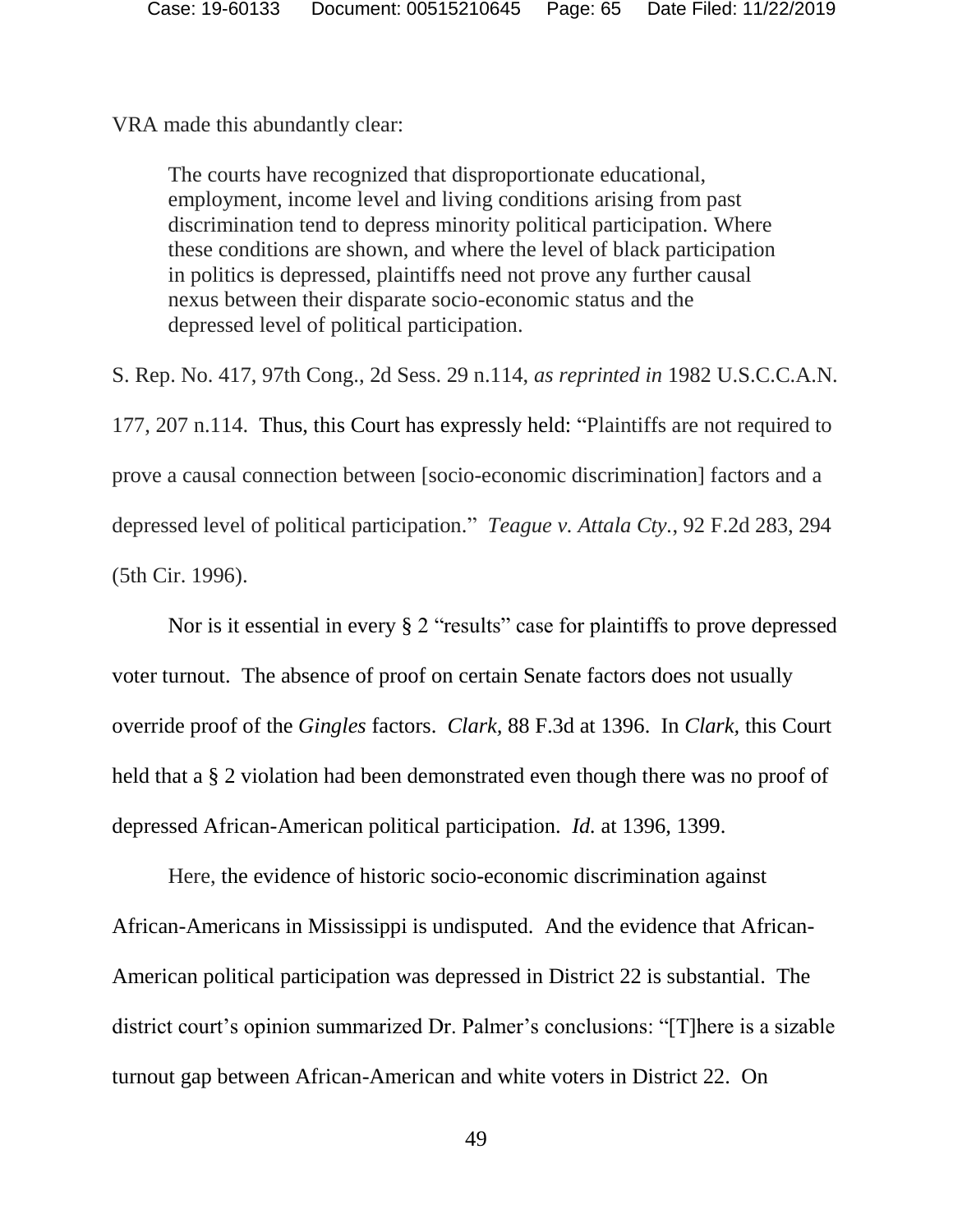average, white turnout is 10.2 percentage points higher than black turnout."

ROA.363. Moreover, Plaintiffs went beyond the requirements of the law and were able to show a causal nexus between the disparate socioeconomic circumstances of African-Americans in District 22 and their depressed level of political participation. Specifically, Plaintiff Lawson testified that in the Delta, many African-American voters are uneducated, reside in the rural areas, and have no transportation to travel to the polls. ROA.359; ROA.825–26.

Defendants claim the court should have disregarded this evidence and relied on self-reporting *statewide* census surveys showing that African-American voter registration and turnout equals or exceeds that of whites. Br. at 39, 44. But after hearing the expert testimony the district court found that Defendants' expert's data "look[ed] at the wrong jurisdiction [statewide rather than District 22], the wrong election years, and rel[ied] upon known issues with self-reported voting surveys issues that [ecological inference], in contrast, seeks to overcome." ROA.384; ROA.960–62. This conclusion is entitled to deference under Rule 52.<sup>31</sup>

Once again, Defendants try to make hay out of the 2015 election where voters in two precincts where voters had received the wrong ballots. However, as

 $\overline{a}$ 

 $31$  Contrary to Defendants' suggestion that there was no evidence of problems with the Census Bureau's self-reported figures, Br. at 39–40, Dr. Palmer testified about all of these problems, including the unreliability of self-reporting estimates. ROA.764–65. Similarly, the statewide numbers cited by Defendants in *N.A.A.C.P. v. Fordice*, 252 F.3d 361, 368 (5th Cir. 2001), not only fail to undermine Dr. Palmer's analysis, but are inadmissible hearsay.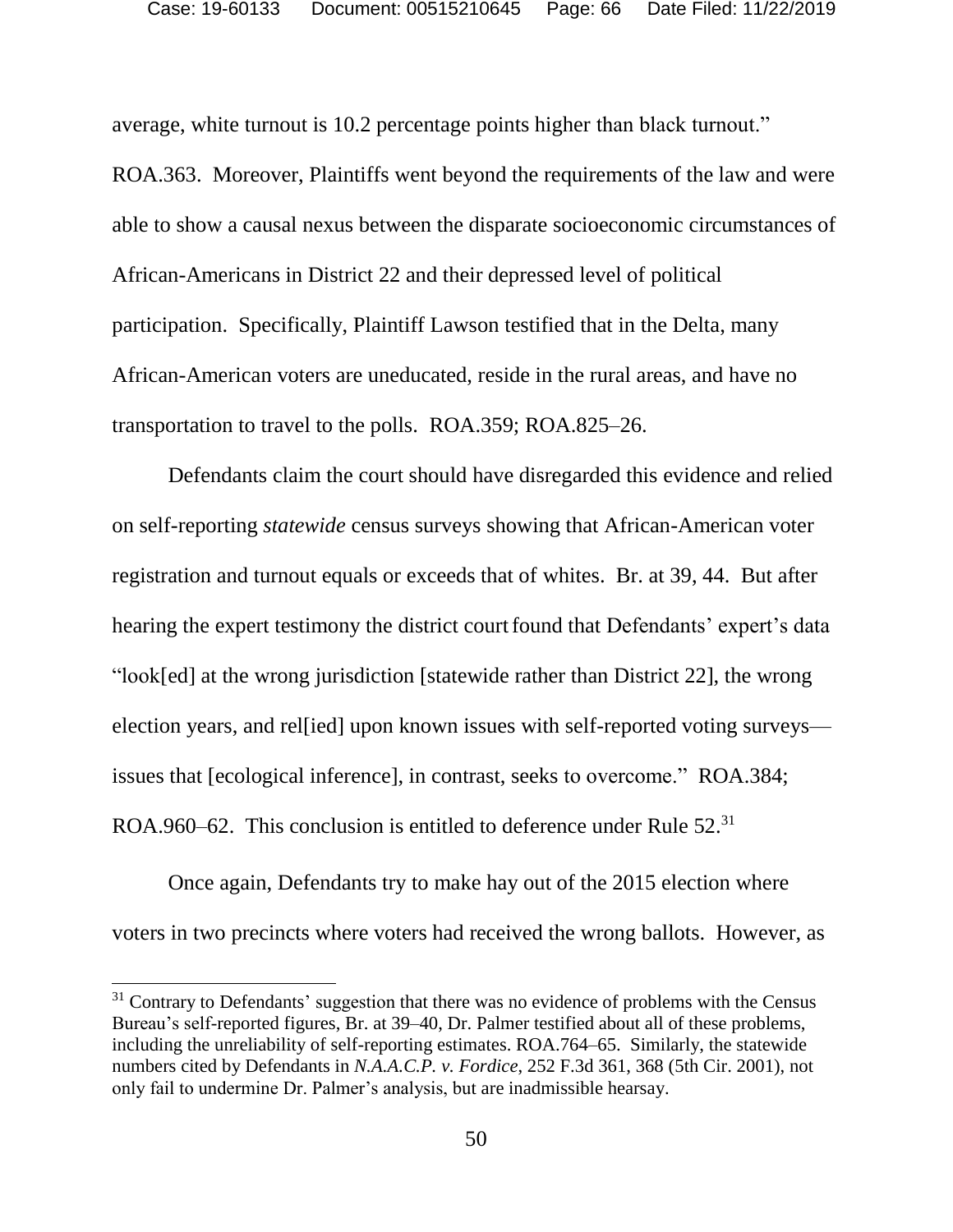found by the district court, Defendants' expert never testified the inclusion of publicly available figures would have changed the turnout figures throughout the district. Defendants' contention on appeal rests solely on their attorneys' statement that the court could take "judicial notice that Cleveland is the location of Delta State University, a predominantly white institution," Br. at 41, and had Dr. Palmer included the wrong-ballot precincts, "the level of estimated white participation throughout SD 22 would necessarily have fallen," *id*. (emphasis added). Attorneys' arguments cannot substitute for expert witness testimony. *See also*  ROA.960–62; ROA.382. Moreover, that a pocket of mostly white college students in one precinct might not vote because they are registered elsewhere—and ineligible to vote in District 22—does not demonstrate that African-American turnout equals white turnout among eligible voters through the entire district. The district court's findings cannot be disturbed under Rule 52.

#### C. The District Court Did Not Err in Its Treatment of Proportionality.

Finally, amicus curiae Judicial Watch argues that the district court erred as a matter of law in giving too much weight to whether the number of African-Americans in the Mississippi legislature was proportional to their voting population. JW Br. at 8; *see also Thomas*, 938 F.3d at 180, 183–85 (Willett, J., dissenting). This issue has been waived by Defendants because they never raised it. In any event, § 2(b) expressly provides that "one circumstance" which may be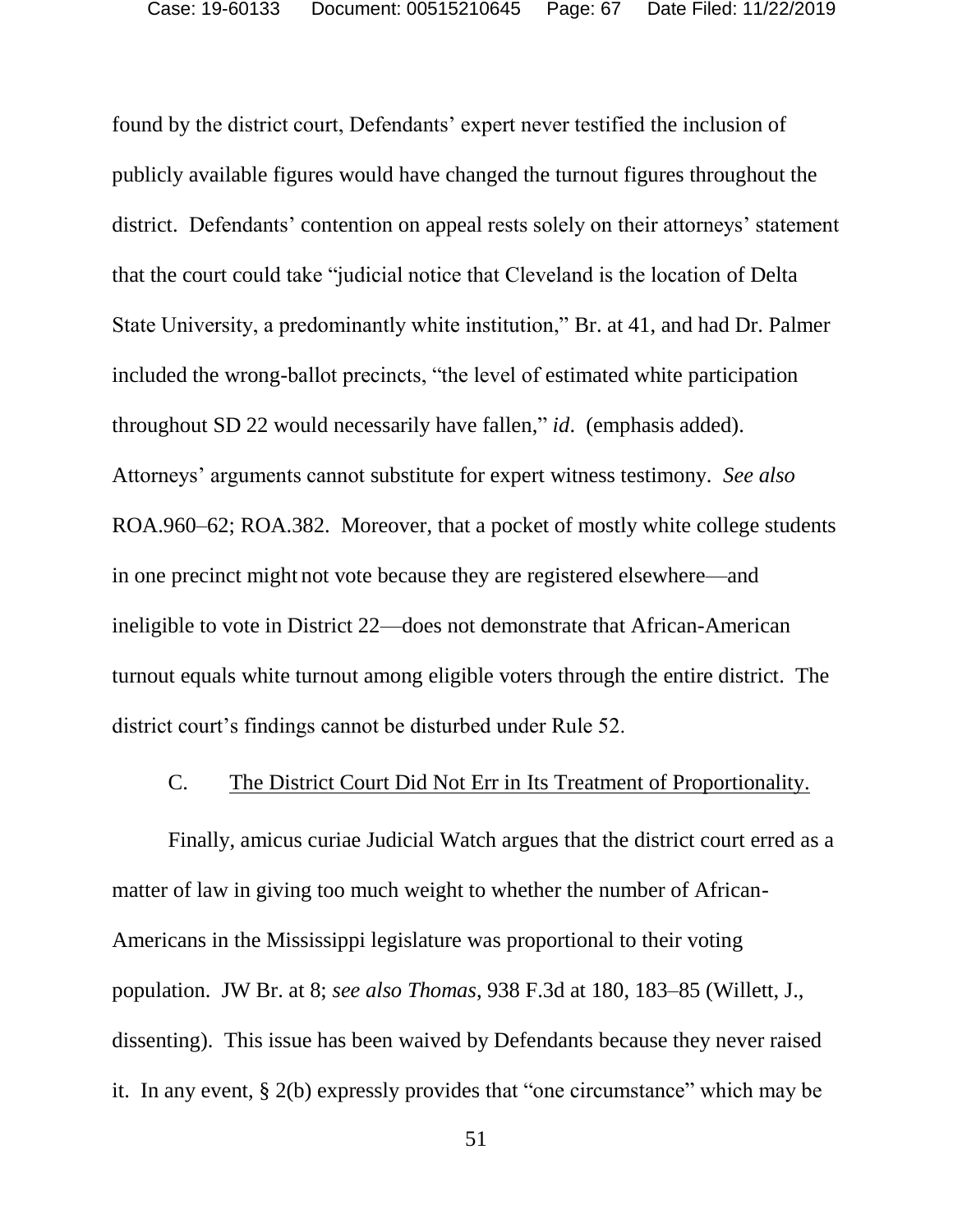considered in determining whether  $\S 2(a)$  has been violated is the "extent to which members of a protected class have been elected to office in the State or subdivision."

Here, the district court followed the statute precisely. It noted that nothing in § 2 establishes a "right to have members of a protected class elected in numbers equal to their proportion in the population," but simply noted, as one factor in its analysis of the totality of the circumstances (specifically Senate factor seven) that the gap between population and elected officials, when viewed in the context of Senate factor seven, "suggests that the Mississippi Senate does not provide political effectiveness in proportion to minority voting-age numbers." ROA.386.

## **VI. The District Court's Remedial Order of a New Plan Is Moot and the Legislative Plan Is Not Unconstitutional.**

Defendants argue that, because voters were assigned to the new district on the basis of race, the district court's remedy was unconstitutional. Br. at 43–44. They take this argument a giant step further, and argue that § 2 is itself unconstitutional and that the Court should apply the doctrine of constitutional avoidance by reversing the finding of § 2 liability. *Id.*

But Defendants concede that the district court's remedy is not subject to this appeal, because it was not and will not be used in any election. Br. at 2 n. 1. Thus, Defendants' entire "constitutional avoidance" argument should be ignored.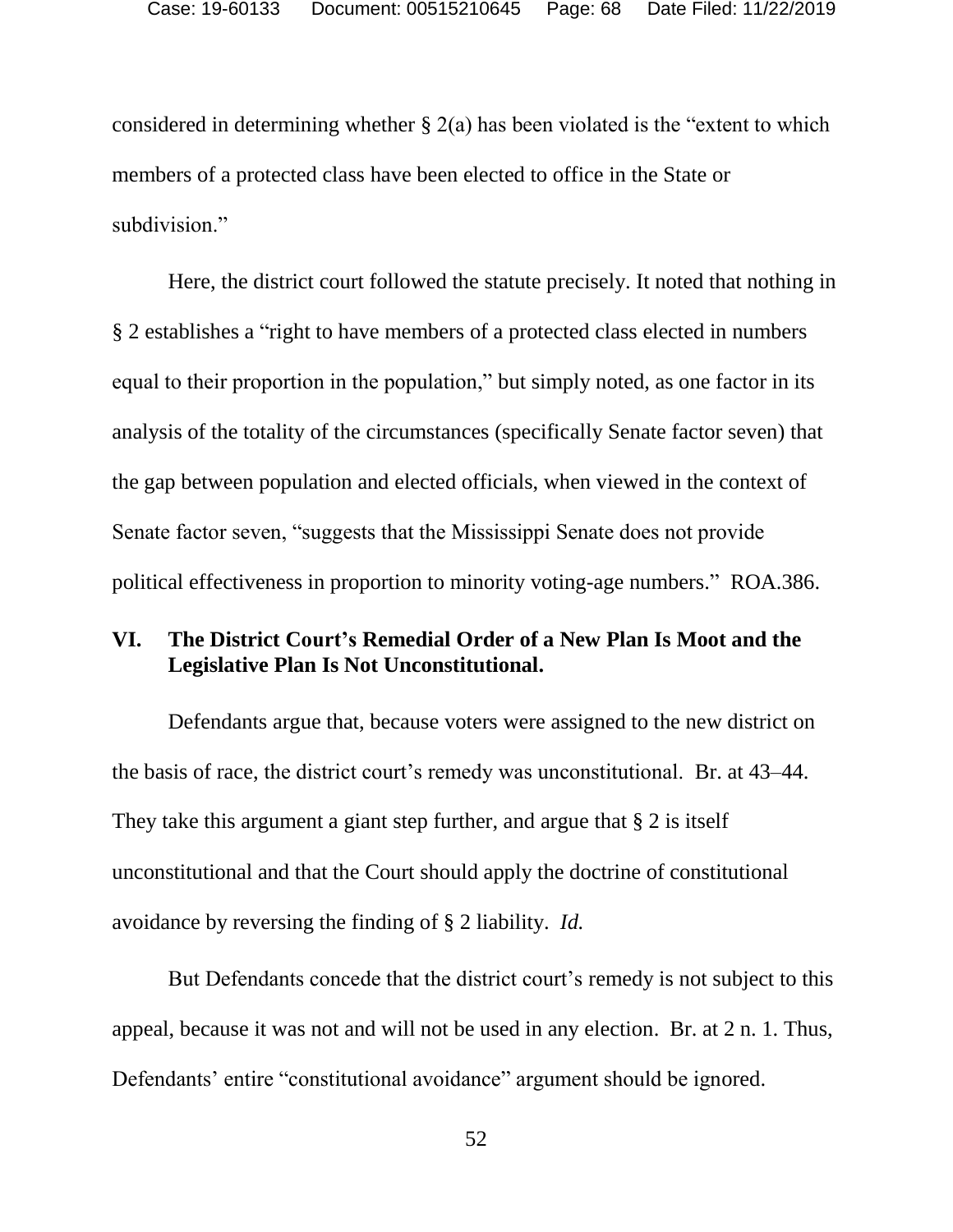Even were this Court to consider Defendants' "constitutional avoidance" argument, it can be given short shrift. Justice Alito, writing for the Court, recently explained why consideration of race in § 2 remedies is constitutional:

At the same time that the Equal Protection Clause restricts the consideration of race in the districting process, compliance with the Voting Rights Act . . . pulls in the opposite direction: It often insists that districts be created precisely because of race . . . . In an effort to harmonize these conflicting demands, we have assumed that compliance with the VRA may justify the consideration of race in a way that would not otherwise be allowed.

*Abbott v. Perez*, 138 S. Ct. 2305, 2314–15 (2018) (internal quotations omitted).

Next, Defendants argue that because the Supreme Court found the coverage formula in § 4 of the VRA unconstitutional in *Shelby Cty. v. Holder*, 570 U.S. 529, 538–39 (2013), thus rendering § 5 inoperable, based in part on information concerning African-American voter registration rates, "it is hard to imagine how the continued imposition of the extraordinary remedy of § 2 can be constitutionally justified." Br. at 48. It is not that hard. Section 5 of the VRA imposed requirements on certain covered jurisdictions to obtain federal approval before implementing changes in voting practices and procedures. The Supreme Court's decision in *Shelby County* was based on the unique elements of that law, including that it treated states differently, but that federalism issue is not applicable to § 2. Indeed, the Supreme Court expressly stated in *Shelby County*: "Our decision in no way affects the permanent, nationwide ban on racial discrimination in voting found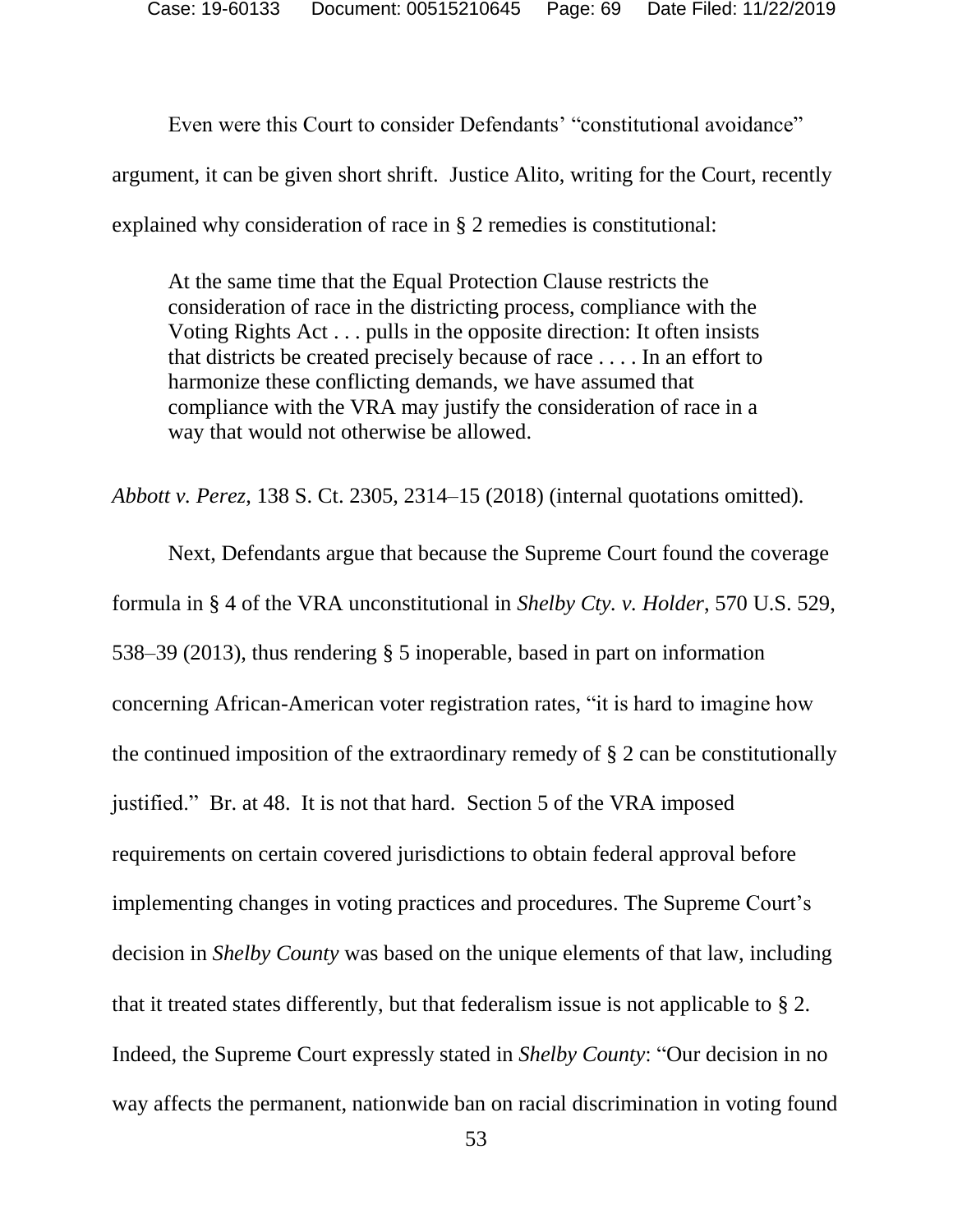in § 2." 570 U.S. at 575.

This Court has, repeatedly and recently, upheld the constitutionality of § 2 more than once. *See Veasey*, 830 F.3d at 252 (en banc); *Jones v. City of Lubbock*, 727 F.2d 364 (5th Cir. 1984). 32 There is no basis in the record for this Court to jettison the protections of § 2 based solely on Defendants' say-so.

### **CONCLUSION**

For the reasons set forth above, and in Plaintiffs' brief filed before the merits panel, this Court should declare this case moot, and decline to assert jurisdiction over it, or in the alternative should affirm the district court's judgment.

 $\overline{a}$ 

November 22, 2019 Respectfully submitted

*/s/ Jon Greenbaum* JON GREENBAUM EZRA D. ROSENBERG ARUSHA GORDON POOJA CHAUDHURI LAWYERS'COMMITTEE FOR CIVIL RIGHTS UNDER LAW 1500 K Street, NW, Ste. 900 Washington, D.C. 20005 (202) 662-8600 [jgreenbaum@lawyerscommittee.org](mailto:jgreenbaum@lawyerscommittee.org) [erosenberg@lawyerscommittee.org](mailto:erosenberg@lawyerscommittee.org)

<sup>32</sup> Defendants try vainly to distinguish *Veasey* because it was not a redistricting case, and then try, with equal failure, to distinguish *Jones* (which was a redistricting case) because it dealt with at-large districts and not single-member districts, as if the difference between the two has anything to do with whether "the full exercise of the franchise by American minorities still suffered from the effects of electoral systems that hinder minority input into the nation's decision-making." *Jones*, 727 F.2d at 374.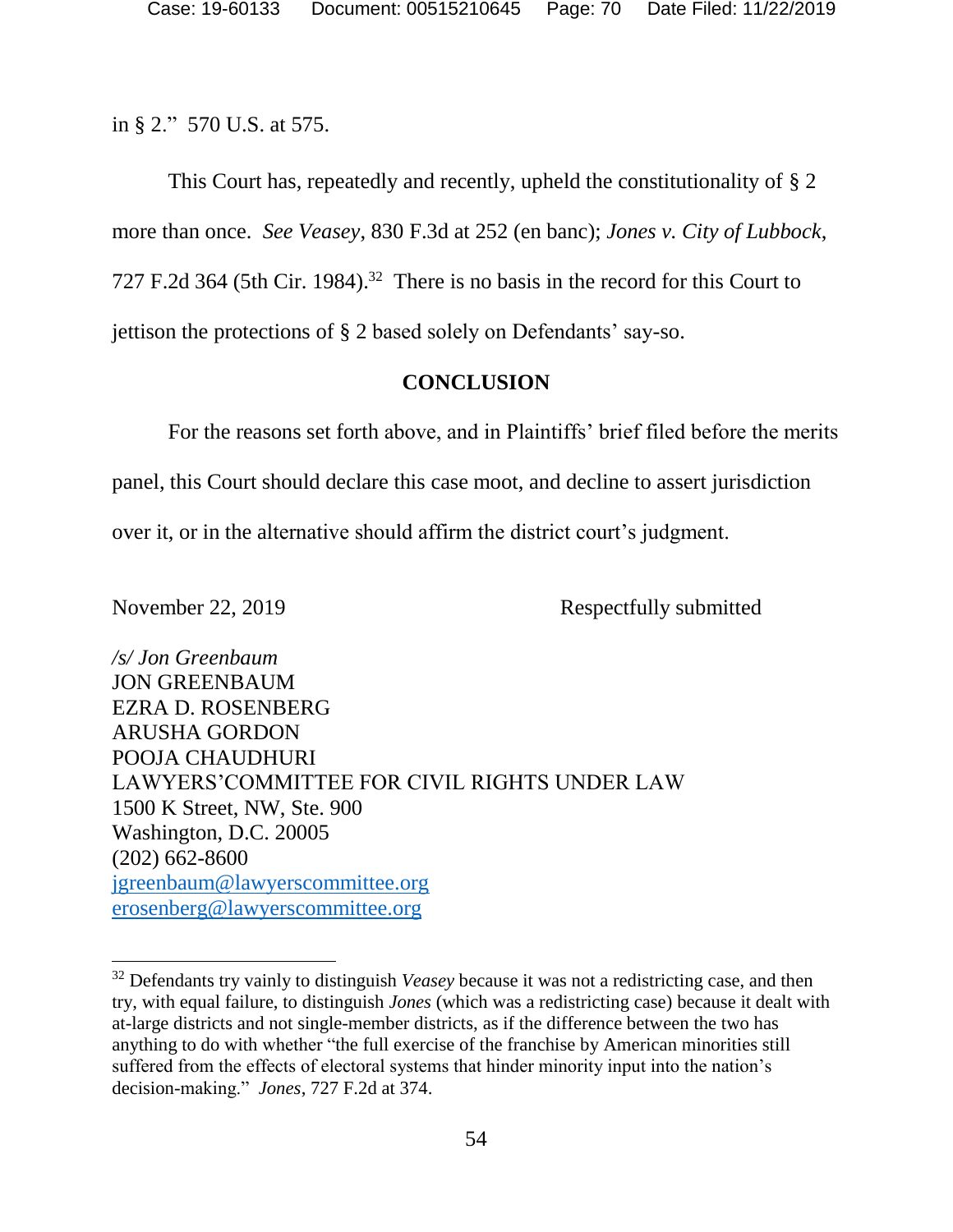ROBERT B. MCDUFF, MSB 2532 767 North Congress Street Jackson, MS 39202 (601) 969-0802 [rbm@mcdufflaw.com](mailto:rbm@mcdufflaw.com)

BETH L. ORLANSKY, MSB 3938 MISSISSIPPI CENTER FOR JUSTICE P.O. Box 1023 Jackson, MS 39205-1023 (601) 352-2269 [borlansky@mscenterforjustice.org](mailto:borlansky@mscenterforjustice.org)

ELLIS TURNAGE, MSB 8131 TURNAGE LAW OFFICE 108 N. Pearman Ave. Cleveland, MS 38732 (662) 843-2811 [eturnage@etlawms.com](mailto:eturnage@etlawms.com)

PETER KRAUS CHARLES SIEGEL CAITLYN SILHAN WATERS KRAUS 3141 Hood Street, Suite 700 Dallas, TX 75219 (214) 357-6244 [pkraus@waterskraus.com](mailto:pkraus@waterskraus.com) [csiegel@waterskraus.com](mailto:csiegel@waterskraus.com) [csilhan@waterskraus.com](mailto:csilhan@waterskraus.com)

*Attorneys for Respondents-Plaintiffs*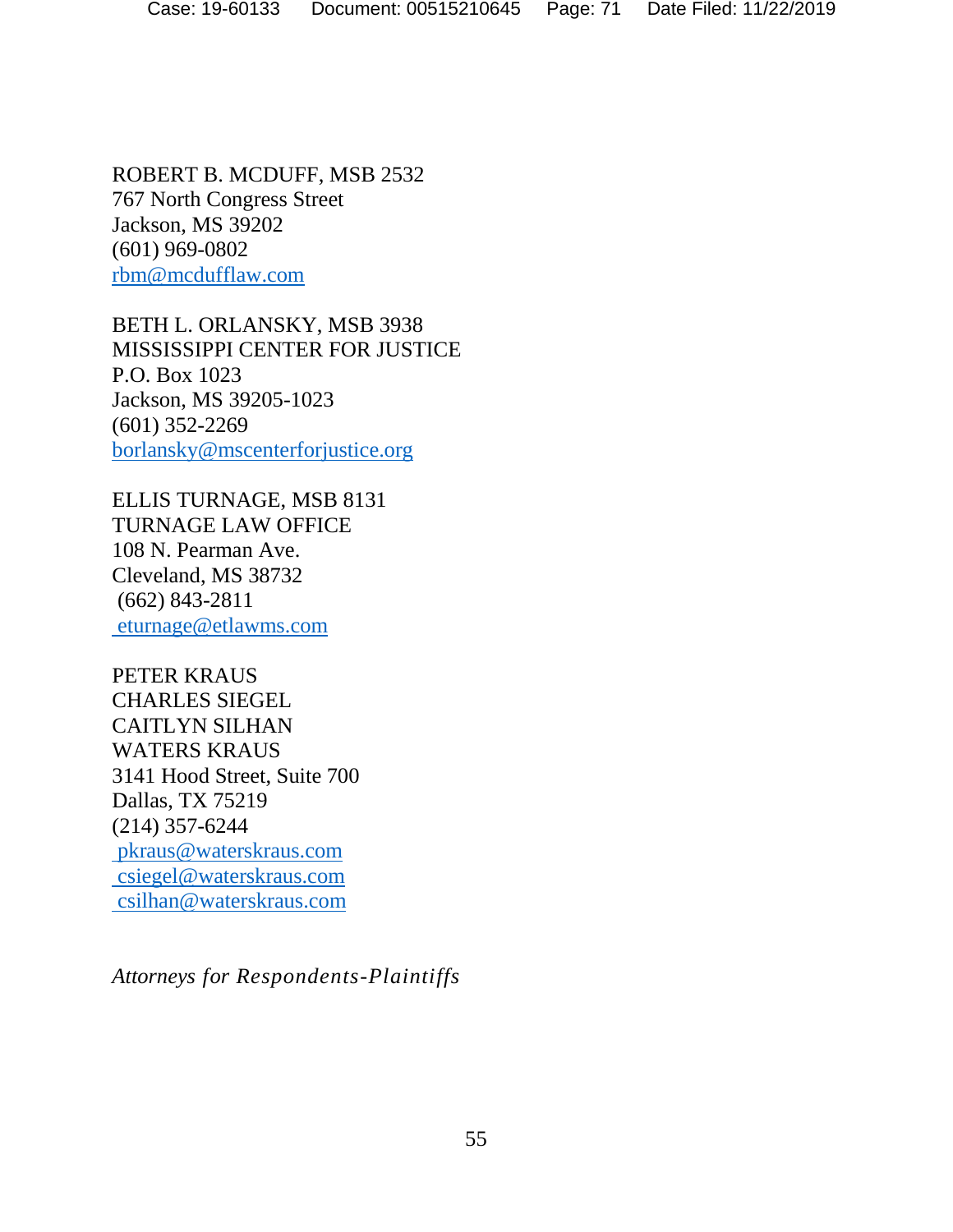# **CERTIFICATE OF SERVICE**

I, Jon Greenbaum, hereby certify that I electronically filed the foregoing

with the Clerk of Court using the CM/ECF system and that I have served the

District Court by email as follows:

District Judge Carlton Reeves United Stated District Court Southern District of Mississippi, Northern Division 501 East Court Street, Ste. 5.500 Jackson, MS 39201 Reeves\_chambers@mssd.uscourts.gov

I have also served all counsel of record by email: Benjamin McRae Watson [ben.watson@butlersnow.com](mailto:ben.watson@butlersnow.com) Brian Parker Berry [parker.berry@butlersnow.com](mailto:parker.berry@butlersnow.com) Charles E. Cowan [cec@wisecarter.com](mailto:cec@wisecarter.com) Charles E. Griffin [charles.griffin@butlersnow.com](mailto:charles.griffin@butlersnow.com) Douglas T. Miracle [dmira@ago.state.ms.us](mailto:dmira@ago.state.ms.us)  Michael B. Wallace [mkp@wisecarter.com](mailto:mkp@wisecarter.com) Tommie S. Cardin [tommie.cardin@butlersnow.com](mailto:tommie.cardin@butlersnow.com) Russell T. Nobile [trn@wisecarter.com](mailto:trn@wisecarter.com)

> */s/Jon Greenbaum\_* **JON GREENBAUM** November 22, 2019